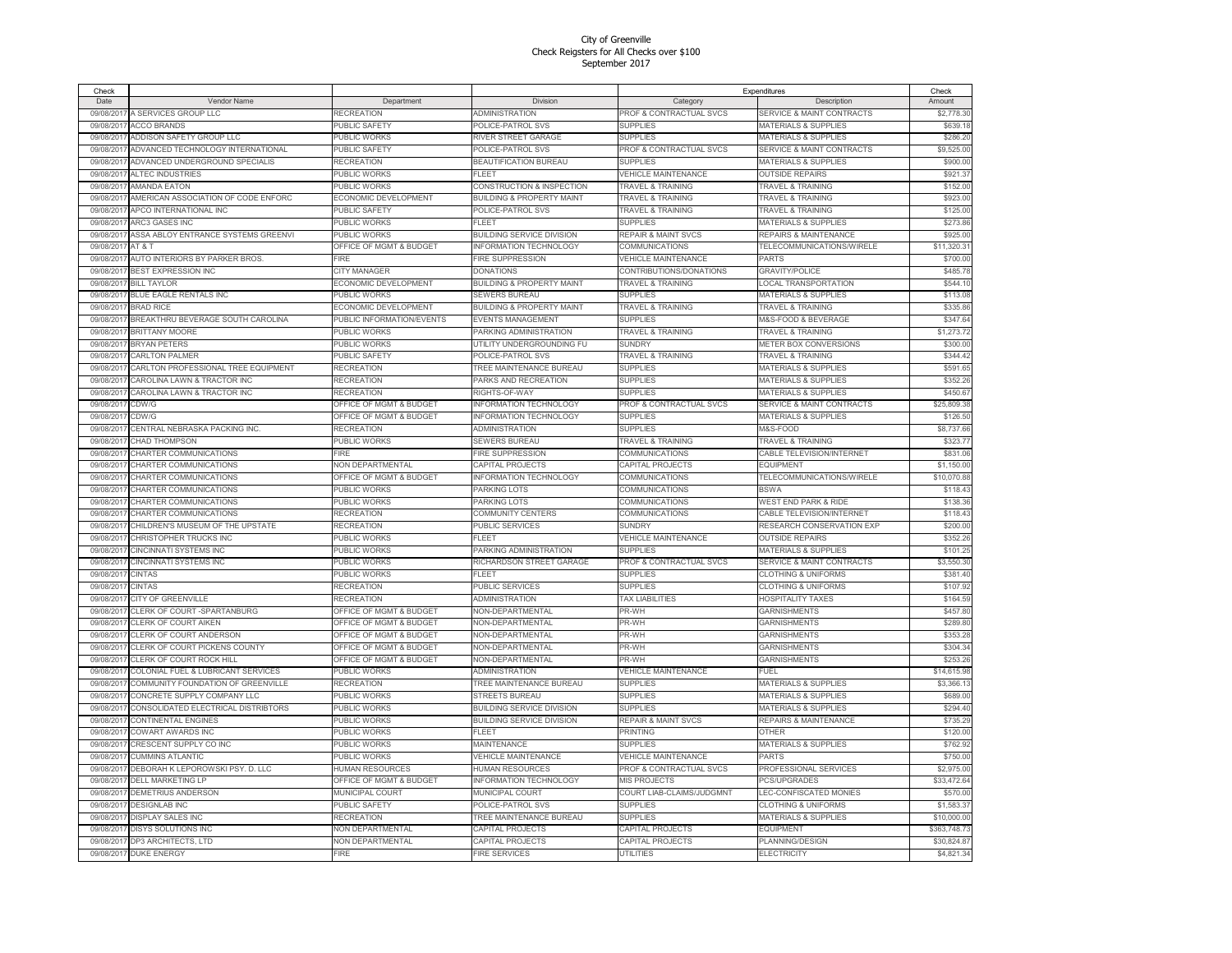|            | 09/08/2017 DUKE ENERGY              | PUBLIC SAFETY                      | POLICE-PATROL SVS                    | UTILITIES                          | ELECTRICITY                          | \$462.22    |
|------------|-------------------------------------|------------------------------------|--------------------------------------|------------------------------------|--------------------------------------|-------------|
| 09/08/2017 | <b>DUKE ENERGY</b>                  | PUBLIC WORKS                       | <b>BUILDING SERVICE DIVISION</b>     | UTILITIES                          | ELECTRICITY                          | \$21,397.88 |
| 09/08/2017 | <b>DUKE ENERGY</b>                  | PUBLIC WORKS                       | RIVERPLACE GARAGE                    | <b>UTILITIES</b>                   | ELECTRICITY                          | \$6,896.22  |
| 09/08/2017 | <b>DUKE ENERGY</b>                  | PUBLIC WORKS                       | <b>TRAFFIC ENGINEERING</b>           | <b>UTILITIES</b>                   | <b>ELECTRICITY</b>                   | \$801.26    |
| 09/08/2017 | <b>DUKE ENERGY</b>                  | RECREATION                         | COMMUNITY CENTERS                    | UTILITIES                          | ELECTRICITY                          | \$925.57    |
| 09/08/2017 | <b>DUKE ENERGY</b>                  | RECREATION                         | PARKS MAINTENANCE                    | <b>UTILITIES</b>                   | ELECTRICITY                          | \$5,750.42  |
| 09/08/2017 | ECHOLS OIL COMPANY INC              | <b>PUBLIC WORKS</b>                | <b>FIFFT</b>                         | <b>VEHICLE MAINTENANCE</b>         | FUFL                                 | \$16,488.70 |
|            |                                     |                                    |                                      |                                    |                                      |             |
| 09/08/2017 | EMPLOYMENT SCREENING RESOURCES      | HUMAN RESOURCES                    | <b>IUMAN RESOURCES</b>               | PROF & CONTRACTUAL SVCS            | PROFESSIONAL SERVICES                | \$837.00    |
| 09/08/2017 | ENVIRO-MASTER SERVICES OF GREENVILL | <b>RECREATION</b>                  | <b>ADMINISTRATION</b>                | PROF & CONTRACTUAL SVCS            | <b>SERVICE &amp; MAINT CONTRACTS</b> | \$198.00    |
| 09/08/2017 | <b>EPSILON PLASTICS INC</b>         | <b>RECREATION</b>                  | PARKS AND RECREATION                 | <b>SUPPLIES</b>                    | MATERIALS & SUPPLIES                 | \$171.84    |
| 09/08/2017 | EPSILON PLASTICS INC                | RECREATION                         | PARKS MAINTENANCE                    | <b>SUPPLIES</b>                    | <b>MATERIALS &amp; SUPPLIES</b>      | \$3,662.34  |
| 09/08/2017 | <b>EPSILON PLASTICS INC</b>         | RECREATION                         | RIGHTS-OF-WAY                        | <b>SUPPLIES</b>                    | <b>MATERIALS &amp; SUPPLIES</b>      | \$529.84    |
| 09/08/2017 | <b>ERIC PETERSON</b>                | <b>MUNICIPAL COURT</b>             | MUNICIPAL COURT                      | COURT LIAB-CLAIMS/JUDGMNT          | LEC-CONFISCATED MONIES               | \$750.00    |
| 09/08/2017 | <b>ESRI INC</b>                     | <b>OFFICE OF MGMT &amp; BUDGET</b> | <b>NFORMATION TECHNOLOGY</b>         | PROF & CONTRACTUAL SVCS            | <b>SERVICE &amp; MAINT CONTRACTS</b> | \$50,000.00 |
| 09/08/2017 | FAMILY CT OF THE 13TH CIRCUIT       | OFFICE OF MGMT & BUDGET            | NON-DEPARTMENTAL                     | PR-WH                              | GARNISHMENTS                         | \$3,744.39  |
| 09/08/2017 | FGP INTERNATIONAL                   | <b>HUMAN RESOURCES</b>             | <b>HUMAN RESOURCES</b>               | <b>PROF &amp; CONTRACTUAL SVCS</b> | TEMP PERSONNEL SVCS                  | \$694.49    |
| 09/08/2017 | <b>FGP INTERNATIONAL</b>            | <b>OFFICE OF MGMT &amp; BUDGET</b> | <b>PURCHASING</b>                    | PROF & CONTRACTUAL SVCS            | TEMP PERSONNEL SVCS                  | \$643.96    |
| 09/08/201  | FURMAN UNIVERSITY                   | <b>RECREATION</b>                  | <b>EDUCATION</b>                     | SUNDRY                             | DUES, SUBSCRIPTN, PUBLICATN          | \$250.00    |
|            |                                     |                                    |                                      |                                    |                                      |             |
| 09/08/2017 | <b>GCR TIRE CENTERS</b>             | PUBLIC WORKS                       | FIXED ROUTE                          | VEHICLE MAINTENANCE                | TIRES AND TUBES                      | \$3,016.00  |
| 09/08/2017 | <b>GILLIG LLC</b>                   | PUBLIC WORKS                       | <b>VEHICLE MAINTENANCE</b>           | <b>VEHICLE MAINTENANCE</b>         | PARTS                                | \$131.54    |
| 09/08/2017 | GIMME-A-SIGN CO INC                 | PUBLIC WORKS                       | RIVERPLACE GARAGE                    | <b>SUPPLIES</b>                    | <b>MATERIALS &amp; SUPPLIES</b>      | \$1,454.11  |
| 09/08/2017 | <b>GLASSCRAFTERS INC</b>            | <b>PUBLIC WORKS</b>                | FLEET                                | <b>VEHICLE MAINTENANCE</b>         | <b>OUTSIDE REPAIRS</b>               | \$565.62    |
| 09/08/2017 | GRAFFITI ZOO GOURMET CHOCOLATE COMP | <b>RECREATION</b>                  | PUBLIC SERVICES                      | <b>SUPPLIES</b>                    | <b>SALE GIFTS</b>                    | \$209.33    |
| 09/08/2017 | GRAINGER 803858935                  | PUBLIC WORKS                       | <b>BUILDING SERVICE DIVISION</b>     | <b>SUPPLIES</b>                    | MATERIALS & SUPPLIES                 | \$437.73    |
| 09/08/201  | GRAINGER 803858935                  | PUBLIC WORKS                       | <b>FLEET</b>                         | <b>SUPPLIES</b>                    | MATERIALS & SUPPLIES                 | \$810.00    |
| 09/08/201  | GREATER GREENVILLE SCOTTISH GAMES   | <b>VON DEPARTMENTAL</b>            | <b>ACCOMODATION TAX</b>              | PROF & CONTRACTUAL SVCS            | <b>SPECIAL EVENTS</b>                | \$20,000.00 |
| 09/08/201  | <b>GREENVILLE ARENA DISTRICT</b>    | PUBLIC WORKS                       | PARKING LOTS                         | LIAB-BI-LO ARENA PARKING           | PARKING LEASES                       | \$8,655.30  |
| 09/08/2017 | <b>GREENVILLE ARENA DISTRICT</b>    | PUBLIC WORKS                       | PARKING LOTS                         | LIAB-BSWA PARKING                  | PARKING LEASES                       | \$416.32    |
| 09/08/201  | <b>GREENVILLE CAR WASH-EAST</b>     | PUBLIC WORKS                       | ELEET                                | <b>VEHICLE MAINTENANCE</b>         | <b>OUTSIDE REPAIRS</b>               | \$135.00    |
| 09/08/201  | <b>GREENVILLE DRIVE</b>             | CITY MANAGER                       | <b>VON-DEPARTMENTAL</b>              | <b>SUNDRY</b>                      | CONTINGENCY                          | \$7,116.00  |
| 09/08/201  |                                     |                                    |                                      |                                    |                                      | \$485.12    |
|            | GREENVILLE OFFICE SUPPLY CO INC     | ECONOMIC DEVELOPMENT               | <b>BUILDING &amp; PROPERTY MAINT</b> | <b>SUPPLIES</b>                    | OFFICE SUPPLIES&MATERIALS            |             |
| 09/08/2017 | GREENVILLE OFFICE SUPPLY CO INC     | PUBLIC INFORMATION/EVENTS          | PUBLIC INFORMATION                   | <b>SUPPLIES</b>                    | <b>MATERIALS &amp; SUPPLIES</b>      | \$262.95    |
| 09/08/201  | GREENVILLE OFFICE SUPPLY CO INC     | PUBLIC SAFETY                      | POLICE-PATROL SVS                    | <b>PRINTING</b>                    | PRINTING & BINDING                   | \$1,123.60  |
| 09/08/2017 | GREENVILLE OFFICE SUPPLY CO INC     | PUBLIC SAFETY                      | POLICE-PATROL SVS                    | <b>SUPPLIES</b>                    | <b>MATERIALS &amp; SUPPLIES</b>      | \$1,105.05  |
| 09/08/201  | GREENVILLE OFFICE SUPPLY CO INC     | PUBLIC WORKS                       | <b>STORM DRAINS BUREAU</b>           | <b>SUPPLIES</b>                    | MATERIALS & SUPPLIES                 | \$354.56    |
| 09/08/201  | GREENVILLE WALLS AND CEILINGS       | PUBLIC WORKS                       | PARKING ADMINISTRATION               | PARKING DEPOSITS                   | PKG DEP-WEST END                     | \$135.00    |
| 09/08/2017 | GREENVILLE ZOO PETTY CASH           | RECREATION                         | ADMINISTRATION                       | <b>SUPPLIES</b>                    | M&S-FOOD                             | \$229.55    |
| 09/08/2017 | <b>HALES TOWING</b>                 | FIRE                               | <b>FIRE SERVICES</b>                 | <b>SUPPLIES</b>                    | MATERIALS & SUPPLIES                 | \$180.00    |
| 09/08/201  | HANDI CLEAN PRODUCTS                | FIRE                               | <b>FIRE SUPPRESSION</b>              | <b>SUPPLIES</b>                    | <b>JANITORIAL SUPPLIES</b>           | \$3,142.06  |
| 09/08/201  | HARRISON'S WORKWEAR                 | RECREATION                         | ADMINISTRATION                       | <b>SUPPLIES</b>                    | <b>CLOTHING &amp; UNIFORMS</b>       | \$255.00    |
| 09/08/201  | <b>HAT TRICK FARM</b>               | RECREATION                         | ADMINISTRATION                       | <b>SUPPLIES</b>                    | <b>M&amp;S-FOOD</b>                  | \$300.00    |
| 09/08/2017 | HENRY SCHEIN ANIMAL HEALTH          | <b>RECREATION</b>                  | <b>ADMINISTRATION</b>                | <b>SUPPLIES</b>                    | <b>M&amp;S-MEDICINE</b>              | \$723.72    |
| 09/08/201  | <b>HERSHEY CREAMERY COMPANY</b>     | RECREATION                         | PUBLIC SERVICES                      | <b>SUPPLIES</b>                    | SALE CONCESSIONS                     | \$157.99    |
| 09/08/2017 | HESC                                | OFFICE OF MGMT & BUDGET            | NON-DEPARTMENTAL                     | PR-WH                              | GARNISHMENTS                         | \$178.06    |
| 09/08/201  | HILLS MACHINERY COMP LLC            | PUBLIC WORKS                       | STORM DRAINS BUREAU                  | PROF & CONTRACTUAL SVCS            | <b>EQUIPMENT RENTAL</b>              | \$1,495.00  |
| 09/08/201  | HOLDER ELECTRIC SUPPLY INC          | <b>FIRF</b>                        | <b>FIRE SUPPRESSION</b>              | <b>VEHICLE MAINTENANCE</b>         | <b>PARTS</b>                         | \$209.59    |
|            |                                     |                                    |                                      |                                    |                                      |             |
| 09/08/201  | HOLDER ELECTRIC SUPPLY INC          | PUBLIC WORKS                       | BUILDING SERVICE DIVISION            | <b>SUPPLIES</b>                    | MATERIALS & SUPPLIES                 | \$540.44    |
| 09/08/2017 | HOME DEPOT CREDIT SERVICE 3104      | PUBLIC WORKS                       | RIVER STREET GARAGE                  | <b>SUPPLIES</b>                    | MATERIALS & SUPPLIES                 | \$139.39    |
| 09/08/201  | HOME DEPOT CREDIT SERVICE 4123      | PUBLIC WORKS                       | <b>STREETS BUREAU</b>                | <b>SUPPLIES</b>                    | <b>MATERIALS &amp; SUPPLIES</b>      | \$594.25    |
| 09/08/2017 | HOME DEPOT CREDIT SERVICE 5906      | PUBLIC WORKS                       | BUILDING SERVICE DIVISION            | <b>SUPPLIES</b>                    | <b>MATERIALS &amp; SUPPLIES</b>      | \$865.53    |
| 09/08/201  | HOME DEPOT CREDIT SERVICE 5914      | <b>RECREATION</b>                  | <b>ADMINISTRATION</b>                | <b>SUPPLIES</b>                    | <b>M&amp;S-MAINTENANCE</b>           | \$601.26    |
| 09/08/201  | HOUSES AND THEN SOME                | C. D. DIVISION                     | CDBG PROJECTS                        | CD PROJECTS                        | AND ACQUISITION                      | \$607.20    |
| 09/08/2017 | HYDRAULIC ONSITE EQUIPMENT REPAIR   | PUBLIC WORKS                       | FLEET                                | VEHICLE MAINTENANCE                | <b>OUTSIDE REPAIRS</b>               | \$1,909.06  |
| 09/08/2017 | <b>INNOVATIVE CONTROLS INC</b>      | <b>FIRE</b>                        | <b>FIRE SUPPRESSION</b>              | <b>VEHICLE MAINTENANCE</b>         | <b>PARTS</b>                         | \$706.82    |
| 09/08/2017 | <b>INNOVYZE INC</b>                 | <b>NON DEPARTMENTAL</b>            | CAPITAL PROJECTS                     | CAPITAL PROJECTS                   | <b>EQUIPMENT</b>                     | \$34,500.00 |
| 09/08/2017 | INTERNAL REVENUE SERVICE            | OFFICE OF MGMT & BUDGET            | NON-DEPARTMENTAL                     | PR-WH                              | GARNISHMENTS                         | \$202.50    |
| 09/08/2017 | INTERNATIONAL CODE COUNCIL INC      | ECONOMIC DEVELOPMENT               | <b>BUILDING &amp; PROPERTY MAINT</b> | <b>SUPPLIES</b>                    | OFFICE SUPPLIES&MATERIALS            | \$850.91    |
| 09/08/2017 | <b>ISLAND GLOBAL YACHTING</b>       | PUBLIC WORKS                       | PARKING ADMINISTRATION               | PARKING DEPOSITS                   | PKG DEPOSITS-S. SPRING ST            | \$1,264.10  |
| 09/08/2017 | <b>IVEY COMMUNICATIONS INC</b>      | NON DEPARTMENTAL                   | CAPITAL PROJECTS                     | CAPITAL PROJECTS                   | <b>EQUIPMENT</b>                     | \$548.14    |
|            |                                     |                                    |                                      | <b>SUPPLIES</b>                    |                                      |             |
| 09/08/2017 | <b>IVEY COMMUNICATIONS INC</b>      | PUBLIC WORKS                       | RESIDENTIAL COLL BUREAU              |                                    | MATERIALS & SUPPLIES                 | \$834.60    |
| 09/08/2017 | <b>ZONE IMAGING</b>                 | <b>VON DEPARTMENTAL</b>            | <b>ACCOMODATION TAX</b>              | PROF & CONTRACTUAL SVCS            | <b>SPECIAL EVENTS</b>                | \$443.49    |
| 09/08/2017 | <b>JAMES BALL</b>                   | PUBLIC INFORMATION/EVENTS          | <b>EVENTS MANAGEMENT</b>             | PROF & CONTRACTUAL SVCS            | PROFESSIONAL SERVICES                | \$400.00    |
| 09/08/2017 | <b>JAMES PATRICK TIMMS</b>          | ECONOMIC DEVELOPMENT               | <b>BUILDING &amp; PROPERTY MAINT</b> | TRAVEL & TRAINING                  | <b>LOCAL TRANSPORTATION</b>          | \$257.87    |
| 09/08/2017 | <b>JARED LOPEZ</b>                  | OFFICE OF MGMT & BUDGET            | <b>INFORMATION TECHNOLOGY</b>        | <b>TRAVEL &amp; TRAINING</b>       | <b>LOCAL TRANSPORTATION</b>          | \$122.30    |
|            |                                     |                                    |                                      |                                    |                                      |             |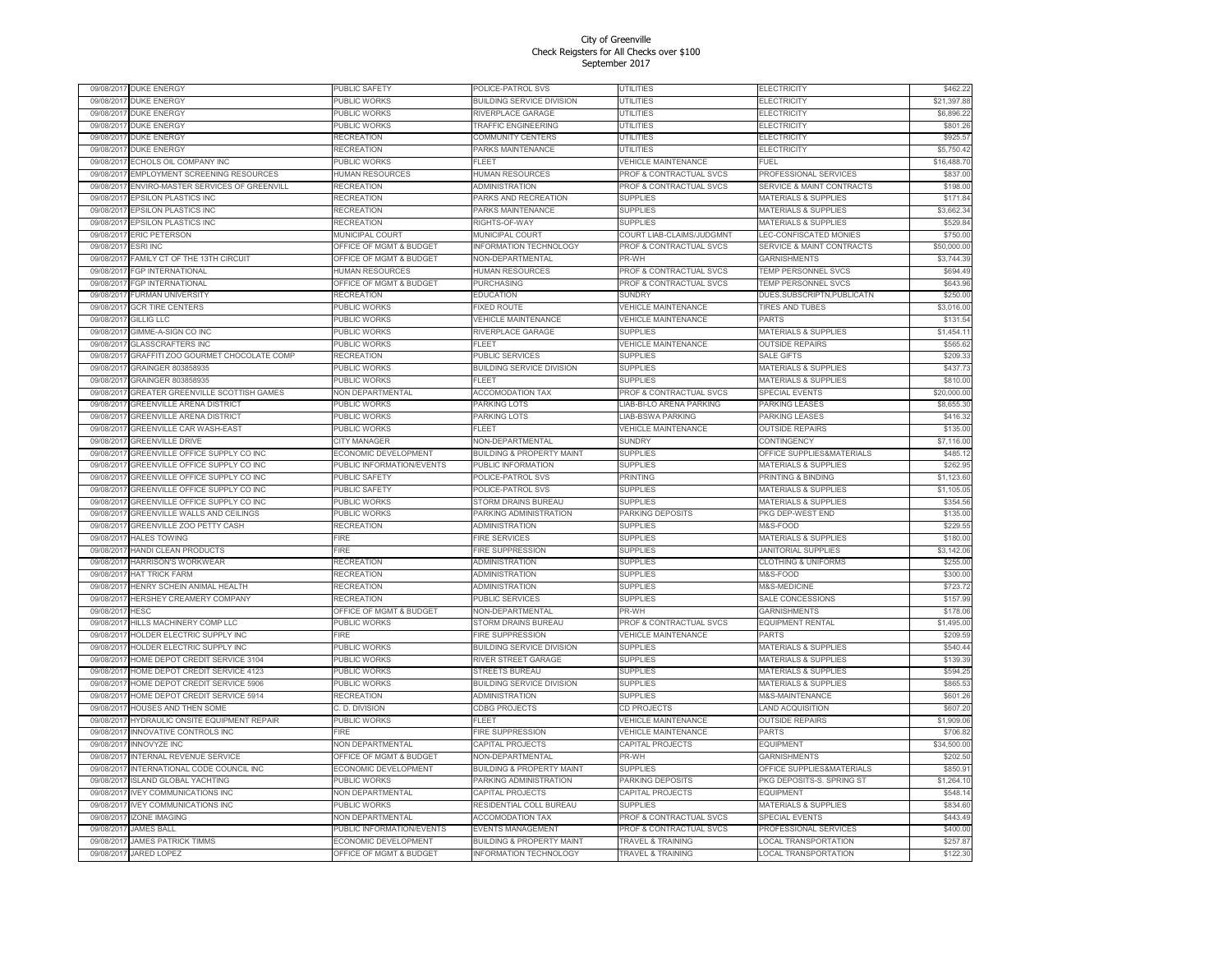| 09/08/2017 | <b>JAVIERE BENSON</b>              | C. D. DIVISION                  | <b>CDBG PROJECTS</b>                 | <b>CD PROJECTS</b>           | AND ACQUISITION                      | \$1,275.60                 |
|------------|------------------------------------|---------------------------------|--------------------------------------|------------------------------|--------------------------------------|----------------------------|
| 09/08/201  | JET-VAC SEWER EQUIPMENT CO         | PUBLIC WORKS                    | STORM DRAINS BUREAU                  | <b>SUPPLIES</b>              | <b>MATERIALS &amp; SUPPLIES</b>      | \$357.52                   |
| 09/08/201  | <b>JOE CRAWFORD</b>                | FIRE                            | FIRE SUPPRESSION                     | TRAVEL & TRAINING            | <b>TRAVEL &amp; TRAINING</b>         | \$177.00                   |
| 09/08/201  | <b>JOEL PATTERSON</b>              | ECONOMIC DEVELOPMENT            | <b>BUILDING &amp; PROPERTY MAINT</b> | <b>TRAVEL &amp; TRAINING</b> | <b>LOCAL TRANSPORTATION</b>          | \$490.06                   |
| 09/08/201  | JOHNNY BENSON #328880              | MUNICIPAL COURT                 | MUNICIPAL COURT                      | COURT LIAB-CLAIMS/JUDGMNT    | LEC-CONFISCATED MONIES               | \$806.00                   |
| 09/08/201  | JOHNSTONE SUPPLY OF GREENVILLE     | <b>PUBLIC WORKS</b>             | <b>BUILDING SERVICE DIVISION</b>     | <b>SUPPLIES</b>              | <b>MATERIALS &amp; SUPPLIES</b>      | \$187.13                   |
| 09/08/2017 | JOHNSTONE SUPPLY OF GREENVILLE     | PUBLIC WORKS                    | RICHARDSON STREET GARAGE             | <b>SUPPLIES</b>              | <b>MATERIALS &amp; SUPPLIES</b>      | \$751.05                   |
| 09/08/2011 | JOURNAL TECHNOLOGIES INC           | <b>NON DEPARTMENTAL</b>         | CAPITAL PROJECTS                     | CAPITAL PROJECTS             | <b>EQUIPMENT</b>                     | \$110,000.00               |
| 09/08/2011 | <b>JOYCE CORLEY</b>                | <b>PUBLIC WORKS</b>             | UTILITY UNDERGROUNDING FU            | SUNDRY                       | METER BOX CONVERSIONS                | \$300.00                   |
| 09/08/201  | <b>K-MART STORE 4016</b>           | RECREATION                      | COMMUNITY CENTERS                    | <b>SUPPLIES</b>              | <b>MATERIALS &amp; SUPPLIES</b>      | \$137.15                   |
| 09/08/201  | <b>KEITH BISHOP</b>                | PUBLIC WORKS                    | SEWERS BUREAU                        | TRAVEL & TRAINING            | <b>TRAVEL &amp; TRAINING</b>         | \$245.14                   |
| 09/08/201  | <b>CEITH BISHOP</b>                | PUBLIC WORKS                    | STORM DRAINS BUREAU                  | TRAVEL & TRAINING            | TRAVEL & TRAINING                    | \$245.14                   |
| 09/08/201  | <b>KEITH BISHOP</b>                | <b>UBLIC WORKS</b>              | <b>STREETS BUREAU</b>                | <b>TRAVEL &amp; TRAINING</b> | <b>FRAVEL &amp; TRAINING</b>         | \$245.14                   |
| 09/08/201  | <b>KEVIN HUGHES</b>                | <b>CONOMIC DEVELOPMENT</b>      | <b>BUILDING &amp; PROPERTY MAINT</b> | TRAVEL & TRAINING            | LOCAL TRANSPORTATION                 | \$457.43                   |
| 09/08/201  | <b>KEYPER SYSTEMS</b>              | OFFICE OF MGMT & BUDGET         | <b>INFORMATION TECHNOLOGY</b>        | <b>MIS PROJECTS</b>          | <b>PCS/UPGRADES</b>                  | \$6,825.70                 |
| 09/08/201  | <b>ANDSCAPERS SUPPLY</b>           | PUBLIC WORKS                    | <b>STREETS BUREAU</b>                | <b>SUPPLIES</b>              | <b>MATERIALS &amp; SUPPLIES</b>      | \$372.06                   |
| 09/08/201  | LANDSCAPERS SUPPLY                 | RECREATION                      | <b>FALLS PARK WORK CREW</b>          | <b>SUPPLIES</b>              | <b>MATERIALS &amp; SUPPLIES</b>      | \$443.58                   |
| 09/08/201  | AWMEN'S SAFETY SUPPLY              | <b>PUBLIC SAFETY</b>            | POLICE-PATROL SVS                    | <b>SUPPLIES</b>              | <b>CLOTHING &amp; UNIFORMS</b>       | \$698.33                   |
| 09/08/201  | OGIN INC / IACP NET                | <b>UBLIC SAFETY</b>             | POLICE-PATROL SVS                    |                              | <b>SERVICE &amp; MAINT CONTRACTS</b> | \$1,750.00                 |
|            |                                    |                                 |                                      | PROF & CONTRACTUAL SVCS      |                                      |                            |
| 09/08/201  | .OWES                              | PUBLIC WORKS                    | <b>BUILDING SERVICE DIVISION</b>     | <b>SUPPLIES</b>              | <b>MATERIALS &amp; SUPPLIES</b>      | \$134.05                   |
| 09/08/201  | MAACO                              | PUBLIC WORKS                    | FLEET                                | <b>VEHICLE MAINTENANCE</b>   | <b>OUTSIDE REPAIRS</b>               | \$1,600.00                 |
| 09/08/201  | <b>MARATHON STAFFING INC</b>       | <b>UBLIC INFORMATION/EVENTS</b> | EVENTS MANAGEMENT                    | PROF & CONTRACTUAL SVCS      | <b>TEMP PERSONNEL SVCS</b>           | \$393.99                   |
| 09/08/201  | MARATHON STAFFING INC              | PUBLIC SAFETY                   | POLICE-DISPATCH BUREAU               | PROF & CONTRACTUAL SVCS      | TEMP PERSONNEL SVCS                  | \$7,914.84                 |
| 09/08/201  | <b>MARATHON STAFFING INC</b>       | PUBLIC WORKS                    | <b>MAINTENANCE</b>                   | PROF & CONTRACTUAL SVCS      | TEMP PERSONNEL SVCS                  | \$2,032.44                 |
| 09/08/201  | MELLOUL-BLAMEY CONSTRUCTION SC LTD | NON DEPARTMENTAL                | CAPITAL PROJECTS                     | CAPITAL PROJECTS             | CONSTRUCTION                         | \$240,750.54               |
| 09/08/201  | MERIAL LIMITED                     | RECREATION                      | ADMINISTRATION                       | <b>SUPPLIES</b>              | M&S-MEDICINE                         | \$149.07                   |
| 09/08/201  | MID-ATLANTIC ASSOCIATES INC        | NON DEPARTMENTAL                | <b>MISC GRANTS</b>                   | CAPITAL PROJECTS             | <b>PROJECT EXPENSE</b>               | \$38,447.48                |
| 09/08/201  | MIKE'S BODY SHOF                   | <b>UBLIC WORKS</b>              | FLEET                                | <b>SUPPLIES</b>              | <b>MATERIALS &amp; SUPPLIES</b>      | \$1,205.00                 |
| 09/08/2011 | MIKE'S BODY SHOF                   | PUBLIC WORKS                    | FLEET                                | VEHICLE MAINTENANCE          | <b>OUTSIDE REPAIRS</b>               | \$2,014.96                 |
| 09/08/201  | <b>MINUTEMAN PRESS</b>             | PUBLIC WORKS                    | <b>FIXED ROUTE</b>                   | PRINTING                     | PRINTING & BINDING                   | \$427.21                   |
| 09/08/201  | <b>JAPA AUTO PARTS</b>             | <b>IRF</b>                      | FIRE SUPPRESSION                     | <b>VEHICLE MAINTENANCE</b>   | PARTS                                | \$1,204.40                 |
| 09/08/201  | <b>VAPA AUTO PARTS</b>             | PUBLIC WORKS                    | FLEET                                | <b>SUPPLIES</b>              | <b>MATERIALS &amp; SUPPLIES</b>      | \$398.66                   |
| 09/08/201  | NATIONAL TANK MONITOR INC          | PUBLIC WORKS                    | <b>FLEET</b>                         | PROF & CONTRACTUAL SVCS      | SERVICE & MAINT CONTRACTS            | \$600.00                   |
| 09/08/201  | <b>JGLIC</b>                       | <b>IUMAN RESOURCES</b>          | <b>HEALTH CARE</b>                   | OTHER INSURANCE              | /ISION - SUPERIOR                    | \$9,485.38                 |
| 09/08/201  | OFFICE DEPOT BSD                   | <b>IRF</b>                      | FIRE SUPPRESSION                     | <b>SUPPLIES</b>              | OFFICE SUPPLIES&MATERIALS            | \$167.42                   |
| 09/08/201  | OFFICE DEPOT BSD                   | <b>PUBLIC WORKS</b>             | PARKING ADMINISTRATION               | <b>SUPPLIES</b>              | OFFICE SUPPLIES&MATERIALS            | \$129.97                   |
| 09/08/201  | PALMETTO BUS SALES LLC             | <b>UBLIC WORKS</b>              | <b>VEHICLE MAINTENANCE</b>           | <b>VEHICLE MAINTENANCE</b>   | PARTS                                | \$750.16                   |
| 09/08/201  | PATTERSON VETERINARY SUPPLY INC    | <b>RECREATION</b>               | <b>ADMINISTRATION</b>                | <b>SUPPLIES</b>              | M&S-VETERINARY                       | \$233.83                   |
| 09/08/201  | PEPSI-COLA BOTTLING CO             | RECREATION                      | PUBLIC SERVICES                      | <b>SUPPLIES</b>              | SALE CONCESSIONS                     | \$2,491.40                 |
| 09/08/201  | PIEDMONT ELECTRICAL DISTRIBUTORS   | <b>UBLIC WORKS</b>              | BUILDING SERVICE DIVISION            | <b>SUPPLIES</b>              | <b>MATERIALS &amp; SUPPLIES</b>      | \$234.03                   |
| 09/08/201  | PIEDMONT GROUP INC                 | PUBLIC WORKS                    | FLEET                                | <b>SUPPLIES</b>              | MATERIALS & SUPPLIES                 | \$116.44                   |
| 09/08/201  | PROFESSIONAL PARTY RENTALS INC     | PUBLIC INFORMATION/EVENTS       | EVENTS MANAGEMENT                    | PROF & CONTRACTUAL SVCS      | SHOW MANAGEMENT EXP                  | \$7,569.81                 |
| 09/08/201  | <b>ROFORMA</b>                     | PUBLIC INFORMATION/EVENTS       | <b>PUBLIC INFORMATION</b>            | <b>PRINTING</b>              | <b>PRINTING &amp; BINDING</b>        | \$302.79                   |
| 09/08/2011 | PROVIDENT LIFE & ACCIDENT INS CO   | HUMAN RESOURCES                 | <b>HEALTH CARE</b>                   | OTHER INSURANCE              | LIFE INSURANCE                       | \$1,982.80                 |
| 09/08/201  | PUBLIC AGENCY TRAINING COUNCIL     | PUBLIC SAFETY                   | POLICE-PATROL SVS                    | <b>TRAVEL &amp; TRAINING</b> | <b>TRAVEL &amp; TRAINING</b>         | \$450.00                   |
| 09/08/201  | RAI PRODUCTS                       | PUBLIC WORKS                    | <b>TRAFFIC ENGINEERING</b>           | <b>SUPPLIES</b>              | <b>M&amp;S-SIGNS</b>                 | \$607.10                   |
| 09/08/201  | <b>READ'S UNIFORMS INC</b>         | <b>IRF</b>                      | <b>FIRE SERVICES</b>                 | <b>SUPPLIES</b>              | <b>CLOTHING &amp; UNIFORMS</b>       | \$449.97                   |
| 09/08/201  | <b>READ'S UNIFORMS INC</b>         | <b>FIRE</b>                     | FIRE SUPPRESSION                     | <b>SUPPLIES</b>              | <b>CLOTHING &amp; UNIFORMS</b>       | \$867.98                   |
| 09/08/201  | <b>REBUILD UPSTATE</b>             | C. D. DIVISION                  | <b>CDBG PROJECTS</b>                 | CD PROJECTS                  | PUBLIC INFORMATION                   | \$2,761.40                 |
| 09/08/2011 | RED WING SHOE STORE #874           | FIRE                            | FIRE SUPPRESSION                     | <b>SUPPLIES</b>              | <b>CLOTHING &amp; UNIFORMS</b>       | \$140.00                   |
| 09/08/201  | RENEWABLE WATER RESOURCES          | OFFICE OF MGMT & BUDGET         | REVENUE                              |                              |                                      |                            |
| 09/08/201  | RIVERPLACE DEVELOPMENT II LLC      | <b>VON DEPARTMENTAL</b>         |                                      | LIAB-REWA                    | <b>REWA FEES</b>                     | \$40,375.00<br>\$71,071.00 |
|            |                                    |                                 | CAPITAL PROJECTS                     | CAPITAL PROJECTS             | CONSTRUCTION                         |                            |
| 09/08/201  | ROBBINS TIRE SERVICE               | PUBLIC WORKS                    | FIXED ROUTE                          | VEHICLE MAINTENANCE          | TIRES AND TUBES                      | \$2,304.00                 |
| 09/08/201  | ROCIC                              | PUBLIC SAFETY                   | POLICE-PATROL SVS                    | TRAVEL & TRAINING            | <b>TRAVEL &amp; TRAINING</b>         | \$125.00                   |
| 09/08/201  | RODENT PRO.COM LLC                 | RECREATION                      | <b>ADMINISTRATION</b>                | <b>SUPPLIES</b>              | <b>M&amp;S-FOOD</b>                  | \$502.00                   |
| 09/08/201  | ROGERS STEREO INC                  | PUBLIC WORKS                    | FLEET                                | VEHICLE MAINTENANCE          | <b>OUTSIDE REPAIRS</b>               | \$170.00                   |
| 09/08/2017 | S C DEPARTMENT OF REVENUE          | OFFICE OF MGMT & BUDGET         | NON-DEPARTMENTAL                     | PR-WH                        | <b>GARNISHMENTS</b>                  | \$501.88                   |
| 09/08/201  | <b>C DEPARTMENT OF REVENUE</b>     | RECREATION                      | PUBLIC SERVICES                      | <b>TAX LIABILITIES</b>       | <b>ADMISSION TAXES</b>               | \$5,743.11                 |
| 09/08/201  | S C DEPARTMENT OF REVENUE          | <b>RECREATION</b>               | PUBLIC SERVICES                      | <b>TAX LIABILITIES</b>       | SALES TAXES                          | \$3,261.19                 |
| 09/08/201  | S C RETIREMENT SYSTEM              | OFFICE OF MGMT & BUDGET         | NON-DEPARTMENTAL                     | PR-WH                        | RETIREMENT SVS PURCHASE              | \$780.58                   |
| 09/08/201  | SAFE INDUSTRIES                    | <b>IRE</b>                      | <b>IRE SERVICES</b>                  | PROF & CONTRACTUAL SVCS      | <b>PROFESSIONAL SERVICES</b>         | \$901.00                   |
| 09/08/201  | SAFE INDUSTRIES                    | <b>IRF</b>                      | FIRE SUPPRESSION                     | <b>SUPPLIES</b>              | <b>MATERIALS &amp; SUPPLIES</b>      | \$110.24                   |
| 09/08/201  | SAFETY PRODUCTS INC                | PUBLIC WORKS                    | FLEET                                | <b>SUPPLIES</b>              | <b>MATERIALS &amp; SUPPLIES</b>      | \$117.66                   |
| 09/08/201  | SAFETY PRODUCTS INC                | PUBLIC WORKS                    | RESIDENTIAL COLL BUREAU              | <b>SUPPLIES</b>              | <b>MATERIALS &amp; SUPPLIES</b>      | \$582.45                   |
|            |                                    |                                 |                                      |                              |                                      |                            |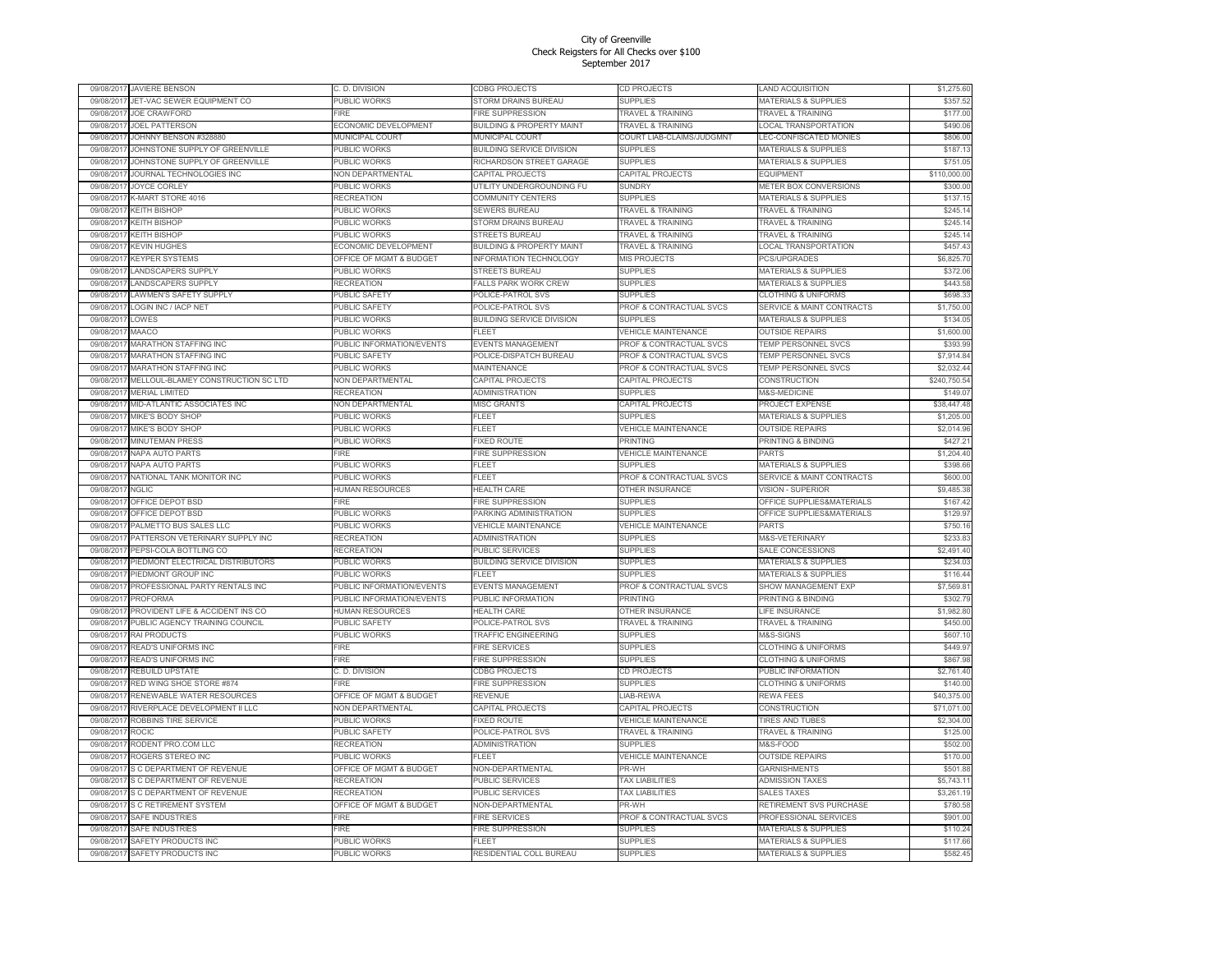| 09/08/201  | SAFETY PRODUCTS INC                       | PUBLIC WORKS            | SEWERS BUREAU                        | <b>SUPPLIES</b>                    | MATERIALS & SUPPLIES                 | \$557.41     |
|------------|-------------------------------------------|-------------------------|--------------------------------------|------------------------------------|--------------------------------------|--------------|
| 09/08/2017 | SAFETY PRODUCTS INC                       | PUBLIC WORKS            | <b>STORM DRAINS BUREAU</b>           | <b>SUPPLIES</b>                    | <b>MATERIALS &amp; SUPPLIES</b>      | \$512.03     |
| 09/08/2017 | SAFETY PRODUCTS INC                       | PUBLIC WORKS            | <b>STREETS BUREAU</b>                | <b>SUPPLIES</b>                    | <b>MATERIALS &amp; SUPPLIES</b>      | \$512.02     |
| 09/08/201  | SAFETY PRODUCTS INC                       | PUBLIC WORKS            | TRAFFIC ENGINEERING                  | <b>SUPPLIES</b>                    | MATERIALS & SUPPLIES                 | \$475.41     |
| 09/08/2017 | SALUDA CONSTRUCTION LLC                   | NON DEPARTMENTAL        | CAPITAL PROJECTS                     | CAPITAL PROJECTS                   | <b>CONSTRUCTION</b>                  | \$79,084.26  |
| 09/08/2011 | <b>SAM'S CLUB</b>                         | <b>RECREATION</b>       | <b>ADMINISTRATION</b>                | <b>SUPPLIES</b>                    | M&S-FOOD                             | \$131.34     |
| 09/08/201  | <b>SAM'S CLUB</b>                         | <b>RECREATION</b>       | PUBLIC SERVICES                      | <b>SUPPLIES</b>                    | SALE CONCESSIONS                     | \$1,166.93   |
| 09/08/2017 |                                           | <b>PUBLIC SAFETY</b>    |                                      |                                    |                                      |              |
|            | SCCJA SC CRIMINAL JUSTICE ACADEMY         |                         | POLICE-PATROL SVS                    | <b>TRAVEL &amp; TRAINING</b>       | <b>TRAVEL &amp; TRAINING</b>         | \$210.00     |
| 09/08/201  | <b>SHERWIN WILLIAMS</b>                   | PUBLIC WORKS            | BUILDING SERVICE DIVISION            | <b>SUPPLIES</b>                    | MATERIALS & SUPPLIES                 | \$162.32     |
| 09/08/201  | SIMPLEX-GRINNELL                          | PUBLIC WORKS            | NON VEHICLE MAINTENANCE              | PROF & CONTRACTUAL SVCS            | SERVICE & MAINT CONTRACTS            | \$535.79     |
| 09/08/2011 | SNAP ON INDUSTRIAL                        | <b>FIRF</b>             | <b>FIRE SERVICES</b>                 | <b>SUPPLIES</b>                    | <b>MATERIALS &amp; SUPPLIES</b>      | \$113.08     |
| 09/08/201  | SNIDER FLEET SOLUTIONS                    | PUBLIC WORKS            | FLEET                                | <b>VEHICLE MAINTENANCE</b>         | <b>OUTSIDE REPAIRS</b>               | \$1,043.51   |
| 09/08/201  | SOUTHEASTERN JANITORIAL OF SC LLC         | FIRE                    | FIRE SUPPRESSION                     | <b>SUPPLIES</b>                    | <b>JANITORIAL SUPPLIES</b>           | \$475.00     |
| 09/08/2013 | SOUTHEASTERN JANITORIAL OF SC LLC         | PUBLIC WORKS            | <b>NON VEHICLE MAINTENANCE</b>       | PROF & CONTRACTUAL SVCS            | <b>SERVICE &amp; MAINT CONTRACTS</b> | \$429.00     |
| 09/08/2011 | SOUTHEASTERN PAPER GROUF                  | PUBLIC WORKS            | BUILDING SERVICE DIVISION            | <b>SUPPLIES</b>                    | <b>JANITORIAL SUPPLIES</b>           | \$2,142.43   |
| 09/08/201  | SOUTHERNSIDE COMMUNITY CENTER             | <b>RECREATION</b>       | COMMUNITY CENTERS                    | PROF & CONTRACTUAL SVCS            | PROFESSIONAL SERVICES                | \$2,916.66   |
| 09/08/2017 | SPARTAN FIRE & EMERGENCY APPARATUS        | FIRF                    | <b>FIRE SUPPRESSION</b>              | <b>VEHICLE MAINTENANCE</b>         | PARTS                                | \$164.17     |
| 09/08/201  | SPRING SERVICE GREENVILLE                 | PUBLIC WORKS            | <b>VEHICLE MAINTENANCE</b>           | <b>VEHICLE MAINTENANCE</b>         | <b>OUTSIDE REPAIRS</b>               | \$1,545.29   |
|            |                                           |                         |                                      |                                    | <b>TRAVEL &amp; TRAINING</b>         | \$1,210.53   |
| 09/08/201  | STACEY OWENS                              | PUBLIC SAFETY           | POLICE-PATROL SVS                    | TRAVEL & TRAINING                  |                                      |              |
| 09/08/2017 | STANLEY HUNT DEPREE & RHINE INC           | <b>FIRE</b>             | <b>FIRF</b>                          | PROF & CONTRACTUAL SVCS            | PROFESSIONAL SERVICES                | \$1,350.00   |
| 09/08/201  | STARWIND SOFTWARE INC                     | OFFICE OF MGMT & BUDGET | <b>INFORMATION TECHNOLOGY</b>        | <b>PROF &amp; CONTRACTUAL SVCS</b> | <b>SERVICE &amp; MAINT CONTRACTS</b> | \$1,278.40   |
| 09/08/201  | STATE TREASURER                           | <b>MUNICIPAL COURT</b>  | MUNICIPAL COURT                      | COURT LIABILITY                    | COURT-DRUG SURCHARGE                 | \$2,633.06   |
| 09/08/2017 | <b>STATE TREASURER</b>                    | <b>MUNICIPAL COURT</b>  | <b>MUNICIPAL COURT</b>               | <b>COURT LIABILITY</b>             | COURT-DUI HWY PATRL SURCH            | \$304.99     |
| 09/08/2011 | <b>STATE TREASURER</b>                    | MUNICIPAL COURT         | MUNICIPAL COURT                      | <b>COURT LIABILITY</b>             | COURT-DUI SPINAL CORD SUR            | \$204.99     |
| 09/08/2017 | <b>STATE TREASURER</b>                    | MUNICIPAL COURT         | MUNICIPAL COURT                      | <b>COURT LIABILITY</b>             | COURT-STATE ASSESSMENT               | \$13,840.45  |
| 09/08/2017 | <b>STATE TREASURER</b>                    | <b>MUNICIPAL COURT</b>  | <b>MUNICIPAL COURT</b>               | <b>COURT LIABILITY</b>             | COURT-TRAFFIC SURCHARGE              | \$6,272.11   |
| 09/08/201  | STATE TREASURER                           | <b>MUNICIPAL COURT</b>  | <b>MUNICIPAL COURT</b>               | <b>COURT LIABILITY</b>             | DUS HWY PATROL                       | \$408.99     |
| 09/08/2017 | <b>STEVEN GALLANT</b>                     | ECONOMIC DEVELOPMENT    | <b>BUILDING &amp; PROPERTY MAINT</b> | TRAVEL & TRAINING                  | <b>LOCAL TRANSPORTATION</b>          | \$381.99     |
| 09/08/2011 | <b>STRAVA INC</b>                         | <b>RECREATION</b>       | PARKS AND RECREATION                 | PROF & CONTRACTUAL SVCS            | PROFESSIONAL SERVICES                | \$17,009.00  |
| 09/08/2011 | <b>SUPPLYWORKS</b>                        | <b>RECREATION</b>       | <b>ADMINISTRATION</b>                | <b>SUPPLIES</b>                    | <b>JANITORIAL SUPPLIES</b>           | \$161.95     |
|            |                                           |                         |                                      |                                    |                                      | \$782.52     |
| 09/08/201  | <b><i>FALENT MANAGEMENT SOLUTIONS</i></b> | PUBLIC SAFETY           | POLICE-DISPATCH BUREAU               | PROF & CONTRACTUAL SVCS            | TEMP PERSONNEL SVCS                  |              |
| 09/08/2017 | TALENT MANAGEMENT SOLUTIONS               | <b>PUBLIC WORKS</b>     | <b>FIXED ROUTE</b>                   | PROF & CONTRACTUAL SVCS            | TEMP PERSONNEL SVCS                  | \$5,137.58   |
| 09/08/201  | TALENT MANAGEMENT SOLUTIONS               | PUBLIC WORKS            | RESIDENTIAL COLL BUREAU              | PROF & CONTRACTUAL SVCS            | TEMP PERSONNEL SVCS                  | \$6,636.16   |
| 09/08/2017 | <b>FALENT MANAGEMENT SOLUTIONS</b>        | PUBLIC WORKS            | <b>STORM DRAINS BUREAU</b>           | PROF & CONTRACTUAL SVCS            | <b>TEMP PERSONNEL SVCS</b>           | \$660.00     |
| 09/08/201  | TALENT MANAGEMENT SOLUTIONS               | PUBLIC WORKS            | <b>STREETS BUREAU</b>                | <b>PROF &amp; CONTRACTUAL SVCS</b> | <b>TEMP PERSONNEL SVCS</b>           | \$1,586.06   |
| 09/08/201  | <b>TALENT MANAGEMENT SOLUTIONS</b>        | <b>RECREATION</b>       | <b>ADMINISTRATION</b>                | PROF & CONTRACTUAL SVCS            | TEMP PERSONNEL SVCS                  | \$589.13     |
| 09/08/201  | ALENT MANAGEMENT SOLUTIONS                | <b>RECREATION</b>       | COMMUNITY CENTERS                    | PROF & CONTRACTUAL SVCS            | TEMP PERSONNEL SVCS                  | \$338.40     |
| 09/08/2013 | TALENT MANAGEMENT SOLUTIONS               | RECREATION              | PARKS MAINTENANCE                    | PROF & CONTRACTUAL SVCS            | TEMP PERSONNEL SVCS                  | \$2,355.00   |
| 09/08/201  | <b>FALENT MANAGEMENT SOLUTIONS</b>        | RECREATION              | PUBLIC SERVICES                      | PROF & CONTRACTUAL SVCS            | TEMP PERSONNEL SVCS                  | \$398.72     |
| 09/08/201  | TALENT MANAGEMENT SOLUTIONS               | RECREATION              | <b>TREE MAINTENANCE BUREAU</b>       | PROF & CONTRACTUAL SVCS            | <b>TEMP PERSONNEL SVCS</b>           | \$1,130.40   |
| 09/08/201  | <b>TD CONVENTION CENTER</b>               | FIRF                    | <b>IRE SERVICES</b>                  | <b>SUPPLIES</b>                    | <b>MATERIALS &amp; SUPPLIES</b>      | \$312.64     |
| 09/08/2017 | <b>THERESA LADUE</b>                      | <b>PUBLIC SAFETY</b>    | POLICE-PATROL SVS                    | <b>TRAVEL &amp; TRAINING</b>       | <b>TRAVEL &amp; TRAINING</b>         | \$437.60     |
| 09/08/2017 | <b>TIM COGGINS</b>                        | ECONOMIC DEVELOPMENT    | <b>BUILDING &amp; PROPERTY MAINT</b> | TRAVEL & TRAINING                  | LOCAL TRANSPORTATION                 | \$478.29     |
| 09/08/2017 | <b>TMS SOUTH INC</b>                      | RECREATION              | PARKS MAINTENANCE                    | <b>SUPPLIES</b>                    | <b>JANITORIAL SUPPLIES</b>           | \$814.36     |
|            |                                           |                         |                                      |                                    |                                      |              |
| 09/08/201  | <b>TONY MACKEY</b>                        | C. D. DIVISION          | <b>CDBG PROJECTS</b>                 | CD PROJECTS                        | <b>LAND ACQUISITION</b><br>PARTS     | \$879.36     |
| 09/08/201  | <b><i>FRANSAXLE LLC</i></b>               | PUBLIC WORKS            | <b>VEHICLE MAINTENANCE</b>           | <b>VEHICLE MAINTENANCE</b>         |                                      | \$1,266.74   |
| 09/08/201  | <b>FRC ENVIRONMENTAL CORP</b>             | NON DEPARTMENTAL        | CAPITAL PROJECTS                     | <b>CAPITAL PROJECTS</b>            | PLANNING/DESIGN                      | \$7,200.00   |
| 09/08/201  | <b>FRUCK TOYZ INC</b>                     | <b>PUBLIC WORKS</b>     | FI FFT                               | <b>VEHICLE MAINTENANCE</b>         | <b>OUTSIDE REPAIRS</b>               | \$853.86     |
| 09/08/2011 | <b>FRUCKPRO LLC</b>                       | PUBLIC WORKS            | /EHICLE MAINTENANCE                  | <b>VEHICLE MAINTENANCE</b>         | PARTS                                | \$166.56     |
| 09/08/2017 | <b>UNIFIRST</b>                           | PUBLIC WORKS            | <b>VEHICLE MAINTENANCE</b>           | <b>SUPPLIES</b>                    | <b>CLOTHING &amp; UNIFORMS</b>       | \$252.43     |
| 09/08/201  | UNITED WAY OF GREENVILLE COUNTY           | OFFICE OF MGMT & BUDGET | NON-DEPARTMENTAL                     | PR-WH                              | UNITED WAY                           | \$1,790.54   |
| 09/08/201  | <b>VALLEN DISTRIBUTION INC</b>            | FIRF                    | <b>FIRE SUPPRESSION</b>              | <b>SUPPLIES</b>                    | <b>CLOTHING &amp; UNIFORMS</b>       | \$1,114.18   |
| 09/08/201  | VAUGHN AND MELTON                         | NON DEPARTMENTAL        | CAPITAL PROJECTS                     | CAPITAL PROJECTS                   | PLANNING/DESIGN                      | \$14,560.00  |
| 09/08/201  | VERMEER MID ATLANTIC INC                  | <b>RECREATION</b>       | TREE MAINTENANCE BUREAU              | <b>SUPPLIES</b>                    | MATERIALS & SUPPLIES                 | \$626.38     |
| 09/08/2017 | <b>VICTOR STANLEY INC</b>                 | PUBLIC WORKS            | <b>CBD TIF CREW</b>                  | <b>SUPPLIES</b>                    | <b>MATERIALS &amp; SUPPLIES</b>      | \$789.56     |
| 09/08/201  | VISITGREENVILLESC                         | NON DEPARTMENTAL        | <b>ACCOMODATION TAX</b>              | PROF & CONTRACTUAL SVCS            | <b>SPECIAL PROJECTS</b>              | \$145,750.00 |
| 09/08/2017 | VISITGREENVILLESC                         | RECREATION              | PUBLIC SERVICES                      | SUNDRY                             | DUES, SUBSCRIPTN, PUBLICATN          | \$375.00     |
| 09/08/201  | <b>VULCAN SAFETY SHOES</b>                | <b>FIRE</b>             | <b>IRE PREVENTION</b>                | <b>SUPPLIES</b>                    | <b>CLOTHING &amp; UNIFORMS</b>       | \$115.00     |
|            |                                           |                         |                                      |                                    |                                      |              |
| 09/08/2017 | WALMART COMMUNITY/RFCSLLC                 | PUBLIC SAFETY           | POLICE-PATROL SVS                    | <b>SUPPLIES</b>                    | MATERIALS & SUPPLIES                 | \$741.60     |
| 09/08/2013 | WALMART COMMUNITY/RFCSLLC                 | <b>RECREATION</b>       | <b>COMMUNITY CENTERS</b>             | <b>SUPPLIES</b>                    | MATERIALS & SUPPLIES                 | \$624.38     |
| 09/08/201  | <b><i>NARM FUZZY TOYS</i></b>             | RECREATION              | PUBLIC SERVICES                      | <b>SUPPLIES</b>                    | <b>SALE GIFTS</b>                    | \$313.89     |
| 09/08/2017 | WELLS FARGO INSURANCE SERVICE USA         | HUMAN RESOURCES         | HUMAN RESOURCES                      | PROF & CONTRACTUAL SVCS            | PROFESSIONAL SERVICES                | \$6,000.00   |
| 09/08/2017 | <b>WEX BANK</b>                           | PUBLIC WORKS            | PARKING ADMINISTRATION               | <b>VEHICLE MAINTENANCE</b>         | <b>FUEL CARD</b>                     | \$408.95     |
| 09/08/2017 | WHITE HORSE PACKAGING CO                  | <b>PUBLIC WORKS</b>     | <b>MAINTENANCE</b>                   | <b>SUPPLIES</b>                    | MATERIALS & SUPPLIES                 | \$816.10     |
|            |                                           |                         |                                      |                                    |                                      |              |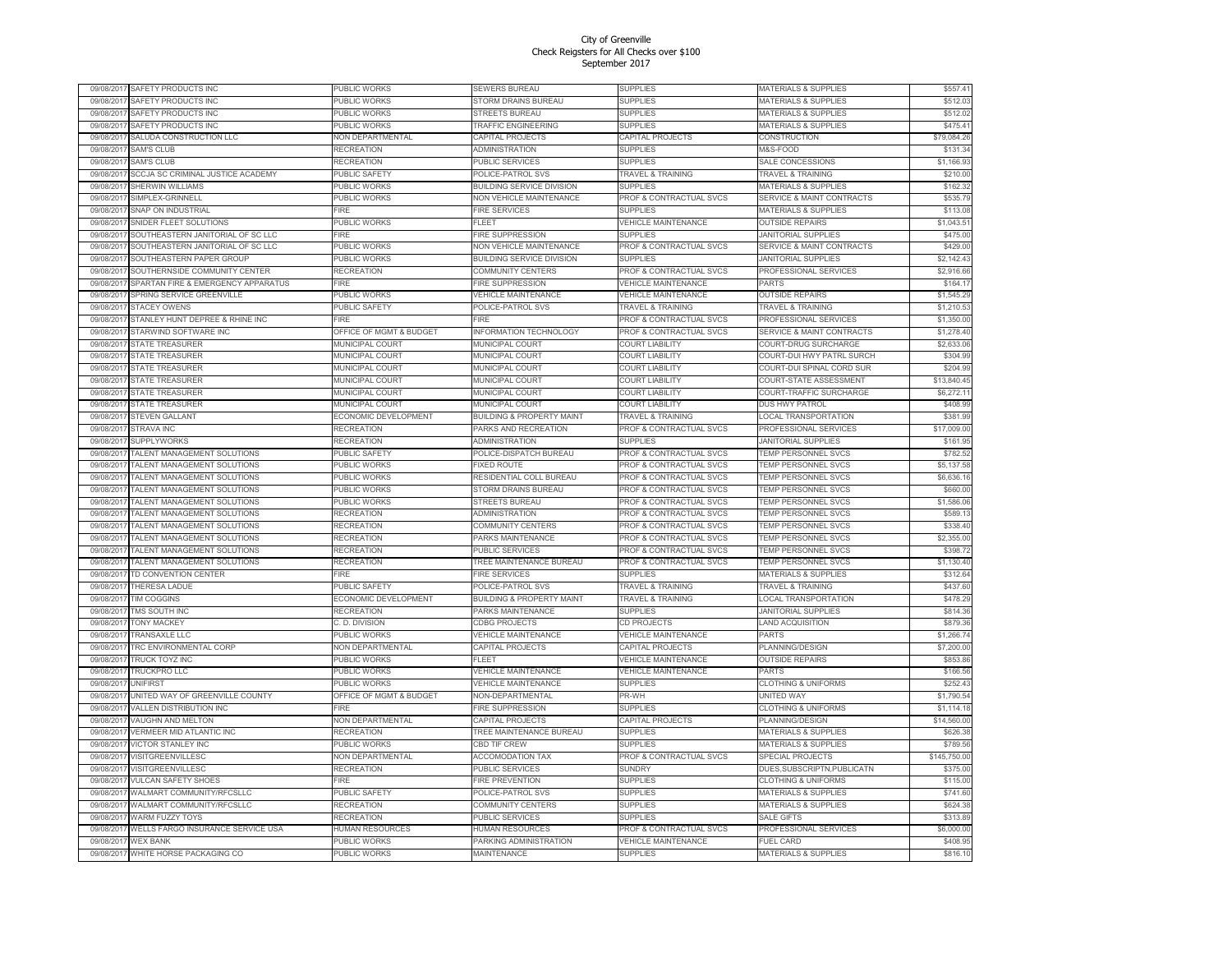| 09/08/201  | WHITE HORSE PACKAGING CO                       | <b>RECREATION</b>                  | ADMINISTRATION                       | <b>SUPPLIES</b>                    | <b>JANITORIAL SUPPLIES</b>                          | \$168.99    |
|------------|------------------------------------------------|------------------------------------|--------------------------------------|------------------------------------|-----------------------------------------------------|-------------|
| 09/08/201  | WILDLANDS ENGINEERING INC                      | <b>NON DEPARTMENTAL</b>            | CAPITAL PROJECTS                     | CAPITAL PROJECTS                   | PLANNING/DESIGN                                     | \$18,492.50 |
| 09/08/201  | <b>WLA STUDIO</b>                              | <b>NON DEPARTMENTAL</b>            | <b>MISC GRANTS</b>                   | PROF & CONTRACTUAL SVCS            | PROFESSIONAL SERVICES                               | \$9,309.20  |
| 09/08/201  | <b>WOOLPERT INC</b>                            | <b>JON DEPARTMENTAL</b>            | CAPITAL PROJECTS                     | CAPITAL PROJECTS                   | CONSTRUCTION                                        | \$3,911.25  |
| 09/08/201  | WORKWELL OCCUPATIONAL HEALTH CENTER            | <b>HUMAN RESOURCES</b>             | OCCUPATIONAL HEALTH                  | PROF & CONTRACTUAL SVCS            | PROFESSIONAL SERVICES                               | \$7,732.20  |
| 09/08/201  | WP LAW INC                                     | RECREATION                         | FALLS PARK WORK CREW                 | <b>SUPPLIES</b>                    | <b>MATERIALS &amp; SUPPLIES</b>                     | \$776.09    |
| 09/08/201  | WYOMING CHILD SUPPORT ENFORCEMENT              | OFFICE OF MGMT & BUDGET            | <b>NON-DEPARTMENTAL</b>              | PR-WH                              | <b>GARNISHMENTS</b>                                 | \$154.61    |
| 09/08/201  | <b>XEROX CORPORATION</b>                       | OFFICE OF MGMT & BUDGET            | INFORMATION TECHNOLOGY               | PROF & CONTRACTUAL SVCS            | <b>EQUIPMENT RENTAL</b>                             | \$1,290.18  |
| 09/08/201  | ZERO WASTE USA INC                             | <b>RECREATION</b>                  | <b>BEAUTIFICATION BUREAU</b>         | <b>SUPPLIES</b>                    | <b>MATERIALS &amp; SUPPLIES</b>                     | \$1,461.45  |
| 09/15/201  | A SERVICES GROUP LLC                           | <b>UBLIC WORKS</b>                 | COMMONS GARAGE                       | <b>PROF &amp; CONTRACTUAL SVCS</b> | <b>SERVICE &amp; MAINT CONTRACTS</b>                | \$152.10    |
| 09/15/201  | A SERVICES GROUP LLC                           | PUBLIC WORKS                       | PARKING ADMINISTRATION               | PROF & CONTRACTUAL SVCS            | <b>SERVICE &amp; MAINT CONTRACTS</b>                | \$7,292.35  |
| 09/15/201  | A SERVICES GROUP LLC                           | PUBLIC WORKS                       | POINSETT GARAGE                      | PROF & CONTRACTUAL SVCS            | <b>SERVICE &amp; MAINT CONTRACTS</b>                | \$152.10    |
| 09/15/201  | A SERVICES GROUP LLC                           | <b>RECREATION</b>                  | ADMINISTRATION                       | PROF & CONTRACTUAL SVCS            | <b>SERVICE &amp; MAINT CONTRACTS</b>                | \$1,389.15  |
| 09/15/201  | AAA SUPPLY INC                                 | PUBLIC WORKS                       | SEWERS BUREAU                        | <b>SUPPLIES</b>                    | MATERIALS & SUPPLIES                                | \$499.58    |
| 09/15/201  | <b>ADW ARCHITECTS PA</b>                       | <b>NON DEPARTMENTAL</b>            | CAPITAL PROJECTS                     | CAPITAL PROJECTS                   | PLANNING/DESIGN                                     | \$10,542.29 |
| 09/15/201  | AMERIPRIDE SERVICES INC                        | PUBLIC INFORMATION/EVENTS          | EVENTS MANAGEMENT                    | <b>SUPPLIES</b>                    | OFFICE SUPPLIES&MATERIALS                           | \$247.51    |
| 09/15/201  | AMPLIFII MARKETING SOLUTIONS INC               | RECREATION                         | <b>ADMINISTRATION</b>                | <b>SUPPLIES</b>                    | <b>CLOTHING &amp; UNIFORMS</b>                      | \$115.26    |
| 09/15/201  | <b>ANDREW SMITH</b>                            | <b>UBLIC SAFETY</b>                | POLICE-PATROL SVS                    | <b>TRAVEL &amp; TRAINING</b>       | <b>TRAVEL &amp; TRAINING</b>                        | \$618.04    |
|            |                                                |                                    |                                      |                                    |                                                     |             |
| 09/15/201  | ANSWERLIVE LLC                                 | PUBLIC WORKS                       | PARKING ADMINISTRATION               | COMMUNICATIONS                     | OTHER                                               | \$106.42    |
| 09/15/201  | AUDIO SOLUTIONS INC                            | PUBLIC INFORMATION/EVENTS          | EVENTS MANAGEMENT                    | PROF & CONTRACTUAL SVCS            | SHOW MANAGEMENT EXP                                 | \$2,036.00  |
| 09/15/2011 | AXON ENTERPRISE INC                            | <b>UBLIC SAFETY</b>                | POLICE-PATROL SVS                    | <b>SUPPLIES</b>                    | <b>MATERIALS &amp; SUPPLIES</b>                     | \$1,764.82  |
| 09/15/201  | <b>BILL TAYLOR</b>                             | ECONOMIC DEVELOPMENT               | <b>BUILDING &amp; PROPERTY MAINT</b> | <b>TRAVEL &amp; TRAINING</b>       | <b>FRAVEL &amp; TRAINING</b>                        | \$192.00    |
| 09/15/201  | <b>BLACK BEAR FARM</b>                         | <b>NON DEPARTMENTAL</b>            | CAPITAL PROJECTS                     | CAPITAL PROJECTS                   | PROJECT EXPENSE                                     | \$1,300.00  |
| 09/15/201  | <b>BLUE EAGLE RENTALS INC</b>                  | PUBLIC WORKS                       | <b>SEWERS BUREAU</b>                 | <b>SUPPLIES</b>                    | <b>MATERIALS &amp; SUPPLIES</b>                     | \$113.79    |
| 09/15/201  | <b>BLUE EAGLE RENTALS INC</b>                  | PUBLIC WORKS                       | STORM DRAINS BUREAU                  | PROF & CONTRACTUAL SVCS            | <b>EQUIPMENT RENTAL</b>                             | \$984.50    |
| 09/15/201  | <b>BLUE EAGLE RENTALS INC</b>                  | PUBLIC WORKS                       | STREETS BUREAU                       | <b>SUPPLIES</b>                    | <b>MATERIALS &amp; SUPPLIES</b>                     | \$1,699.51  |
| 09/15/2011 | <b>BOOT CUT MEDIA</b>                          | PUBLIC WORKS                       | PARKING ADMINISTRATION               | PARKING DEPOSITS                   | PKG DEPOSITS-RICHARDSON                             | \$288.00    |
| 09/15/201  | BURNETT ATHLETICS INC                          | RECREATION                         | PARKS MAINTENANCE                    | <b>SUPPLIES</b>                    | <b>MATERIALS &amp; SUPPLIES</b>                     | \$159.00    |
| 09/15/201  | CARMEN TALLEY DURHAM                           | OFFICE OF MGMT & BUDGET            | GIS                                  | <b>TRAVEL &amp; TRAINING</b>       | <b>TRAVEL &amp; TRAINING</b>                        | \$539.80    |
| 09/15/201  | CAROLINA BUSINESS INTERIORS                    | <b>ECONOMIC DEVELOPMENT</b>        | ECONOMIC DEVELOPMENT                 | <b>SUNDRY</b>                      | MISCELLANEOUS                                       | \$753.66    |
| 09/15/201  | CAROLINA CHAIN - DUNCAN SC                     | RECREATION                         | PARKS AND RECREATION                 | <b>REPAIR &amp; MAINT SVCS</b>     | <b>REPAIRS &amp; MAINTENANCE</b>                    | \$347.47    |
| 09/15/201  | CAROLINA CONCRETE COMPANY INC                  | PUBLIC WORKS                       | <b>STREETS BUREAU</b>                | <b>SUPPLIES</b>                    | <b>MATERIALS &amp; SUPPLIES</b>                     | \$2,900.96  |
| 09/15/201  | CAROLINA LAWN & TRACTOR INC                    | RECREATION                         | PARKS AND RECREATION                 | <b>SUPPLIES</b>                    | MATERIALS & SUPPLIES                                | \$765.17    |
| 09/15/201  | CAROLINA LAWN & TRACTOR INC                    | RECREATION                         | TREE MAINTENANCE BUREAU              | <b>SUPPLIES</b>                    | MATERIALS & SUPPLIES                                | \$594.91    |
| 09/15/201  | CDW/G                                          | OFFICE OF MGMT & BUDGET            | <b>INFORMATION TECHNOLOGY</b>        | MIS PROJECTS                       | <b>PCS/UPGRADES</b>                                 | \$126.83    |
| 09/15/201  | CHARLIE MILLS                                  | PUBLIC SAFETY                      | POLICE-PATROL SVS                    | <b>SUPPLIES</b>                    | <b>MATERIALS &amp; SUPPLIES</b>                     | \$267.79    |
| 09/15/201  | CHRIS KING                                     | PUBLIC WORKS                       | <b>TRAFFIC ENGINEERING</b>           | <b>TRAVEL &amp; TRAINING</b>       | <b>TRAVEL &amp; TRAINING</b>                        | \$271.00    |
| 09/15/201  | CHRISTOPHER TRUCKS INC                         | PUBLIC WORKS                       | TROLLEY                              | <b>VEHICLE MAINTENANCE</b>         | PARTS                                               | \$162.46    |
| 09/15/201  | CINCINNATI SYSTEMS INC                         | <b>UBLIC WORKS</b>                 | <b>ONE GARAGE</b>                    | <b>SUPPLIES</b>                    | MATERIALS & SUPPLIES                                | \$1,118.68  |
| 09/15/201  | CINCINNATI SYSTEMS INC                         | PUBLIC WORKS                       | S. SPRING STREET GARAGE              | <b>REPAIR &amp; MAINT SVCS</b>     | REPAIRS & MAINTENANCE                               | \$360.00    |
| 09/15/201  | <b>CINTAS</b>                                  | <b>UBLIC SAFETY</b>                | POLICE-PATROL SVS                    | SUNDRY                             | <b>MISCELLANEOUS</b>                                | \$187.28    |
| 09/15/201  | CINTAS                                         | PUBLIC WORKS                       | <b>SEWERS BUREAU</b>                 | <b>SUPPLIES</b>                    | <b>CLOTHING &amp; UNIFORMS</b>                      | \$127.49    |
| 09/15/2011 | CITY WELDING SERVICE                           | <b>NON DEPARTMENTAL</b>            | CAPITAL PROJECTS                     | CAPITAL PROJECTS                   | CONSTRUCTION                                        | \$9,219.00  |
| 09/15/201  | CLINE HOSE & HYDRAULICS LLC                    | PUBLIC WORKS                       | <b>VEHICLE MAINTENANCE</b>           | VEHICLE MAINTENANCE                | PARTS                                               | \$121.94    |
| 09/15/201  | COMFORT TELECOMMUNICAITON                      | <b>UBLIC SAFETY</b>                | POLICE-PATROL SVS                    | <b>SUPPLIES</b>                    | <b>MATERIALS &amp; SUPPLIES</b>                     | \$129.73    |
| 09/15/201  |                                                |                                    |                                      |                                    |                                                     | \$874.50    |
|            | CORBIN TURF & ORNAMENTAL SUPPLY INC<br>CROMERS | RECREATION<br>RECREATION           | <b>BEAUTIFICATION BUREAU</b>         | <b>SUPPLIES</b><br>SUPPLIES        | <b>MATERIALS &amp; SUPPLIES</b><br>SALE CONCESSIONS |             |
| 09/15/201  |                                                |                                    | PUBLIC SERVICES                      |                                    |                                                     | \$182.57    |
| 09/15/201  | <b>DARROHN ENGINEERING LLC</b>                 | <b>NON DEPARTMENTAL</b>            | CAPITAL PROJECTS                     | CAPITAL PROJECTS                   | CONSTRUCTION                                        | \$8,841.00  |
| 09/15/201  | <b>DAVE DERRICK</b>                            | <b>UBLIC WORKS</b>                 | FLEET                                | <b>TRAVEL &amp; TRAINING</b>       | <b>FRAVEL &amp; TRAINING</b>                        | \$570.53    |
| 09/15/201  | <b>DAVE DERRICK</b>                            | PUBLIC WORKS                       | RESIDENTIAL COLL BUREAU              | TRAVEL & TRAINING                  | <b>TRAVEL &amp; TRAINING</b>                        | \$570.53    |
| 09/15/201  | DAVE DERRICK                                   | PUBLIC WORKS                       | <b>SEWERS BUREAU</b>                 | <b>TRAVEL &amp; TRAINING</b>       | <b>FRAVEL &amp; TRAINING</b>                        | \$570.52    |
| 09/15/201  | DAVE DERRICK                                   | PUBLIC WORKS                       | STORM DRAINS BUREAU                  | <b>TRAVEL &amp; TRAINING</b>       | <b>FRAVEL &amp; TRAINING</b>                        | \$570.53    |
| 09/15/201  | DAVE DERRICK                                   | PUBLIC WORKS                       | <b>STREETS BUREAU</b>                | <b>TRAVEL &amp; TRAINING</b>       | <b>FRAVEL &amp; TRAINING</b>                        | \$570.53    |
| 09/15/201  | <b>DELL MARKETING LP</b>                       | <b>NON DEPARTMENTAL</b>            | CAPITAL PROJECTS                     | CAPITAL PROJECTS                   | EQUIPMENT                                           | \$78,341.06 |
| 09/15/201  | <b>DELL MARKETING LP</b>                       | <b>OFFICE OF MGMT &amp; BUDGET</b> | <b>NFORMATION TECHNOLOGY</b>         | MIS PROJECTS                       | <b>PCS/UPGRADES</b>                                 | \$635.96    |
| 09/15/201  | <b>DESIGN DEVELOPMENT LLC</b>                  | <b>RECREATION</b>                  | PARKS AND RECREATION                 | PROF & CONTRACTUAL SVCS            | RENTAL OF REAL PROPERTY                             | \$3,416.67  |
| 09/15/201  | <b>DESIGNLAB INC</b>                           | <b>PUBLIC SAFETY</b>               | POLICE-PATROL SVS                    | <b>SUPPLIES</b>                    | <b>CLOTHING &amp; UNIFORMS</b>                      | \$2,227.38  |
| 09/15/2011 | DEVSOFT SOLUTIONS LLC                          | <b>OFFICE OF MGMT &amp; BUDGET</b> | <b>INFORMATION TECHNOLOGY</b>        | PROF & CONTRACTUAL SVCS            | PROFESSIONAL SERVICES                               | \$1,085.00  |
| 09/15/201  | DIRECTV                                        | <b>IRE</b>                         | <b>FIRE SERVICES</b>                 | PROF & CONTRACTUAL SVCS            | <b>SERVICE &amp; MAINT CONTRACTS</b>                | \$150.49    |
| 09/15/201  | DISYS SOLUTIONS INC                            | <b>NON DEPARTMENTAL</b>            | CAPITAL PROJECTS                     | CAPITAL PROJECTS                   | EQUIPMENT                                           | \$56,718.80 |
| 09/15/201  | DIVERSIFIED ELECTRONICS INC                    | <b>PUBLIC SAFETY</b>               | POLICE-PATROL SVS                    | REPAIR & MAINT SVCS                | REPAIRS & MAINTENANCE                               | \$338.41    |
| 09/15/201  | DIVERSIFIED ELECTRONICS INC                    | PUBLIC SAFETY                      | POLICE-PATROL SVS                    | <b>SUPPLIES</b>                    | <b>MATERIALS &amp; SUPPLIES</b>                     | \$716.56    |
| 09/15/201  | <b>DONALD GREG MORGAN</b>                      | <b>UBLIC WORKS</b>                 | <b>TRAFFIC ENGINEERING</b>           | TRAVEL & TRAINING                  | <b>TRAVEL &amp; TRAINING</b>                        | \$135.50    |
| 09/15/2017 | DP CONTAINERS                                  | PUBLIC WORKS                       | SEWERS BUREAU                        | PROF & CONTRACTUAL SVCS            | PROFESSIONAL SERVICES                               | \$1,360.00  |
|            |                                                |                                    |                                      |                                    |                                                     |             |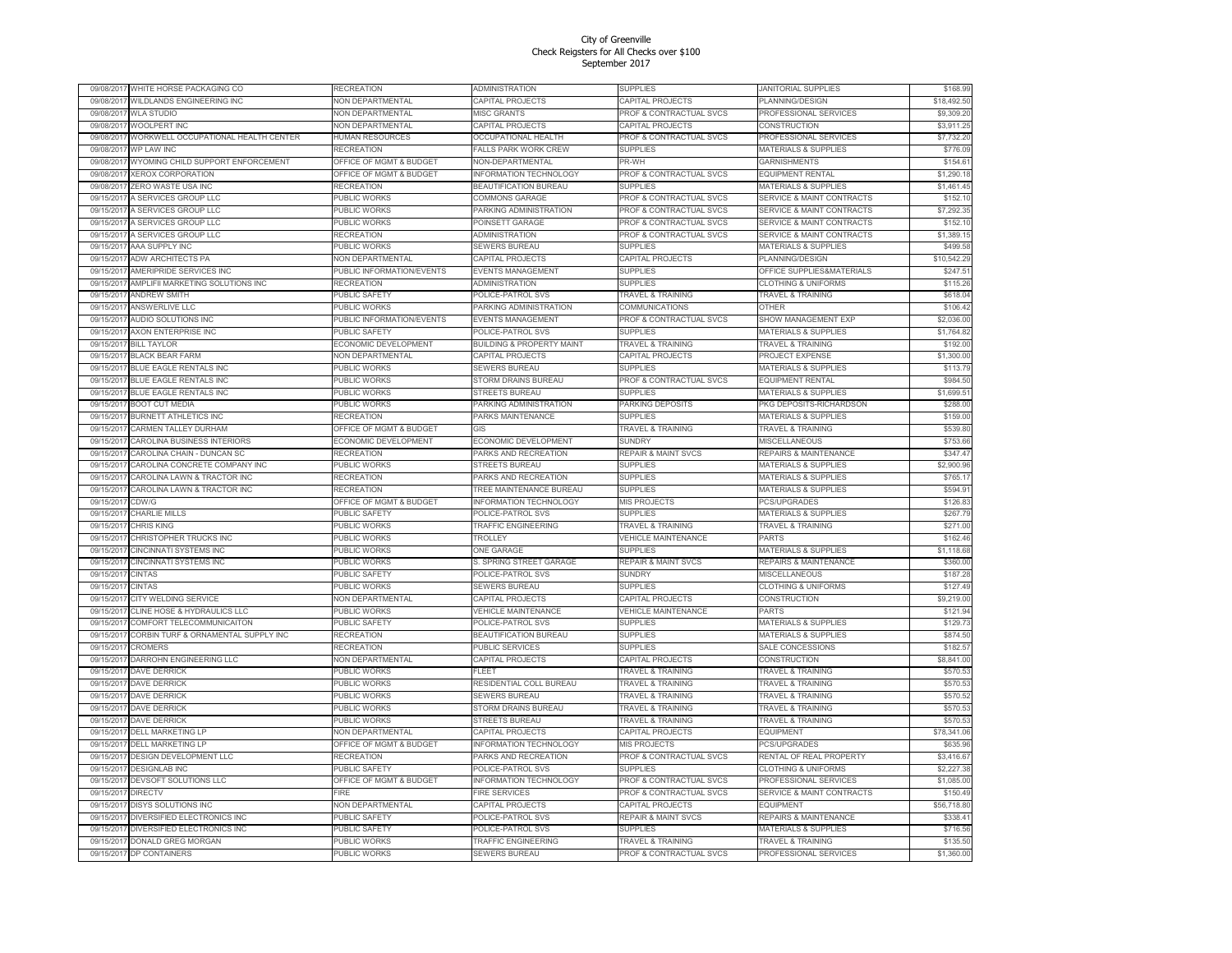| 09/15/2017 | DP CONTAINERS                                               | PUBLIC WORKS              | STREETS BUREAU                            | PROF & CONTRACTUAL SVCS        | PROFESSIONAL SERVICES                      | \$300.00               |
|------------|-------------------------------------------------------------|---------------------------|-------------------------------------------|--------------------------------|--------------------------------------------|------------------------|
|            | 09/15/2017 DP3 ARCHITECTS, LTD                              | NON DEPARTMENTAL          | CAPITAL PROJECTS                          | CAPITAL PROJECTS               | PLANNING/DESIGN                            | \$1,800.63             |
| 09/15/201  | <b>DUKE ENERGY</b>                                          | FIRE                      | <b>FIRE SERVICES</b>                      | UTILITIES                      | <b>ELECTRICITY</b>                         | \$906.93               |
| 09/15/2017 | <b>DUKE ENERGY</b>                                          | PUBLIC WORKS              | <b>BROAD STREET GARAGE</b>                | <b>UTILITIES</b>               | ELECTRICITY                                | \$571.11               |
| 09/15/2017 | <b>DUKE ENERGY</b>                                          | PUBLIC WORKS              | CHURCH STREET GARAGE                      | <b>UTILITIES</b>               | ELECTRICITY                                | \$2,277.40             |
| 09/15/201  | <b>DUKE ENERGY</b>                                          | PUBLIC WORKS              | COMMONS GARAGE                            | <b>UTILITIES</b>               | <b>ELECTRICITY</b>                         | \$1,700.23             |
| 09/15/201  | DUKE ENERGY                                                 | PUBLIC WORKS              | <b>IBERTY SQUARE GARAGE</b>               | <b>UTILITIES</b>               | <b>ELECTRICITY</b>                         | \$2,140.44             |
| 09/15/2017 | <b>DUKE ENERGY</b>                                          | PUBLIC WORKS              | <b>VLAURENS ST GARAGE</b>                 | <b>UTILITIES</b>               | <b>ELECTRICITY</b>                         | \$544.79               |
| 09/15/2017 | <b>DUKE ENERGY</b>                                          | PUBLIC WORKS              | PARKING ADMINISTRATION                    | UTILITIES                      | ELECTRICITY                                | \$531.00               |
| 09/15/2017 | <b>DUKE ENERGY</b>                                          | PUBLIC WORKS              | POINSETT GARAGE                           | UTILITIES                      | <b>ELECTRICITY</b>                         | \$2,505.31             |
| 09/15/2017 | <b>DUKE ENERGY</b>                                          | PUBLIC WORKS              | RICHARDSON STREET GARAGE                  | <b>UTILITIES</b>               | ELECTRICITY                                | \$4,379.42             |
| 09/15/2017 | <b>DUKE ENERGY</b>                                          | PUBLIC WORKS              | <b>RIVER STREET GARAGE</b>                | <b>UTILITIES</b>               | <b>ELECTRICITY</b>                         | \$1,249.05             |
| 09/15/2017 | <b>DUKE ENERGY</b>                                          | PUBLIC WORKS              | <b>TRAFFIC ENGINEERING</b>                | <b>UTILITIES</b>               | <b>ELECTRICITY</b>                         | \$95,686.47            |
| 09/15/2017 | <b>DUKE ENERGY</b>                                          | RECREATION                | ADMINISTRATION                            | <b>UTILITIES</b>               | ELECTRICITY                                | \$4,048.52             |
| 09/15/2017 | <b>DUKE ENERGY</b>                                          | RECREATION                | COMMUNITY CENTERS                         | <b>UTILITIES</b>               | <b>ELECTRICITY</b>                         | \$838.32               |
|            |                                                             |                           |                                           |                                |                                            |                        |
| 09/15/2017 | <b>DUKE ENERGY</b>                                          | RECREATION                | PARKS AND RECREATION                      | <b>UTILITIES</b>               | <b>ELECTRICITY</b>                         | \$890.04               |
| 09/15/201  | <b>DUKE ENERGY</b>                                          | RECREATION                | <b>PARKS MAINTENANCE</b>                  | <b>UTILITIES</b>               | ELECTRICITY                                | \$9,172.97             |
| 09/15/2017 | DUKE ENERGY CORP                                            | <b>NON DEPARTMENTAL</b>   | CAPITAL PROJECTS                          | CAPITAL PROJECTS               | CONSTRUCTION                               | \$4,341.34             |
| 09/15/2017 | <b>DUNCAN LLC</b>                                           | <b>NON DEPARTMENTAL</b>   | CAPITAL PROJECTS                          | CAPITAL PROJECTS               | PLANNING/DESIGN                            | \$6,450.00             |
| 09/15/2017 | ECHOLS OIL COMPANY INC                                      | PUBLIC WORKS              | <b>ADMINISTRATION</b>                     | VEHICLE MAINTENANCE            | FUEL                                       | \$13,533.70            |
| 09/15/2017 | ECHOLS OIL COMPANY INC                                      | PUBLIC WORKS              | <b>EXED ROUTE</b>                         | <b>VEHICLE MAINTENANCE</b>     | <b>LUBRICANTS</b>                          | \$257.45               |
| 09/15/2017 | ECHOLS OIL COMPANY INC                                      | PUBLIC WORKS              | ELEET                                     | <b>VEHICLE MAINTENANCE</b>     | FUFI                                       | \$12,982.92            |
| 09/15/201  | <b>EDWARD MYERS III</b>                                     | PUBLIC WORKS              | <b>BUILDING SERVICE DIVISION</b>          | <b>TRAVEL &amp; TRAINING</b>   | <b>TRAVEL &amp; TRAINING</b>               | \$649.17               |
| 09/15/2017 | ELECTRIC CITY PRINTING COMPANY                              | ECONOMIC DEVELOPMENT      | PLANNING AND ZONING                       | <b>PRINTING</b>                | PRINTING & BINDING                         | \$255.54               |
| 09/15/201  | ELECTRIC CITY PRINTING COMPANY                              | PUBLIC WORKS              | PARKING ADMINISTRATION                    | <b>SUPPLIES</b>                | <b>MATERIALS &amp; SUPPLIES</b>            | \$257.58               |
| 09/15/2017 | ENTERCOM GREENVILLE LLC WSPA-FM                             | PUBLIC WORKS              | RECYCLING                                 | PROF & CONTRACTUAL SVCS        | ADVERTISING EXPENSE                        | \$525.00               |
| 09/15/2017 | <b>EPLEE &amp; ASSOCIATES</b>                               | PUBLIC WORKS              | PARKING ADMINISTRATION                    | PARKING DEPOSITS               | PKG DEPOSITS-S. SPRING ST                  | \$139.70               |
| 09/15/2017 | FERGUSON ENTERPRISES INC                                    | PUBLIC WORKS              | <b>S. SPRING STREET GARAGE</b>            | <b>REPAIR &amp; MAINT SVCS</b> | REPAIRS & MAINTENANCE                      | \$179.14               |
| 09/15/201  | FGP INTERNATIONAL                                           | ECONOMIC DEVELOPMENT      | PLANNING AND ZONING                       | PROF & CONTRACTUAL SVCS        | TEMP PERSONNEL SVCS                        | \$156.48               |
| 09/15/2017 | <b>FGP INTERNATIONAL</b>                                    | <b>HUMAN RESOURCES</b>    | <b>HUMAN RESOURCES</b>                    | PROF & CONTRACTUAL SVCS        | TEMP PERSONNEL SVCS                        | \$654.94               |
| 09/15/2017 | <b>FGP INTERNATIONAL</b>                                    | OFFICE OF MGMT & BUDGET   | <b>PURCHASING</b>                         | PROF & CONTRACTUAL SVCS        | TEMP PERSONNEL SVCS                        | \$858.60               |
| 09/15/2017 | <b>FLORES &amp; ASSOCIATES LLC</b>                          | HUMAN RESOURCES           | <b>HEALTH CARE</b>                        | HEALTH                         | <b>FSA ADMIN FEES</b>                      | \$765.00               |
| 09/15/201  | FOOTHILLS VETERINARY HOSPITAL                               | PUBLIC SAFETY             | POLICE-PATROL SVS                         | <b>SUNDRY</b>                  | MISCELLANEOUS                              | \$186.30               |
| 09/15/2017 | FOOTHILLS VETERINARY HOSPITAL                               | PUBLIC SAFETY             | <b>POLICE-PATROL SVS</b>                  | <b>SUPPLIES</b>                | <b>CLOTHING &amp; UNIFORMS</b>             | \$130.50               |
| 09/15/201  | <b>FORTILINE</b>                                            | PUBLIC WORKS              | <b>SEWERS BUREAU</b>                      | <b>SUPPLIES</b>                | <b>MATERIALS &amp; SUPPLIES</b>            | \$862.80               |
| 09/15/2017 | <b>G &amp; W EQUIPMENT INC</b>                              | PUBLIC WORKS              | <b>VEHICLE MAINTENANCE</b>                | <b>SUPPLIES</b>                | <b>MATERIALS &amp; SUPPLIES</b>            | \$368.86               |
| 09/15/201  | <b>GCR TIRE CENTERS</b>                                     | PUBLIC WORKS              | <b>EXED ROUTE</b>                         | <b>VEHICLE MAINTENANCE</b>     | <b>TIRES AND TUBES</b>                     |                        |
|            |                                                             |                           |                                           |                                |                                            | \$367.75               |
| 09/15/2017 | <b>GILLIG LLC</b>                                           | PUBLIC WORKS              | <b>VEHICLE MAINTENANCE</b>                | VEHICLE MAINTENANCE            | <b>PARTS</b>                               | \$607.83               |
| 09/15/2017 | GIMME-A-SIGN CO INC                                         | RECREATION                | PARKS MAINTENANCE                         | <b>SUPPLIES</b>                | MATERIALS & SUPPLIES                       | \$837.40               |
| 09/15/2017 | GRAINGER 803858620                                          | PUBLIC WORKS              | RESIDENTIAL COLL BUREAU                   | <b>SUPPLIES</b>                | <b>MATERIALS &amp; SUPPLIES</b>            | \$304.84               |
| 09/15/201  | GRAINGER 803858935                                          | -IRE                      | <b>FIRE SUPPRESSION</b>                   | <b>SUPPLIES</b>                | <b>MATERIALS &amp; SUPPLIES</b>            | \$109.90               |
| 09/15/2017 | GRAINGER 803858935                                          | PUBLIC WORKS              | CHURCH STREET GARAGE                      | <b>SUPPLIES</b>                | <b>MATERIALS &amp; SUPPLIES</b>            | \$170.02               |
| 09/15/201  | GRAINGER 803858935                                          | PUBLIC WORKS              | ONE GARAGE                                | <b>SUPPLIES</b>                | <b>MATERIALS &amp; SUPPLIES</b>            | \$176.33               |
| 09/15/2017 | GRAINGER 803858935                                          | PUBLIC WORKS              | RICHARDSON STREET GARAGE                  | <b>SUPPLIES</b>                | <b>MATERIALS &amp; SUPPLIES</b>            | \$889.13               |
| 09/15/201  | <b>GRAINGER 803858935</b>                                   | PUBLIC WORKS              | <b>SEWERS BUREAU</b>                      | <b>SUPPLIES</b>                | <b>MATERIALS &amp; SUPPLIES</b>            | \$1,029.33             |
| 09/15/201  | GRAINGER 803858935                                          | PUBLIC WORKS              | <b>STORM DRAINS BUREAU</b>                | <b>SUPPLIES</b>                | <b>MATERIALS &amp; SUPPLIES</b>            | \$209.04               |
| 09/15/201  | GRAINGER 803858935                                          | PUBLIC WORKS              | <b>STREETS BUREAU</b>                     | <b>SUPPLIES</b>                | <b>MATERIALS &amp; SUPPLIES</b>            | \$214.94               |
| 09/15/2017 | <b>GRAPPLERS INC</b>                                        | <b>RECREATION</b>         | <b>FALLS PARK WORK CREW</b>               | <b>SUPPLIES</b>                | MATERIALS & SUPPLIES                       | \$260.33               |
| 09/15/2017 | <b>GREENVILLE COUNTY</b>                                    | <b>MUNICIPAL COURT</b>    | <b>MUNICIPAL COURT</b>                    | COURT LIAB-CLAIMS/JUDGMNT      | LEC-CONFISCATED MONIES                     | \$10,157.20            |
| 09/15/2017 | <b>GREENVILLE DRIVE</b>                                     | CITY MANAGER              | CITY MANAGER                              | <b>SUNDRY</b>                  | MISCELLANEOUS                              | \$3,750.00             |
| 09/15/2017 | <b>GREENVILLE LINDY HOPPERS</b>                             | RECREATION                | COMMUNITY CENTERS                         | REC CLASS INSTRUCTOR LIAB      | REFUND                                     | \$2,308.80             |
| 09/15/201  | <b>GREENVILLE NEWS</b>                                      | ECONOMIC DEVELOPMENT      | PLANNING AND ZONING                       | PROF & CONTRACTUAL SVCS        | <b>ADVERTISING EXPENSE</b>                 | \$155.10               |
| 09/15/201  | <b>GREENVILLE NEWS</b>                                      | OFFICE OF MGMT & BUDGET   | PURCHASING                                | PROF & CONTRACTUAL SVCS        | <b>ADVERTISING EXPENSE</b>                 | \$212.85               |
| 09/15/2017 | GREENVILLE OFFICE SUPPLY CO INC                             | ECONOMIC DEVELOPMENT      | ECONOMIC DEVELOPMENT                      | <b>SUNDRY</b>                  | MISCELLANEOUS                              | \$4,355.54             |
| 09/15/201  | GREENVILLE OFFICE SUPPLY CO INC                             | PUBLIC INFORMATION/EVENTS | PUBLIC INFORMATION                        | <b>SUPPLIES</b>                | <b>MATERIALS &amp; SUPPLIES</b>            | \$165.02               |
| 09/15/2017 | GREENVILLE OFFICE SUPPLY CO INC                             | PUBLIC SAFETY             | POLICE-PATROL SVS                         | <b>SUPPLIES</b>                | <b>MATERIALS &amp; SUPPLIES</b>            | \$204.55               |
| 09/15/2017 | <b>GREENVILLE WATER</b>                                     | <b>PUBLIC WORKS</b>       | <b>BUILDING SERVICE DIVISION</b>          | <b>UTILITIES</b>               | OTHER                                      | \$5,632.58             |
| 09/15/2017 | <b>GREENVILLE WATER</b>                                     | PUBLIC WORKS              | <b>VON VEHICLE MAINTENANCE</b>            | <b>UTILITIES</b>               | WATER/WASTEWATER                           | \$490.53               |
| 09/15/2017 | <b>GREENVILLE WATER</b>                                     | RECREATION                | FALLS PARK WORK CREW                      | <b>UTILITIES</b>               | OTHER                                      | \$698.00               |
| 09/15/2017 | GREGORY PEST SOLUTIONS                                      | PUBLIC WORKS              | PARKING ADMINISTRATION                    | <b>SUPPLIES</b>                | MATERIALS & SUPPLIES                       | \$500.00               |
| 09/15/201  | HARPER CORPORATION                                          | <b>VON DEPARTMENTAL</b>   | CAPITAL PROJECTS                          | CAPITAL PROJECTS               | CONSTRUCTION                               | \$1,173,918.43         |
| 09/15/201  |                                                             | RECREATION                |                                           | <b>SUPPLIES</b>                |                                            |                        |
| 09/15/2017 | HERSHEY CREAMERY COMPANY<br>HEWITT COLEMAN & ASSOCIATES INC | OFFICE OF MGMT & BUDGET   | PUBLIC SERVICES<br><b>RISK MANAGEMENT</b> | RISK MANAGEMENT                | SALE CONCESSIONS<br><b>WC SERVICE FEES</b> | \$157.99<br>\$7,837.50 |
|            |                                                             |                           |                                           |                                |                                            |                        |
| 09/15/2017 | HEWITT COLEMAN & ASSOCIATES INC                             | OFFICE OF MGMT & BUDGET   | <b>RISK MANAGEMENT</b>                    | <b>SERVICE FEES</b>            | ADMIN FEES-GEN/PROP LIA                    | \$15,912.50            |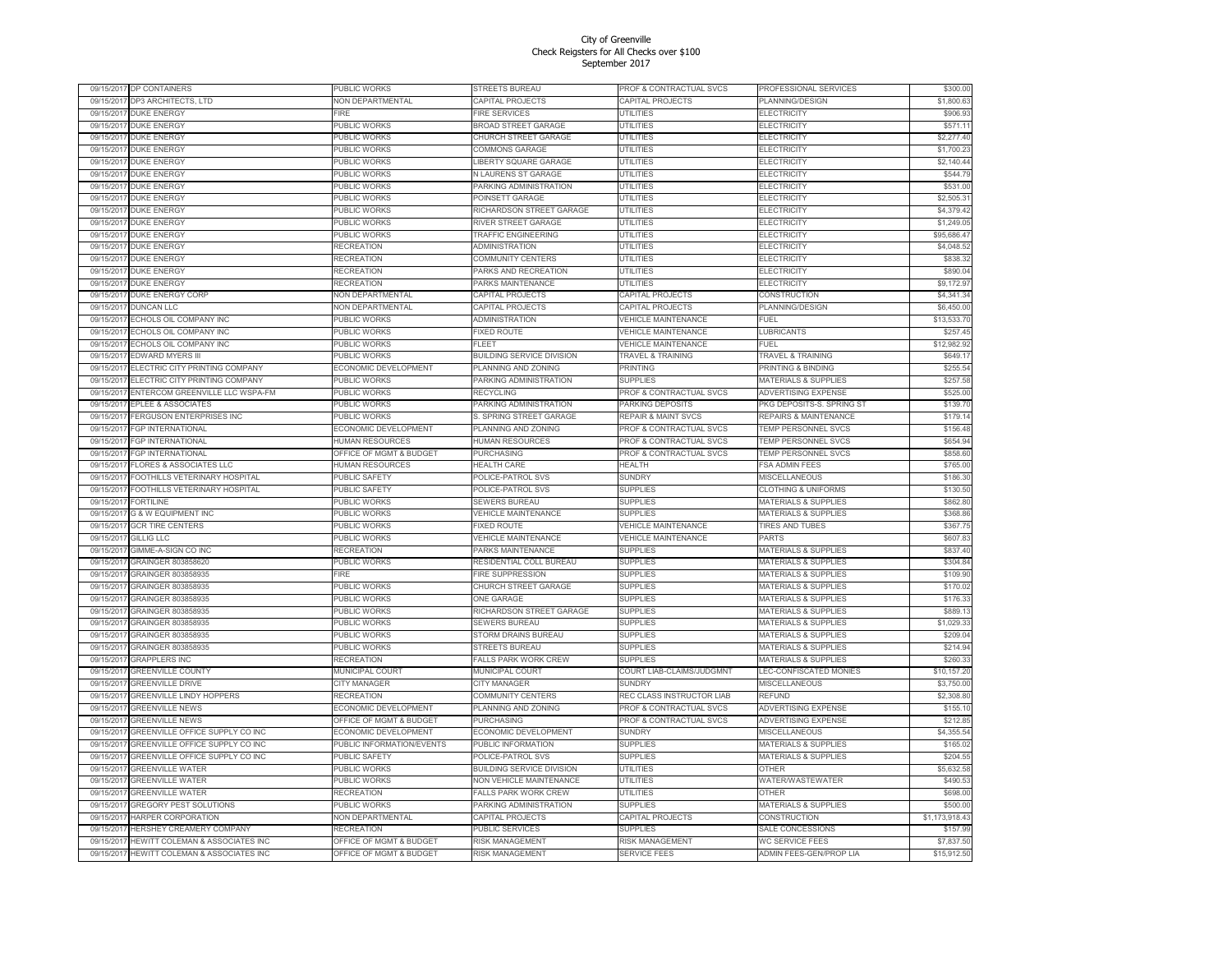| 09/15/201  | IOLDER ELECTRIC SUPPLY INC                | PUBLIC WORKS              | BUILDING SERVICE DIVISION             | SUPPLIES                           | MATERIALS & SUPPLIES                  | \$604.57     |
|------------|-------------------------------------------|---------------------------|---------------------------------------|------------------------------------|---------------------------------------|--------------|
| 09/15/2017 | HOME DEPOT CREDIT SERVICE 3104            | PUBLIC WORKS              | <b>MAINTENANCE</b>                    | <b>SUPPLIES</b>                    | <b>MATERIALS &amp; SUPPLIES</b>       | \$317.36     |
| 09/15/201  | HOME DEPOT CREDIT SERVICE 4123            | PUBLIC WORKS              | <b>STREETS BUREAU</b>                 | <b>SUPPLIES</b>                    | <b>MATERIALS &amp; SUPPLIES</b>       | \$119.54     |
| 09/15/2017 | HOME DEPOT CREDIT SERVICE 5906            | PUBLIC WORKS              | BUILDING SERVICE DIVISION             | <b>SUPPLIES</b>                    | <b>MATERIALS &amp; SUPPLIES</b>       | \$311.38     |
| 09/15/201  | HOME DEPOT CREDIT SERVICE 5922            | RECREATION                | <b><i>TREE MAINTENANCE BUREAU</i></b> | <b>SUPPLIES</b>                    | <b>MATERIALS &amp; SUPPLIES</b>       | \$428.62     |
| 09/15/201  | HOWARD INDUSTRIES INC                     | PUBLIC SAFETY             | <b>POLICE-PATROL SVS</b>              | <b>SUPPLIES</b>                    | <b>MATERIALS &amp; SUPPLIES</b>       | \$190.80     |
| 09/15/201  | <b>IAFCI INT'L ASSOC FINANCIAL CRIMES</b> | PUBLIC SAFETY             | <b>POLICE-PATROL SVS</b>              | <b>TRAVEL &amp; TRAINING</b>       | <b>TRAVEL &amp; TRAINING</b>          | \$175.00     |
| 09/15/2017 | <b>IHEARTMEDIA</b>                        | PUBLIC WORKS              | RECYCLING                             | PROF & CONTRACTUAL SVCS            | ADVERTISING EXPENSE                   | \$896.00     |
| 09/15/2017 | INTERNATIONAL ASSOCIATION OF ELECTR       | ECONOMIC DEVELOPMENT      | <b>BUILDING &amp; PROPERTY MAINT</b>  | TRAVEL & TRAINING                  | <b>TRAVEL &amp; TRAINING</b>          | \$300.00     |
| 09/15/201  | RON MOUNTAIN 27128                        | PUBLIC SAFETY             | <b>POLICE-PATROL SVS</b>              | PROF & CONTRACTUAL SVCS            | <b>SERVICE &amp; MAINT CONTRACTS</b>  | \$247.11     |
| 09/15/201  | <b>RON MOUNTAIN 27129</b>                 | OFFICE OF MGMT & BUDGET   | <b>NFORMATION TECHNOLOGY</b>          | PROF & CONTRACTUAL SVCS            | <b>SERVICE &amp; MAINT CONTRACTS</b>  | \$473.80     |
| 09/15/2017 | <b>ISGETT DISTRIBUTORS, INC.</b>          | FIRE                      | <b>FIRE SUPPRESSION</b>               | <b>VEHICLE MAINTENANCE</b>         | PARTS                                 | \$425.60     |
|            |                                           |                           |                                       |                                    |                                       |              |
| 09/15/201  | <b>TRAK CORPORATION</b>                   | <b>FIRE</b>               | <b>IRE SERVICES</b>                   | PROF & CONTRACTUAL SVCS            | <b>SERVICE &amp; MAINT CONTRACTS</b>  | \$2,864.21   |
| 09/15/2017 | <b>IVEY COMMUNICATIONS INC</b>            | NON DEPARTMENTAL          | <b>CAPITAL PROJECTS</b>               | CAPITAL PROJECTS                   | <b>EQUIPMENT</b>                      | \$2,651.69   |
| 09/15/2017 | <b>IVEY COMMUNICATIONS INC</b>            | OFFICE OF MGMT & BUDGET   | <b>NFORMATION TECHNOLOGY</b>          | <b>REPAIR &amp; MAINT SVCS</b>     | REPAIRS & MAINTENANCE                 | \$486.00     |
| 09/15/201  | <b>IVEY COMMUNICATIONS INC</b>            | PUBLIC WORKS              | RESIDENTIAL COLL BUREAU               | <b>SUPPLIES</b>                    | <b>MATERIALS &amp; SUPPLIES</b>       | \$2,185.20   |
| 09/15/201  | <b>JESUS THIELE</b>                       | OFFICE OF MGMT & BUDGET   | <b>INFORMATION TECHNOLOGY</b>         | <b>TRAVEL &amp; TRAINING</b>       | <b>TRAVEL &amp; TRAINING</b>          | \$981.37     |
| 09/15/2017 | JOHNSTONE SUPPLY OF GREENVILLE            | PUBLIC WORKS              | BUILDING SERVICE DIVISION             | <b>SUPPLIES</b>                    | <b>MATERIALS &amp; SUPPLIES</b>       | \$339.43     |
| 09/15/2017 | <b>JULIA HORTON</b>                       | CITY MANAGER              | CITY MANAGER                          | COMMUNICATIONS                     | OTHER                                 | \$120.00     |
| 09/15/2017 | K-MART STORE 4016                         | PUBLIC WORKS              | PUBLIC WORKS                          | <b>SUPPLIES</b>                    | MATERIALS & SUPPLIES                  | \$146.70     |
| 09/15/2017 | KENYOTTA BROWN                            | RECREATION                | ADMINISTRATION                        | RECREATION FEES                    | REC FEES-FALLS PARK                   | \$187.50     |
| 09/15/201  | KING ASPHALT INC                          | PUBLIC WORKS              | <b>STREETS BUREAU</b>                 | <b>SUPPLIES</b>                    | <b>MATERIALS &amp; SUPPLIES</b>       | \$375.17     |
| 09/15/201  | KROC CENTER GREENVILLE                    | C. D. DIVISION            | CDBG PROJECTS                         | CD PROJECTS                        | PUBLIC SERVICES (GENERAL)             | \$141.50     |
| 09/15/2017 | KT BRAKE & SPRING OF SC INC               | PUBLIC WORKS              | <b>VEHICLE MAINTENANCE</b>            | VEHICLE MAINTENANCE                | <b>PARTS</b>                          | \$590.74     |
| 09/15/2017 | KW BEVERAGE                               | PUBLIC INFORMATION/EVENTS | <b>EVENTS MANAGEMENT</b>              | <b>SUPPLIES</b>                    | <b>M&amp;S-FOOD &amp; BEVERAGE</b>    | \$1,448.13   |
| 09/15/2017 | L & B LANDSCAPING SERVICE INC             | C. D. DIVISION            | CDBG PROJECTS                         | CD PROJECTS                        | <b>LAND ACQUISITION</b>               | \$2,769.00   |
| 09/15/2017 | LABORATORY CORPORATION OF AMERICA         | <b>HUMAN RESOURCES</b>    | OCCUPATIONAL HEALTH                   | PROF & CONTRACTUAL SVCS            | PROFESSIONAL SERVICES                 | \$3,266.37   |
| 09/15/201  | ANDSCAPERS SUPPLY                         |                           |                                       | MACHINERY AND EQUIPMENT            |                                       | \$4,367.20   |
|            |                                           | RECREATION                | <b>PARKS MAINTENANCE</b>              |                                    | <b><i>MACHINERY AND EQUIPMENT</i></b> |              |
| 09/15/2017 | LANDSCAPERS SUPPLY                        | <b>RECREATION</b>         | PARKS MAINTENANCE                     | <b>SUPPLIES</b>                    | MATERIALS & SUPPLIES                  | \$612.76     |
| 09/15/2017 | <b>LIFFSAVERS INC</b>                     | <b>PUBLIC SAFETY</b>      | POLICE-PATROL SVS                     | <b>SUNDRY</b>                      | <b>MISCELLANEOUS</b>                  | \$415.00     |
| 09/15/201  | LOWES                                     | -<br>IRF                  | <b>IRE SUPPRESSION</b>                | <b>SUPPLIES</b>                    | <b>MATERIALS &amp; SUPPLIES</b>       | \$497.43     |
| 09/15/2017 | LOWES                                     | PUBLIC WORKS              | SEWERS BUREAU                         | <b>SUPPLIES</b>                    | <b>MATERIALS &amp; SUPPLIES</b>       | \$1,345.72   |
| 09/15/201  | LYNNSTAR CONSTRUCTION CO INC              | NON DEPARTMENTAL          | CAPITAL PROJECTS                      | CAPITAL PROJECTS                   | CONSTRUCTION                          | \$29,779.19  |
| 09/15/2017 | M WADE MILES                              | PUBLIC INFORMATION/EVENTS | <b>EVENTS MANAGEMENT</b>              | PROF & CONTRACTUAL SVCS            | <b>PROFESSIONAL SERVICES</b>          | \$400.00     |
| 09/15/2017 | M2 ENTERTAINMENT                          | PUBLIC INFORMATION/EVENTS | <b>EVENTS MANAGEMENT</b>              | PROF & CONTRACTUAL SVCS            | PROFESSIONAL SERVICES                 | \$800.00     |
| 09/15/2017 | MARATHON STAFFING INC                     | PUBLIC INFORMATION/EVENTS | <b>EVENTS MANAGEMENT</b>              | PROF & CONTRACTUAL SVCS            | TEMP PERSONNEL SVCS                   | \$612.43     |
| 09/15/2017 | <b>MARATHON STAFFING INC</b>              | PUBLIC SAFETY             | POLICE-DISPATCH BUREAU                | PROF & CONTRACTUAL SVCS            | TEMP PERSONNEL SVCS                   | \$7,091.63   |
| 09/15/2017 | MARATHON STAFFING INC                     | PUBLIC WORKS              | MAINTENANCE                           | PROF & CONTRACTUAL SVCS            | TEMP PERSONNEL SVCS                   | \$1,863.09   |
| 09/15/2017 | MARIETTA TIRE SHOP INC AND                | FIRE                      | FIRE SUPPRESSION                      | <b>SUPPLIES</b>                    | MATERIALS & SUPPLIES                  | \$1,242.11   |
| 09/15/2017 | <b>MARK NELSON</b>                        | PUBLIC SAFETY             | POLICE-PATROL SVS                     | <b>TRAVEL &amp; TRAINING</b>       | <b><i>FRAVEL &amp; TRAINING</i></b>   | \$397.10     |
| 09/15/2017 | <b>MATTHEW TURNER</b>                     | PUBLIC WORKS              | <b><i>TRAFFIC ENGINEERING</i></b>     | <b>TRAVEL &amp; TRAINING</b>       | <b>TRAVEL &amp; TRAINING</b>          | \$175.50     |
| 09/15/201  | MAX-R                                     | RECREATION                | <b>ADMINISTRATION</b>                 | <b>SUPPLIES</b>                    | M&S-GROUNDS                           | \$3,535.50   |
| 09/15/2017 | MELISSA & DOUG LLC                        | RECREATION                | PUBLIC SERVICES                       | <b>SUPPLIES</b>                    | <b>SALE GIFTS</b>                     | \$926.12     |
|            |                                           |                           |                                       |                                    |                                       |              |
| 09/15/201  | MERUS REFRESHMENT SERVICES INC            | PUBLIC WORKS              | PARKING ADMINISTRATION                | <b>SUPPLIES</b>                    | <b>MATERIALS &amp; SUPPLIES</b>       | \$159.11     |
| 09/15/201  | METROPOLITAN ARTS COUNCIL                 | NON DEPARTMENTAL          | <b>ACCOMODATION TAX</b>               | PROF & CONTRACTUAL SVCS            | <b>SPECIAL EVENTS</b>                 | \$100,000.00 |
| 09/15/2017 | MICHAEL PANASKO                           | ECONOMIC DEVELOPMENT      | <b>ECONOMIC DEVELOPMENT</b>           | <b>TRAVEL &amp; TRAINING</b>       | <b>FRAVEL &amp; TRAINING</b>          | \$908.82     |
| 09/15/2017 | <b>MICHAEL PITTS</b>                      | <b>CITY ATTORNEY</b>      | CITY ATTORNEY                         | <b>TRAVEL &amp; TRAINING</b>       | <b>TRAVEL &amp; TRAINING</b>          | \$324.96     |
| 09/15/201  | MIKE WILLIMON TOWING & RECOVERY INC       | PUBLIC SAFETY             | POLICE-PATROL SVS                     | <b>SUNDRY</b>                      | MISCELLANEOUS                         | \$155.00     |
| 09/15/2017 | MIKE'S BODY SHOP                          | PUBLIC SAFETY             | POLICE-PATROL SVS                     | <b>SUNDRY</b>                      | MISCELLANEOUS                         | \$180.00     |
| 09/15/2017 | MULCH IN MOTION                           | <b>RECREATION</b>         | <b>BEAUTIFICATION BUREAU</b>          | <b>SUPPLIES</b>                    | MATERIALS & SUPPLIES                  | \$1,475.06   |
| 09/15/2017 | NADIYA MYERS                              | HUMAN RESOURCES           | HUMAN RESOURCES                       | <b>SUNDRY</b>                      | AWARDS                                | \$205.86     |
| 09/15/201  | NAPA                                      | PUBLIC WORKS              | ELEET                                 | <b>VEHICLE MAINTENANCE</b>         | PARTS                                 | \$68,636,88  |
| 09/15/201  | <b>NAPA</b>                               | PUBLIC WORKS              | FLEET                                 | <b>VEHICLE MAINTENANCE</b>         | PARTS MANAGEMENT FEES                 | \$15,380.00  |
| 09/15/201  | NAPA AUTO PARTS                           | <b>FIRE</b>               | <b>FIRE SUPPRESSION</b>               | <b>SUPPLIES</b>                    | MATERIALS & SUPPLIES                  | \$318.00     |
| 09/15/2017 | NAPA AUTO PARTS                           | FIRE                      | <b>FIRE SUPPRESSION</b>               | VEHICLE MAINTENANCE                | PARTS                                 | \$765.61     |
| 09/15/201  | NAPA AUTO PARTS                           | PUBLIC WORKS              | <b>/EHICLE MAINTENANCE</b>            | <b>VEHICLE MAINTENANCE</b>         | PARTS                                 | \$200.34     |
| 09/15/2017 | NATION JOB INC                            | HUMAN RESOURCES           | HUMAN RESOURCES                       | <b>SUNDRY</b>                      | RECRUITMENT ADS                       | \$5,000.00   |
| 09/15/2017 | NORTHERN SAFETY CO INC                    | <b>RECREATION</b>         | <b>FALLS PARK WORK CREW</b>           | <b>SUPPLIES</b>                    | <b>MATERIALS &amp; SUPPLIES</b>       | \$169.22     |
| 09/15/201  | NORTHERN SAFETY CO INC                    | <b>RECREATION</b>         | PARKS MAINTENANCE                     | <b>SUPPLIES</b>                    | <b>MATERIALS &amp; SUPPLIES</b>       | \$271.56     |
|            |                                           |                           |                                       |                                    |                                       |              |
| 09/15/2017 | NORTHERN SAFETY CO INC                    | <b>RECREATION</b>         | <b><i>TREE MAINTENANCE BUREAU</i></b> | <b>SUPPLIES</b>                    | <b>MATERIALS &amp; SUPPLIES</b>       | \$1,001.27   |
| 09/15/2017 | OFFICE DEPOT BSD                          | <b>FIRF</b>               | <b>FIRE SERVICES</b>                  | <b>SUPPLIES</b>                    | OFFICE SUPPLIES&MATERIALS             | \$173.27     |
| 09/15/201  | OFFICE DEPOT BSD                          | PUBLIC WORKS              | PARKING ADMINISTRATION                | <b>SUPPLIES</b>                    | OFFICE SUPPLIES&MATERIALS             | \$213.42     |
| 09/15/2017 | OZONE COLLISION CENTER LLC                | PUBLIC WORKS              | FLEET                                 | VEHICLE MAINTENANCE                | <b>OUTSIDE REPAIRS</b>                | \$2,380.64   |
| 09/15/2017 | PALMETTO UTILITY PROTECTION INC           | <b>PUBLIC WORKS</b>       | <b>SEWERS BUREAU</b>                  | <b>PROF &amp; CONTRACTUAL SVCS</b> | PROFESSIONAL SERVICES                 | \$1,002.68   |
|            |                                           |                           |                                       |                                    |                                       |              |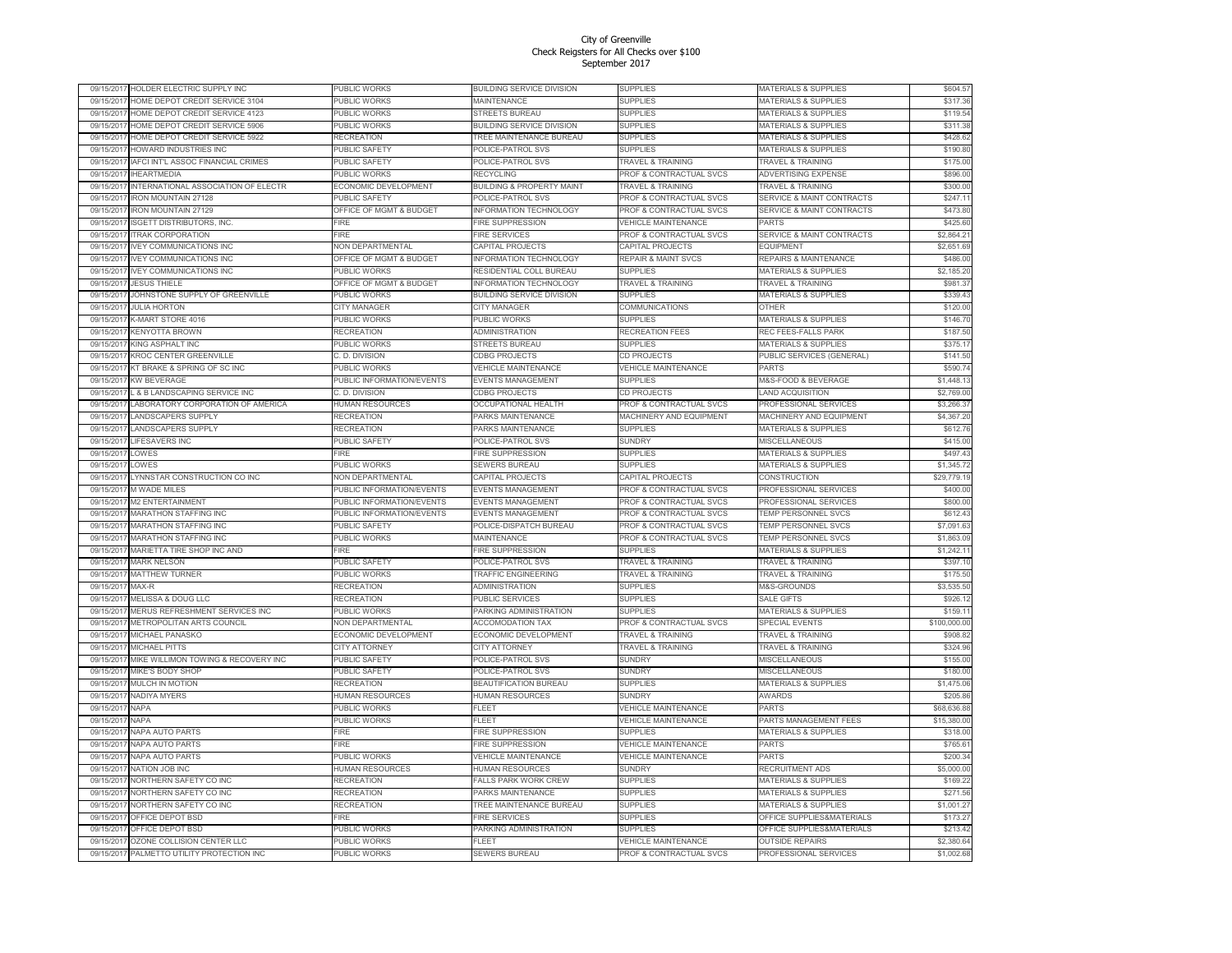| 09/15/201               | PAMELA LARSON                                                          | MUNICIPAL COURT                 | MUNICIPAL COUR <sup>-</sup>                         | TRAVEL & TRAINING                                             | FRAVEL & TRAINING                                                            | \$242.26     |
|-------------------------|------------------------------------------------------------------------|---------------------------------|-----------------------------------------------------|---------------------------------------------------------------|------------------------------------------------------------------------------|--------------|
| 09/15/2017              | PANAGAKOS ASPHALT INC                                                  | PUBLIC WORKS                    | <b>SEWERS BUREAU</b>                                | <b>SUPPLIES</b>                                               | <b>MATERIALS &amp; SUPPLIES</b>                                              | \$464.07     |
| 09/15/201               | PANAGAKOS ASPHALT INC                                                  | PUBLIC WORKS                    | <b>STORM DRAINS BUREAU</b>                          | <b>SUPPLIES</b>                                               | <b>MATERIALS &amp; SUPPLIES</b>                                              | \$464.07     |
| 09/15/2017              | PANAGAKOS ASPHALT INC                                                  | PUBLIC WORKS                    | <b>STREETS BUREAU</b>                               | <b>SUPPLIES</b>                                               | <b>MATERIALS &amp; SUPPLIES</b>                                              | \$928.13     |
| 09/15/201               | PEPSI-COLA BOTTLING CO                                                 | PUBLIC INFORMATION/EVENTS       | <b>FVENTS MANAGEMENT</b>                            | <b>SUPPLIES</b>                                               | <b>M&amp;S-FOOD &amp; BEVERAGE</b>                                           | \$268.80     |
| 09/15/201               | PETER CASH                                                             | PUBLIC INFORMATION/EVENTS       | EVENTS MANAGEMENT                                   | PROF & CONTRACTUAL SVCS                                       | PROFESSIONAL SERVICES                                                        | \$400.00     |
| 09/15/201               | PETERBILT STORE OF GREENVILLE, THE                                     | PUBLIC WORKS                    | <b>VEHICLE MAINTENANCE</b>                          | <b>VEHICLE MAINTENANCE</b>                                    | PARTS                                                                        | \$364.93     |
| 09/15/2017              | PICKENS CULVERT & PIPE INC                                             | PUBLIC WORKS                    | <b>STORM DRAINS BUREAU</b>                          | <b>SUPPLIES</b>                                               | CONSTRUCTION & REPAIR                                                        | \$4,386.68   |
| 09/15/201               | PIEDMONT NATURAL GAS CO                                                | PUBLIC WORKS                    | ELEET                                               | UTILITIES                                                     | GAS                                                                          | \$164.55     |
| 09/15/2017              | PIEDMONT NATURAL GAS CO                                                | PUBLIC WORKS                    | PUBLIC WORKS                                        | <b>UTILITIES</b>                                              | <b>GAS</b>                                                                   | \$115.82     |
| 09/15/201               | PIONEER FENCE OF GREENVILLE                                            | PUBLIC WORKS                    | <b>RIVERPLACE GARAGE</b>                            | PROF & CONTRACTUAL SVCS                                       | <b>SERVICE &amp; MAINT CONTRACTS</b>                                         | \$4,434.00   |
| 09/15/201               | PRECISION DYNAMICS CORP                                                | PUBLIC INFORMATION/EVENTS       | <b>SPECIAL EVENTS</b>                               | <b>SUPPLIES</b>                                               | <b>MATERIALS &amp; SUPPLIES</b>                                              | \$295.15     |
|                         | PRINTTEK INC                                                           |                                 | RECYCLING                                           |                                                               |                                                                              |              |
| 09/15/2017              |                                                                        | PUBLIC WORKS                    |                                                     | PRINTING                                                      | PRINTING & BINDING                                                           | \$283.02     |
| 09/15/2017              | PROFESSIONAL PARTY RENTALS INC                                         | <b>RECREATION</b>               | PUBLIC SERVICES                                     | <b>SUPPLIES</b>                                               | SPECIAL EVENTS                                                               | \$297.39     |
| 09/15/2017              | PROFORMA                                                               | COUNCIL                         | CITY COUNCIL                                        | <b>SUNDRY</b>                                                 | MISCELLANEOUS                                                                | \$124.02     |
| 09/15/201               | <b>PROSOURCE LLC</b>                                                   | RECREATION                      | ADMINISTRATION                                      | <b>REPAIR &amp; MAINT SVCS</b>                                | REPAIRS & MAINTENANCE                                                        | \$112.88     |
| 09/15/201               | RACHEL HENDERSON                                                       | PUBLIC WORKS                    | PARKING ADMINISTRATION                              | RIVER STREET GARAGE                                           | RIVER STREET PARK GATE                                                       | \$283.50     |
| 09/15/201               | RICHARD H WARDER                                                       | <b>MUNICIPAL COURT</b>          | <b>MUNICIPAL COURT</b>                              | COURT LIAB-CLAIMS/JUDGMNT                                     | LEC-CONFISCATED MONIES                                                       | \$495.00     |
| 09/15/2017              | RILEY POPE & LANEY, LLC                                                | CITY MANAGER                    | CITY MANAGER                                        | PROF & CONTRACTUAL SVCS                                       | PROFESSIONAL SERVICES                                                        | \$3,000.00   |
| 09/15/201               | RITA CHANDLER                                                          | C. D. DIVISION                  | <b>CDBG PROJECTS</b>                                | CD PROJECTS                                                   | PUBLIC INFORMATION                                                           | \$115.00     |
| 09/15/2017              | RIVERPLACE DEVELOPMENT II LLC                                          | PUBLIC WORKS                    | <b>RIVERPLACE GARAGE</b>                            | <b>UTILITIES</b>                                              | <b>ELECTRICITY</b>                                                           | \$249.87     |
| 09/15/2017              | <b>ROB PLITT</b>                                                       | PUBLIC WORKS                    | <b><i>TRAFFIC ENGINEERING</i></b>                   | <b>TRAVEL &amp; TRAINING</b>                                  | <b>TRAVEL &amp; TRAINING</b>                                                 | \$386.04     |
| 09/15/201               | RON POWELL                                                             | OFFICE OF MGMT & BUDGET         | REVENUE                                             | <b>TRAVEL &amp; TRAINING</b>                                  | LOCAL TRANSPORTATION                                                         | \$222.03     |
| 09/15/201               | RYAN POOLOS                                                            | PUBLIC WORKS                    | <b>PARKING ADMINISTRATION</b>                       | PARKING DEPOSITS                                              | PKG DEPOSITS-S. SPRING ST                                                    | \$140.00     |
| 09/15/201               | S C DEPARTMENT OF CORRECTIONS                                          | RECREATION                      | <b>PARKS MAINTENANCE</b>                            | PROF & CONTRACTUAL SVCS                                       | <b>TEMP PERSONNEL SVCS</b>                                                   | \$1,430.00   |
| 09/15/2017              | S C DEPARTMENT OF LABOR LICENSING &                                    | PUBLIC WORKS                    | BUILDING SERVICE DIVISION                           | PROF & CONTRACTUAL SVCS                                       | <b>SERVICE &amp; MAINT CONTRACTS</b>                                         | \$140.00     |
| 09/15/2017              | S C DEPARTMENT OF MOTOR VEHICLES                                       | PUBLIC WORKS                    | <b>SEWERS BUREAU</b>                                | MACHINERY AND EQUIPMENT                                       | MACHINERY AND EQUIPMENT                                                      | \$200.00     |
| 09/15/2017              | S C DEPARTMENT OF REVENUE                                              | PUBLIC INFORMATION/EVENTS       | <b>EVENTS MANAGEMENT</b>                            | <b>SUNDRY</b>                                                 | <b>TAXES</b>                                                                 | \$2,758.79   |
|                         |                                                                        |                                 |                                                     |                                                               |                                                                              |              |
| 09/15/201               | SAFE HARBOR INC                                                        | PUBLIC INFORMATION/EVENTS       | <b>EVENTS MANAGEMENT</b>                            | <b>LIABILITIES</b>                                            | <b>EVENT TIPS</b>                                                            | \$497.00     |
| 09/15/2017              | <b>SAFE INDUSTRIES</b>                                                 | FIRE                            | <b>FIRE SUPPRESSION</b>                             | <b>SUPPLIES</b>                                               | MATERIALS & SUPPLIES                                                         | \$613.10     |
| 09/15/201               | <b>SAM'S CLUB</b>                                                      | FIRE                            | <b>FIRE SERVICES</b>                                | <b>SUNDRY</b>                                                 | MISCELLANEOUS                                                                | \$129.78     |
| 09/15/2017              | <b>SAM'S CLUB</b>                                                      | <b>FIRF</b>                     | <b>FIRE SUPPRESSION</b>                             | <b>SUPPLIES</b>                                               | <b>MATERIALS &amp; SUPPLIES</b>                                              | \$1,424.72   |
| 09/15/2017              | SANDRA TEMPLETON PETTY CASH                                            | C. D. DIVISION                  | <b>CDBG PROJECTS</b>                                | <b>SUNDRY</b>                                                 | COURT COSTS                                                                  | \$180.00     |
| 09/15/201               | <b>SC APCO</b>                                                         | PUBLIC SAFETY                   | <b>POLICE-PATROL SVS</b>                            | <b>TRAVEL &amp; TRAINING</b>                                  | <b>RAVEL &amp; TRAINING</b>                                                  | \$450.00     |
| 09/15/201               | SCHINDLER ELEVATOR CORPORATION                                         | PUBLIC WORKS                    | CHURCH STREET GARAGE                                | <b>REPAIR &amp; MAINT SVCS</b>                                | REPAIRS & MAINTENANCE                                                        | \$828.90     |
| 09/15/2017              | <b>SCRPA</b>                                                           | RECREATION                      | COMMUNITY CENTERS                                   | <b>TRAVEL &amp; TRAINING</b>                                  | <b>TRAVEL &amp; TRAINING</b>                                                 | \$724.00     |
| 09/15/201               | SEAMON WHITESIDE AND ASSOCIATES INC                                    | NON DEPARTMENTAL                | CAPITAL PROJECTS                                    | CAPITAL PROJECTS                                              | PLANNING/DESIGN                                                              | \$3,974.36   |
| 09/15/201               | SIF OPERATIONS                                                         | OFFICE OF MGMT & BUDGET         | <b>RISK MANAGEMENT</b>                              | RISK MANAGEMENT                                               | WC 2ND INJURY TAX                                                            | \$61,969.60  |
| 09/15/2017              | <b>SMG</b>                                                             | NON DEPARTMENTAL                | <b>NON-DEPARTMENTAL</b>                             | PROF & CONTRACTUAL SVCS                                       | <b>MANAGEMENT FEES</b>                                                       | \$119,408.00 |
| 09/15/201               | SOCAR                                                                  | PUBLIC WORKS                    | RESIDENTIAL COLL BUREAU                             | <b>SUPPLIES</b>                                               | <b>MATERIALS &amp; SUPPLIES</b>                                              | \$349.80     |
| 09/15/201               | SOUTHEASTERN CONCRETE PRODUCTS                                         | PUBLIC WORKS                    | <b>STORM DRAINS BUREAU</b>                          | <b>SUPPLIES</b>                                               | CONSTRUCTION & REPAIR                                                        | \$857.75     |
| 09/15/2017              | SOUTHEASTERN EMERGENCY EQUIPMENT CO                                    | FIRE                            | <b>FIRE SUPPRESSION</b>                             | <b>SUPPLIES</b>                                               | OTHER MEDICAL SUPPLIES                                                       | \$167.27     |
| 09/15/201               | SOUTHEASTERN JANITORIAL OF SC LLC                                      | <b>FIRE</b>                     | <b>FIRE SERVICES</b>                                | PROF & CONTRACTUAL SVCS                                       | <b>SERVICE &amp; MAINT CONTRACTS</b>                                         | \$1,049.77   |
|                         |                                                                        |                                 |                                                     |                                                               |                                                                              | \$1,400.02   |
| 09/15/2017<br>09/15/201 | SOUTHEASTERN JANITORIAL OF SC LLC<br>SOUTHEASTERN JANITORIAL OF SC LLC | MUNICIPAL COURT<br>PUBLIC WORKS | MUNICIPAL COURT<br><b>BUILDING SERVICE DIVISION</b> | PROF & CONTRACTUAL SVCS<br><b>PROF &amp; CONTRACTUAL SVCS</b> | <b>SERVICE &amp; MAINT CONTRACTS</b><br><b>SERVICE &amp; MAINT CONTRACTS</b> | \$5,998.17   |
| 09/15/201               | SOUTHEASTERN JANITORIAL OF SC LLC                                      | PUBLIC WORKS                    | ELEET                                               | <b>PROF &amp; CONTRACTUAL SVCS</b>                            | <b>SERVICE &amp; MAINT CONTRACTS</b>                                         | \$364.26     |
|                         |                                                                        |                                 |                                                     |                                                               |                                                                              |              |
| 09/15/201               | SOUTHEASTERN JANITORIAL OF SC LLC                                      | PUBLIC WORKS                    | PUBLIC WORKS                                        | PROF & CONTRACTUAL SVCS                                       | <b>SERVICE &amp; MAINT CONTRACTS</b>                                         | \$160.39     |
| 09/15/2017              | SOUTHEASTERN JANITORIAL OF SC LLC                                      | PUBLIC WORKS                    | RESIDENTIAL COLL BUREAU                             | PROF & CONTRACTUAL SVCS                                       | MAINTENANCE CONTRACTS                                                        | \$160.39     |
| 09/15/2017              | SOUTHEASTERN JANITORIAL OF SC LLC                                      | PUBLIC WORKS                    | <b>SEWERS BUREAU</b>                                | PROF & CONTRACTUAL SVCS                                       | MAINTENANCE CONTRACTS                                                        | \$160.39     |
| 09/15/2017              | SOUTHEASTERN JANITORIAL OF SC LLC                                      | PUBLIC WORKS                    | STORM DRAINS BUREAU                                 | PROF & CONTRACTUAL SVCS                                       | <b>SERVICE &amp; MAINT CONTRACTS</b>                                         | \$160.39     |
| 09/15/2017              | SOUTHEASTERN JANITORIAL OF SC LLC                                      | PUBLIC WORKS                    | <b>STREETS BUREAU</b>                               | PROF & CONTRACTUAL SVCS                                       | <b>SERVICE &amp; MAINT CONTRACTS</b>                                         | \$160.39     |
| 09/15/201               | SOUTHEASTERN JANITORIAL OF SC LLC                                      | PUBLIC WORKS                    | <b><i>TRAFFIC ENGINEERING</i></b>                   | <b>PROF &amp; CONTRACTUAL SVCS</b>                            | <b>SERVICE &amp; MAINT CONTRACTS</b>                                         | \$347.83     |
| 09/15/201               | SOUTHEASTERN JANITORIAL OF SC LLC                                      | <b>RECREATION</b>               | FALLS PARK WORK CREW                                | PROF & CONTRACTUAL SVCS                                       | <b>SERVICE &amp; MAINT CONTRACTS</b>                                         | \$4,445.50   |
| 09/15/2017              | SOUTHEASTERN JANITORIAL OF SC LLC                                      | <b>RECREATION</b>               | PARKS AND RECREATION                                | PROF & CONTRACTUAL SVCS                                       | <b>SERVICE &amp; MAINT CONTRACTS</b>                                         | \$889.10     |
| 09/15/201               | SOUTHEASTERN PAPER GROUP                                               | RECREATION                      | <b>FALLS PARK WORK CREW</b>                         | PROF & CONTRACTUAL SVCS                                       | <b>SERVICE &amp; MAINT CONTRACTS</b>                                         | \$488.23     |
| 09/15/2017              | SPRING SERVICE GREENVILLE                                              | PUBLIC WORKS                    | <b>VEHICLE MAINTENANCE</b>                          | <b>VEHICLE MAINTENANCE</b>                                    | <b>OUTSIDE REPAIRS</b>                                                       | \$1,642.18   |
| 09/15/2017              | <b>STEVEN GALLANT</b>                                                  | ECONOMIC DEVELOPMENT            | <b>BUILDING &amp; PROPERTY MAINT</b>                | <b>TRAVEL &amp; TRAINING</b>                                  | <b>TRAVEL &amp; TRAINING</b>                                                 | \$473.95     |
| 09/15/201               | <b>SUMMIT MEDIA LLC</b>                                                | PUBLIC WORKS                    | <b>RECYCLING</b>                                    | PROF & CONTRACTUAL SVCS                                       | ADVERTISING EXPENSE                                                          | \$810.00     |
| 09/15/2017              | SUPPLYWORKS                                                            | PUBLIC WORKS                    | <b>VEHICLE MAINTENANCE</b>                          | <b>SUPPLIES</b>                                               | MATERIALS & SUPPLIES                                                         | \$140.00     |
|                         | SWANA                                                                  |                                 |                                                     |                                                               | MISCELLANEOUS                                                                |              |
| 09/15/2017              |                                                                        | PUBLIC WORKS                    | RESIDENTIAL COLL BUREAU                             | SUNDRY                                                        |                                                                              | \$212.00     |
| 09/15/201               | SWANK MOTION PICTURES INC                                              | PUBLIC INFORMATION/EVENTS       | <b>SPECIAL EVENTS</b>                               | PROF & CONTRACTUAL SVCS                                       | <b>PROFESSIONAL SERVICES</b>                                                 | \$437.78     |
| 09/15/2017              | TALENT MANAGEMENT SOLUTIONS                                            | PUBLIC SAFETY                   | POLICE-DISPATCH BUREAU                              | PROF & CONTRACTUAL SVCS                                       | TEMP PERSONNEL SVCS                                                          | \$817.40     |
| 09/15/2017              | TALENT MANAGEMENT SOLUTIONS                                            | PUBLIC WORKS                    | <b>EXED ROUTE</b>                                   | PROF & CONTRACTUAL SVCS                                       | TEMP PERSONNEL SVCS                                                          | \$4,682.39   |
| 09/15/2017              | TALENT MANAGEMENT SOLUTIONS                                            | PUBLIC WORKS                    | RESIDENTIAL COLL BUREAU                             | <b>PROF &amp; CONTRACTUAL SVCS</b>                            | TEMP PERSONNEL SVCS                                                          | \$6,362.21   |
|                         |                                                                        |                                 |                                                     |                                                               |                                                                              |              |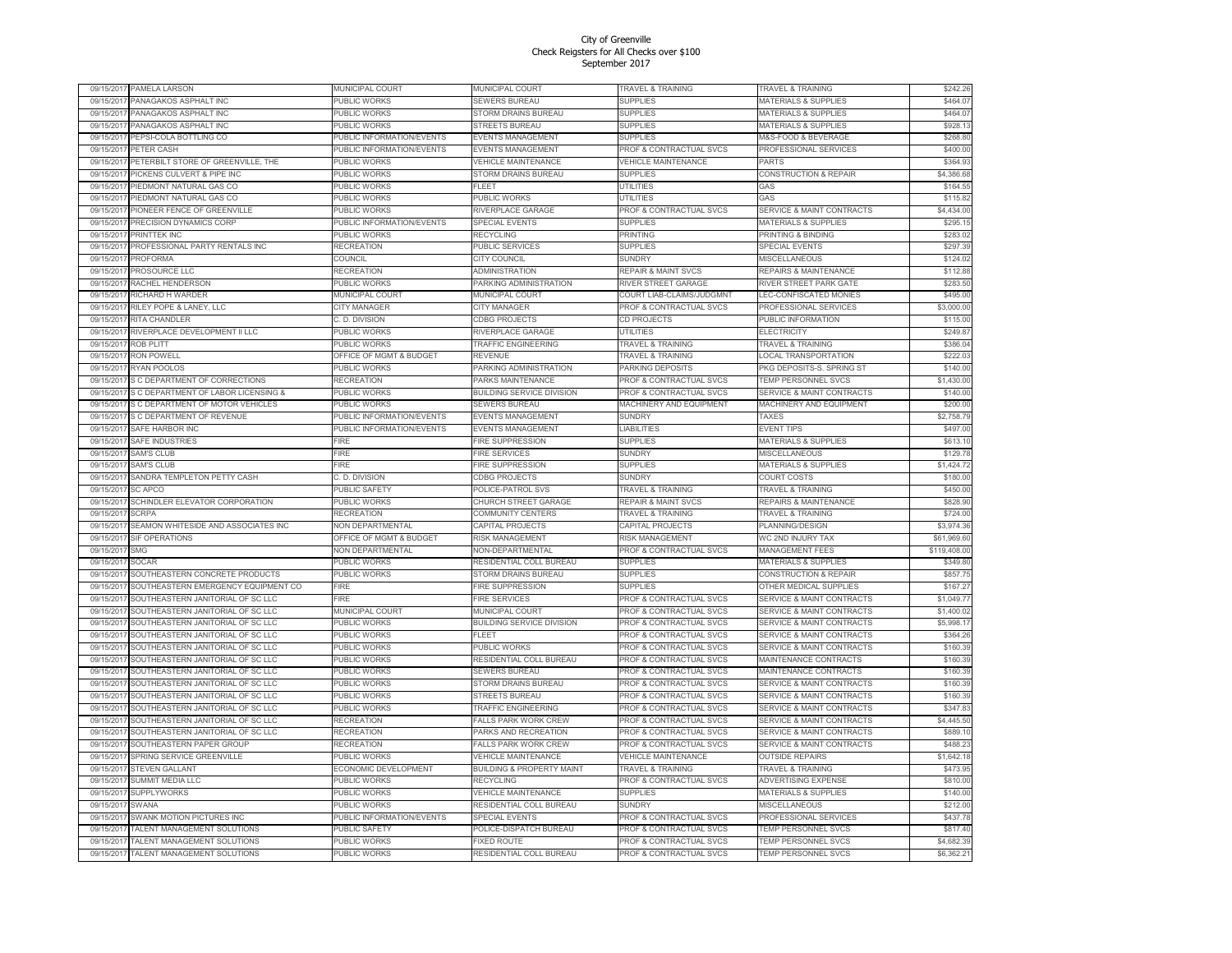| 09/15/201  | TALENT MANAGEMENT SOLUTIONS       | PUBLIC WORKS                       | STORM DRAINS BUREAU                   | PROF & CONTRACTUAL SVCS            | FEMP PERSONNEL SVCS                  | \$742.50     |
|------------|-----------------------------------|------------------------------------|---------------------------------------|------------------------------------|--------------------------------------|--------------|
| 09/15/2017 | TALENT MANAGEMENT SOLUTIONS       | PUBLIC WORKS                       | <b>STREETS BUREAU</b>                 | PROF & CONTRACTUAL SVCS            | TEMP PERSONNEL SVCS                  | \$1,171.50   |
| 09/15/201  | TALENT MANAGEMENT SOLUTIONS       | <b>RECREATION</b>                  | COMMUNITY CENTERS                     | PROF & CONTRACTUAL SVCS            | TEMP PERSONNEL SVCS                  | \$589.20     |
| 09/15/2017 | TALENT MANAGEMENT SOLUTIONS       | <b>RECREATION</b>                  | PARKS MAINTENANCE                     | PROF & CONTRACTUAL SVCS            | <b>TEMP PERSONNEL SVCS</b>           | \$1,884.00   |
| 09/15/2017 | TALENT MANAGEMENT SOLUTIONS       | RECREATION                         | PUBLIC SERVICES                       | <b>PROF &amp; CONTRACTUAL SVCS</b> | <b>TEMP PERSONNEL SVCS</b>           | \$505.52     |
| 09/15/201  | TALENT MANAGEMENT SOLUTIONS       | RECREATION                         | <b><i>TREE MAINTENANCE BUREAU</i></b> | PROF & CONTRACTUAL SVCS            | TEMP PERSONNEL SVCS                  | \$839.95     |
|            |                                   |                                    |                                       |                                    |                                      |              |
| 09/15/201  | TD CARD SERVICES                  | CITY MANAGER                       | CITY CLERK                            | <b>SUNDRY</b>                      | MISCELLANEOUS                        | \$116.23     |
| 09/15/2017 | TD CARD SERVICES                  | CITY MANAGER                       | CITY CLERK                            | TRAVEL & TRAINING                  | <b>TRAVEL &amp; TRAINING</b>         | \$150.00     |
| 09/15/2017 | TD CARD SERVICES                  | CITY MANAGER                       | CITY MANAGER                          | TRAVEL & TRAINING                  | <b>TRAVEL &amp; TRAINING</b>         | \$1,111.73   |
| 09/15/2017 | TD CARD SERVICES                  | COUNCIL                            | <b>CITY COUNCIL</b>                   | <b>SUNDRY</b>                      | MISCELLANEOUS                        | \$346.80     |
| 09/15/2017 | TD CARD SERVICES                  | OFFICE OF MGMT & BUDGET            | <b>INFORMATION TECHNOLOGY</b>         | PROF & CONTRACTUAL SVCS            | <b>SERVICE &amp; MAINT CONTRACTS</b> | \$200.00     |
| 09/15/2017 | TD CARD SERVICES                  | <b>OFFICE OF MGMT &amp; BUDGET</b> | <b>INFORMATION TECHNOLOGY</b>         | <b>SUPPLIES</b>                    | <b>MATERIALS &amp; SUPPLIES</b>      | \$455.14     |
| 09/15/2017 | TD CARD SERVICES                  | OFFICE OF MGMT & BUDGET            | INFORMATION TECHNOLOGY                | TRAVEL & TRAINING                  | <b>TRAVEL &amp; TRAINING</b>         | \$176.87     |
| 09/15/2017 | TD CARD SFRVICES                  | PUBLIC SAFETY                      | POLICE-PATROL SVS                     | <b>SUNDRY</b>                      | <b>MISCELLANEOUS</b>                 | \$107.60     |
| 09/15/2017 | TD CARD SERVICES                  | PUBLIC SAFETY                      | POLICE-PATROL SVS                     | <b>SUPPLIES</b>                    | MATERIALS & SUPPLIES                 | \$1,301.06   |
| 09/15/2017 | TD CARD SERVICES                  | PUBLIC SAFETY                      | POLICE-PATROL SVS                     | TRAVEL & TRAINING                  | <b>FRAVEL &amp; TRAINING</b>         | \$1,237.50   |
| 09/15/2017 | TD CARD SERVICES                  | <b>PUBLIC SAFETY</b>               | POLICE-PATROL SVS                     | <b>VEHICLE MAINTENANCE</b>         | FUEL CARD                            | \$182.85     |
|            |                                   |                                    |                                       |                                    |                                      |              |
| 09/15/2017 | TD CARD SERVICES                  | PUBLIC WORKS                       | <b>IXED ROUTE</b>                     | <b>SUPPLIES</b>                    | <b>CLOTHING &amp; UNIFORMS</b>       | \$351.00     |
| 09/15/2017 | TD CARD SERVICES                  | PUBLIC WORKS                       | <b>FIXED ROUTE</b>                    | <b>SUPPLIES</b>                    | <b>MATERIALS &amp; SUPPLIES</b>      | \$1,262.45   |
| 09/15/2017 | TD CARD SERVICES                  | PUBLIC WORKS                       | <b>NON VEHICLE MAINTENANCE</b>        | <b>SUPPLIES</b>                    | <b>MATERIALS &amp; SUPPLIES</b>      | \$859.20     |
| 09/15/2017 | TD CARD SERVICES                  | PUBLIC WORKS                       | <b>/EHICLE MAINTENANCE</b>            | <b>SUPPLIES</b>                    | <b>MATERIALS &amp; SUPPLIES</b>      | \$1,439.32   |
| 09/15/2017 | TD CARD SERVICES                  | PUBLIC WORKS                       | <b>VEHICLE MAINTENANCE</b>            | <b>VEHICLE MAINTENANCE</b>         | PARTS                                | \$129.98     |
| 09/15/2017 | TD CONVENTION CENTER              | OFFICE OF MGMT & BUDGET            | <b>NON-DEPARTMENTAL</b>               | INTERFUND-TD CONVENTION C          | CONTRACT                             | \$100,000.00 |
| 09/15/2017 | TD CONVENTION CENTER              | FIRE                               | <b>FIRE SERVICES</b>                  | <b>SUPPLIES</b>                    | <b>MATERIALS &amp; SUPPLIES</b>      | \$156.32     |
| 09/15/2017 | TRAVELERS REST FEED & SEED INC    | RECREATION                         | ADMINISTRATION                        | <b>SUPPLIES</b>                    | M&S-FOOD                             | \$2,522.80   |
| 09/15/2017 | <b>TRUCKPRO LLC</b>               | FIRF                               | <b>FIRE SUPPRESSION</b>               | <b>VEHICLE MAINTENANCE</b>         | PARTS                                | \$145.25     |
|            |                                   |                                    |                                       |                                    |                                      |              |
| 09/15/2017 | TRUCOLOR                          | <b>CITY MANAGER</b>                | <b>DONATIONS</b>                      | CONTRIBUTIONS/DONATIONS            | <b>GRAVITY/POLICE</b>                | \$324.91     |
| 09/15/2017 | TYLER TECHNOLOGIES INC            | PUBLIC WORKS                       | <b>FLEET</b>                          | <b>SUPPLIES</b>                    | MATERIALS & SUPPLIES                 | \$3,190.60   |
| 09/15/2017 | TYLER TECHNOLOGIES INC            | PUBLIC WORKS                       | <b>RESIDENTIAL COLL BUREAU</b>        | <b>SUPPLIES</b>                    | MATERIALS & SUPPLIES                 | \$3,190.60   |
| 09/15/2017 | TYLER TECHNOLOGIES INC            | PUBLIC WORKS                       | <b>SEWERS BUREAU</b>                  | <b>SUPPLIES</b>                    | <b>MATERIALS &amp; SUPPLIES</b>      | \$3,190.60   |
| 09/15/201  | TYLER TECHNOLOGIES INC            | PUBLIC WORKS                       | STORM DRAINS BUREAU                   | SUPPLIES                           | MATERIALS & SUPPLIES                 | \$3,190.60   |
| 09/15/2017 | TYLER TECHNOLOGIES INC            | PUBLIC WORKS                       | <b>STREETS BUREAU</b>                 | <b>SUPPLIES</b>                    | <b>MATERIALS &amp; SUPPLIES</b>      | \$3,190.60   |
| 09/15/2017 | <b>USBANK</b>                     | OFFICE OF MGMT & BUDGET            | <b>GENERAL DEBT SERVICE</b>           | <b>FISCAL AGENT</b>                | <b>FISCAL AGENT FEES</b>             | \$275.00     |
| 09/15/2017 | <b>UNIFIRST</b>                   | PUBLIC WORKS                       | <b>VEHICLE MAINTENANCE</b>            | <b>SUPPLIES</b>                    | <b>CLOTHING &amp; UNIFORMS</b>       | \$547.46     |
| 09/15/201  | UNITED CHEMICAL & SUPPLY CO INC   | FIRE                               | <b>FIRE SUPPRESSION</b>               | <b>SUPPLIES</b>                    | <b>JANITORIAL SUPPLIES</b>           | \$395.15     |
| 09/15/201  | UNITED CHEMICAL & SUPPLY CO INC   | RECREATION                         | PARKS MAINTENANCE                     | <b>SUPPLIES</b>                    | <b>JANITORIAL SUPPLIES</b>           | \$1,121.16   |
| 09/15/201  | UPPER STATE CODE ENF ASSOC OF SC  | ECONOMIC DEVELOPMENT               | <b>BUILDING &amp; PROPERTY MAINT</b>  | SUNDRY                             | DUES, SUBSCRIPTN, PUBLICATN          | \$160.00     |
|            |                                   |                                    |                                       |                                    |                                      |              |
| 09/15/2017 | UPPER STATE CODE ENF ASSOC OF SC  | <b>ECONOMIC DEVELOPMENT</b>        | <b>BUILDING &amp; PROPERTY MAINT</b>  | TRAVEL & TRAINING                  | TRAVEL & TRAINING                    | \$1,225.00   |
| 09/15/2017 | <b>VERIZON WIRELESS</b>           | <b>ECONOMIC DEVELOPMENT</b>        | <b>BUILDING &amp; PROPERTY MAINT</b>  | COMMUNICATIONS                     | OTHER                                | \$299.16     |
| 09/15/2017 | <b>VERIZON WIRELESS</b>           | <b>ECONOMIC DEVELOPMENT</b>        | <b>ECONOMIC DEVELOPMENT</b>           | COMMUNICATIONS                     | OTHER                                | \$144.61     |
| 09/15/201  | <b>VERIZON WIRELESS</b>           | <b>FIRE</b>                        | -IRF                                  | COMMUNICATIONS                     | OTHER                                | \$2,563.16   |
| 09/15/201  | <b>VERIZON WIRELESS</b>           | <b>OFFICE OF MGMT &amp; BUDGET</b> | <b>NFORMATION TECHNOLOGY</b>          | COMMUNICATIONS                     | TELECOMMUNICATIONS/WIRELE            | \$1,755.56   |
| 09/15/2017 | <b>VERIZON WIRELESS</b>           | OFFICE OF MGMT & BUDGET            | REVENUE                               | COMMUNICATIONS                     | <b>OTHER</b>                         | \$114.21     |
| 09/15/2017 | <b>VERIZON WIRELESS</b>           | PUBLIC INFORMATION/EVENTS          | EVENTS MANAGEMENT                     | COMMUNICATIONS                     | OTHER                                | \$106.61     |
| 09/15/201  | <b>VERIZON WIRELESS</b>           | PUBLIC INFORMATION/EVENTS          | <b>SPECIAL EVENTS</b>                 | COMMUNICATIONS                     | OTHER                                | \$130.38     |
| 09/15/201  | <b>VERIZON WIRELESS</b>           | PUBLIC SAFETY                      | POLICE-PATROL SVS                     | COMMUNICATIONS                     | OTHER                                | \$5,995.25   |
| 09/15/2017 | <b>VERIZON WIRELESS</b>           | PUBLIC WORKS                       | <b>BUILDING SERVICE DIVISION</b>      | COMMUNICATIONS                     | OTHER                                | \$311.07     |
|            |                                   |                                    |                                       |                                    |                                      |              |
| 09/15/201  | <b>VERIZON WIRELESS</b>           | PUBLIC WORKS                       | CONSTRUCTION & INSPECTION             | COMMUNICATIONS                     | OTHER                                | \$425.26     |
| 09/15/2017 | <b>VERIZON WIRELESS</b>           | PUBLIC WORKS                       | <b>ENGINEERING</b>                    | COMMUNICATIONS                     | <b>OTHER</b>                         | \$238.16     |
| 09/15/201  | <b>VERIZON WIRELESS</b>           | PUBLIC WORKS                       | FI FFT                                | COMMUNICATIONS                     | <b>OTHER</b>                         | \$307.13     |
| 09/15/201  | <b>VERIZON WIRELESS</b>           | PUBLIC WORKS                       | PARKING ADMINISTRATION                | COMMUNICATIONS                     | OTHER                                | \$677.39     |
| 09/15/201  | <b>VERIZON WIRELESS</b>           | PUBLIC WORKS                       | PUBLIC WORKS                          | COMMUNICATIONS                     | OTHER                                | \$273.71     |
| 09/15/201  | <b>VERIZON WIRELESS</b>           | PUBLIC WORKS                       | RESIDENTIAL COLL BUREAU               | COMMUNICATIONS                     | OTHER                                | \$552.97     |
| 09/15/2017 | <b>VERIZON WIRELESS</b>           | PUBLIC WORKS                       | <b>SEWERS BUREAU</b>                  | COMMUNICATIONS                     | OTHER                                | \$710.95     |
| 09/15/2017 | <b>VERIZON WIRELESS</b>           | PUBLIC WORKS                       | <b>STORM DRAINS BUREAU</b>            | COMMUNICATIONS                     | OTHER                                | \$455.04     |
| 09/15/2017 | <b>VERIZON WIRELESS</b>           | PUBLIC WORKS                       | STORMWATER MANAGEMENT                 | COMMUNICATIONS                     | <b>TELEPHONE</b>                     | \$343.15     |
| 09/15/2017 | <b>VERIZON WIRELESS</b>           | PUBLIC WORKS                       | <b>STREETS BUREAU</b>                 | COMMUNICATIONS                     | OTHER                                | \$474.32     |
|            |                                   |                                    |                                       |                                    |                                      |              |
| 09/15/2017 | <b>VERIZON WIRELESS</b>           | PUBLIC WORKS                       | <b>VEHICLE MAINTENANCE</b>            | COMMUNICATIONS                     | CELLULAR PHONE SERVICE               | \$712.13     |
| 09/15/2017 | <b>VERIZON WIRELESS</b>           | <b>RECREATION</b>                  | PARKS MAINTENANCE                     | COMMUNICATIONS                     | OTHER                                | \$668.47     |
| 09/15/2017 | <b>VICTOR STANLEY INC</b>         | <b>NON DEPARTMENTAL</b>            | CAPITAL PROJECTS                      | CAPITAL PROJECTS                   | <b>CONSTRUCTION</b>                  | \$5,175.44   |
| 09/15/201  | VULCAN SAFETY SHOES               | FIRE                               | <b>FIRE SUPPRESSION</b>               | <b>SUPPLIES</b>                    | <b>CLOTHING &amp; UNIFORMS</b>       | \$363.55     |
| 09/15/2017 | W N WATSON-WEST TIRE & AUTOMOTIVE | <b>FIRF</b>                        | <b>FIRE SUPPRESSION</b>               | VEHICLE MAINTENANCE                | <b>OUTSIDE REPAIRS</b>               | \$1,497.96   |
| 09/15/2017 | W W WILLIAMS                      | PUBLIC WORKS                       | <b>/EHICLE MAINTENANCE</b>            | VEHICLE MAINTENANCE                | PARTS                                | \$323.02     |
| 09/15/2017 | <b>WAYNE OWENS</b>                | PUBLIC WORKS                       | SEWERS BUREAU                         | TRAVEL & TRAINING                  | <b>TRAVEL &amp; TRAINING</b>         | \$267.73     |
|            |                                   |                                    |                                       |                                    |                                      |              |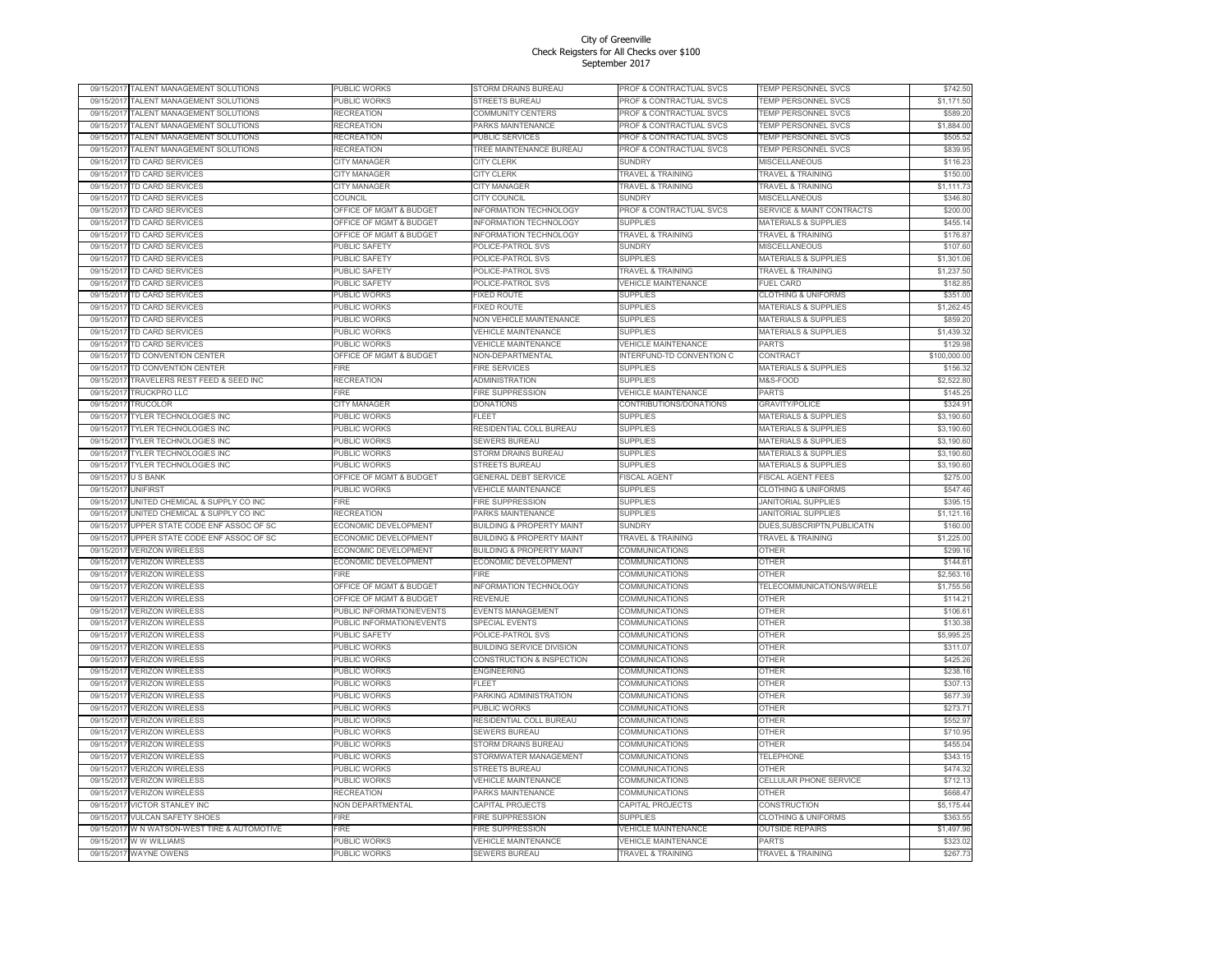| 09/15/201  | WAYNE OWENS                                            | PUBLIC WORKS                       | STORM DRAINS BUREAU                         | TRAVEL & TRAINING                    | FRAVEL & TRAINING                                    | \$267.74             |
|------------|--------------------------------------------------------|------------------------------------|---------------------------------------------|--------------------------------------|------------------------------------------------------|----------------------|
| 09/15/2017 | WAYNE OWENS                                            | PUBLIC WORKS                       | <b>STREETS BUREAU</b>                       | <b>TRAVEL &amp; TRAINING</b>         | TRAVEL & TRAINING                                    | \$267.74             |
| 09/15/201  | <b>WELLS FARGO &amp; CO</b>                            | RECREATION                         | FALLS PARK WORK CREW                        | PROF & CONTRACTUAL SVCS              | PROFESSIONAL SERVICES                                | \$100.00             |
| 09/15/2017 | <b>WENDY BARRICKMAN</b>                                | RECREATION                         | ADMINISTRATION                              | <b>SUPPLIES</b>                      | <b>CLOTHING &amp; UNIFORMS</b>                       | \$141.54             |
| 09/15/201  | WHITE HORSE PACKAGING CO                               | RECREATION                         | ADMINISTRATION                              | <b>SUPPLIES</b>                      | <b>JANITORIAL SUPPLIES</b>                           | \$246.75             |
| 09/15/201  | WILL & KRIS AMUSEMENTS                                 | PUBLIC INFORMATION/EVENTS          | EVENTS MANAGEMENT                           | PROF & CONTRACTUAL SVCS              | SHOW MANAGEMENT EXP                                  | \$599.20             |
| 09/15/201  | <b><i>NILLIS OF SOUTH CAROLINA INC</i></b>             | ECONOMIC DEVELOPMENT               | <b>GREENVILLE LOC DEV CORP</b>              | OTHER INSURANCE                      | OTHER                                                | \$20,575.00          |
| 09/15/201  | WILLIS OF SOUTH CAROLINA INC                           | OFFICE OF MGMT & BUDGET            | <b>RISK MANAGEMENT</b>                      | <b>RISK MANAGEMENT</b>               | WC EXCESS INSURANCE                                  | \$94,429.00          |
| 09/15/201  | WILLIS OF SOUTH CAROLINA INC                           | <b>OFFICE OF MGMT &amp; BUDGET</b> | <b>RISK MANAGEMENT</b>                      | <b>SERVICE FEES</b>                  | PREMIUM AUTO LIAB                                    | \$25,584.25          |
| 09/15/201  | WILLIS OF SOUTH CAROLINA INC                           | <b>OFFICE OF MGMT &amp; BUDGET</b> | <b>RISK MANAGEMENT</b>                      | <b>SERVICE FEES</b>                  | <b>PREMIUM GENERAL LIAB</b>                          | \$73,724.00          |
| 09/15/201  | WILLIS OF SOUTH CAROLINA INC                           | OFFICE OF MGMT & BUDGET            | <b>RISK MANAGEMENT</b>                      | <b>SERVICE FEES</b>                  | PREMIUM LAW ENFORCEMENT                              | \$36,702.00          |
| 09/15/201  | WILLIS OF SOUTH CAROLINA INC                           | <b>OFFICE OF MGMT &amp; BUDGET</b> | <b>RISK MANAGEMENT</b>                      | <b>SERVICE FEES</b>                  | PREMIUM PUBLIC OFFICIALS                             | \$4,763.00           |
| 09/15/2017 | WILLIS OF SOUTH CAROLINA INC                           | OFFICE OF MGMT & BUDGET            | <b>RISK MANAGEMENT</b>                      | <b>SERVICE FEES</b>                  | PREMIUM VEHICLE PROPERTY                             | \$6,542.75           |
|            |                                                        |                                    |                                             |                                      |                                                      |                      |
| 09/15/2017 | WILLIS OF SOUTH CAROLINA INC                           | OFFICE OF MGMT & BUDGET            | <b>RISK MANAGEMENT</b>                      | <b>SERVICE FEES</b>                  | PREMIUMS BUILDING PROP                               | \$211,250.00         |
| 09/15/201  | WILLIS OF SOUTH CAROLINA INC                           | <b>OFFICE OF MGMT &amp; BUDGET</b> | <b>RISK MANAGEMENT</b>                      | <b>SERVICE FEES</b>                  | SPEC INS (FIDELITY BONDS)                            | \$9,998.00           |
| 09/15/201  | <b>XEROX CORE</b>                                      | OFFICE OF MGMT & BUDGET            | NFORMATION TECHNOLOGY                       | PROF & CONTRACTUAL SVCS              | <b>EQUIPMENT RENTAL</b>                              | \$4,748.83           |
| 09/15/201  | ZEP INC                                                | RECREATION                         | ADMINISTRATION                              | <b>SUPPLIES</b>                      | <b>JANITORIAL SUPPLIES</b>                           | \$172.14             |
| 09/19/201  | LARKIN'S CATERING & EVENTS                             | CITY MANAGER                       | <b>VON-DEPARTMENTAL</b>                     | <b>SUNDRY</b>                        | MISCELLANEOUS                                        | \$780.60             |
| 09/20/2017 | S C DEPARTMENT OF REVENUE                              | CITY MANAGER                       | <b>NON-DEPARTMENTAL</b>                     | <b>SUNDRY</b>                        | <b>TAXES</b>                                         | \$3,502.97           |
| 09/22/201  | CLEMSON VET DIAGNOSTIC CTR.                            | RECREATION                         | ADMINISTRATION                              | PROF & CONTRACTUAL SVCS              | PROFESSIONAL SERVICES                                | \$268.50             |
| 09/22/201  | 13TH CIRCUIT ASSET FORFEITURES                         | <b>MUNICIPAL COURT</b>             | <b>MUNICIPAL COURT</b>                      | COURT LIAB-CLAIMS/JUDGMNT            | LEC-CONFISCATED MONIES                               | \$253.92             |
| 09/22/201  | A & H LAWN MAINTENANCE                                 | RECREATION                         | <b>PARKS MAINTENANCE</b>                    | PROF & CONTRACTUAL SVCS              | <b>SERVICE &amp; MAINT CONTRACTS</b>                 | \$4,200.00           |
| 09/22/201  | A SERVICES GROUP LLC                                   | <b>RECREATION</b>                  | ADMINISTRATION                              | PROF & CONTRACTUAL SVCS              | <b>SERVICE &amp; MAINT CONTRACTS</b>                 | \$1,488.45           |
| 09/22/201  | A'BRIANA FRAZIER                                       | <b>MUNICIPAL COURT</b>             | <b>MUNICIPAL COURT</b>                      | <b>COURT LIABILITY</b>               | COURT-RESTITUTION                                    | \$150.00             |
| 09/22/201  | <b>ACE ENERGY</b>                                      | PUBLIC WORKS                       | FLEET                                       | <b>VEHICLE MAINTENANCE</b>           | FUEL                                                 | \$51,285.49          |
| 09/22/2017 | AID UPSTATE INC                                        | C. D. DIVISION                     | HOPWA                                       | CD PROJECTS                          | ADMIN - AID UPSTATE                                  | \$2,099.81           |
| 09/22/2017 | AID UPSTATE INC                                        | C. D. DIVISION                     | <b>HOPWA</b>                                | <b>CD PROJECTS</b>                   | <b>HOUSING PLACEMNT-AID UPST</b>                     | \$5,945.00           |
| 09/22/2017 | AID UPSTATE INC                                        | C. D. DIVISION                     | <b>HOPWA</b>                                | CD PROJECTS                          | PROJ CARE OP COST-AID UPS                            | \$2,500.00           |
| 09/22/201  | AID UPSTATE INC                                        | C. D. DIVISION                     | HOPWA                                       | CD PROJECTS                          | S-T RENT, MORT, UTIL-AID UP                          | \$11,119.41          |
| 09/22/2017 | AID UPSTATE INC                                        | C. D. DIVISION                     | <b>HOPWA</b>                                | <b>CD PROJECTS</b>                   | SUPPORTING SVC-AID UPSTAT                            | \$9,016.85           |
| 09/22/201  | AID UPSTATE INC                                        | C. D. DIVISION                     | <b>HOPWA</b>                                | <b>CD PROJECTS</b>                   | TENANT RENT ASSIST-AID UP                            | \$3,629.48           |
|            |                                                        |                                    |                                             |                                      |                                                      |                      |
| 09/22/201  | AIKEN BROTHERS OF THE UPSTATE                          | RECREATION                         | PARKS AND RECREATION<br>EL E.E.             | <b>SUPPLIES</b>                      | MATERIALS & SUPPLIES                                 | \$147.02             |
| 09/22/201  | ALBERT BEEDIE                                          | PUBLIC WORKS                       |                                             | <b>TRAVEL &amp; TRAINING</b>         | <b>TRAVEL &amp; TRAINING</b>                         | \$573.43             |
| 09/22/201  | ALBERT BEEDIE                                          | PUBLIC WORKS                       | RESIDENTIAL COLL BUREAU                     | <b>TRAVEL &amp; TRAINING</b>         | <b>FRAVEL &amp; TRAINING</b>                         | \$340.12             |
| 09/22/201  | ALDRIDGE FAMILY PRODUCE                                | RECREATION                         | ADMINISTRATION                              | <b>SUPPLIES</b>                      | M&S-FOOD                                             | \$1,119.92           |
| 09/22/2017 | ALDRIDGE PRODUCE COMPANY                               | RECREATION                         | <b>ADMINISTRATION</b>                       | <b>SUPPLIES</b>                      | <b>M&amp;S-FOOD</b>                                  | \$1,065.50           |
| 09/22/201  | <b>ALLISON BROCKMAN</b>                                | PUBLIC WORKS                       | RECYCLING                                   | <b>TRAVEL &amp; TRAINING</b>         | <b>TRAVEL &amp; TRAINING</b>                         | \$1,035.58           |
| 09/22/201  | AMERICAN LOCK & KEY                                    | <b>RECREATION</b>                  | PARKS MAINTENANCE                           | <b>REPAIR &amp; MAINT SVCS</b>       | REPAIRS & MAINTENANCE                                | \$513.53             |
| 09/22/2017 | ANTECH DIAGNOSTICS INC                                 | RECREATION                         | ADMINISTRATION                              | PROF & CONTRACTUAL SVCS              | PROFESSIONAL SERVICES                                | \$419.42             |
| 09/22/2017 | APPLIED INDUSTRIAL TECHNOLOGIES                        | PUBLIC WORKS                       | /EHICLE MAINTENANCE                         | <b>VEHICLE MAINTENANCE</b>           | <b>PARTS</b>                                         | \$260.05             |
| 09/22/201  | <b>ARC3 GASES INC</b>                                  | RECREATION                         | ADMINISTRATION                              | <b>SUPPLIES</b>                      | <b>M&amp;S-MAINTENANCE</b>                           | \$174.24             |
| 09/22/2017 | ARC3 GASES INC                                         | RECREATION                         | <b>ADMINISTRATION</b>                       | <b>SUPPLIES</b>                      | M&S-VETERINARY                                       | \$174.24             |
| 09/22/201  | AT & T MOBILITY                                        | <b>OFFICE OF MGMT &amp; BUDGET</b> | NFORMATION TECHNOLOGY                       | COMMUNICATIONS                       | TELECOMMUNICATIONS/WIRELE                            | \$118.72             |
| 09/22/2017 | <b>B C CANNON CO INC</b>                               | RECREATION                         | <b>BEAUTIFICATION BUREAU</b>                | <b>SUPPLIES</b>                      | MATERIALS & SUPPLIES                                 | \$1,431.00           |
| 09/22/2017 | <b>B C CANNON CO INC</b>                               | <b>RECREATION</b>                  | <b>ALLS PARK WORK CREW</b>                  | <b>SUPPLIES</b>                      | MATERIALS & SUPPLIES                                 | \$1,488.24           |
| 09/22/201  | <b>BALLENTINE EQUIPMENT CO</b>                         | RECREATION                         | ADMINISTRATION                              | <b>SUPPLIES</b>                      | <b>M&amp;S-CURATORIAL</b>                            | \$166.95             |
| 09/22/201  | BORDER STATES INDUSTRIES INC                           | <b>RECREATION</b>                  | PARKS MAINTENANCE                           | <b>REPAIR &amp; MAINT SVCS</b>       | REPAIRS & MAINTENANCE                                | \$142.42             |
| 09/22/2017 | <b>BRANDSTICKITY</b>                                   | <b>RECREATION</b>                  | PARKS MAINTENANCE                           | <b>SUPPLIES</b>                      | <b>CLOTHING &amp; UNIFORMS</b>                       | \$588.30             |
| 09/22/2017 | BREAKTHRU BEVERAGE SOUTH CAROLINA                      | PUBLIC INFORMATION/EVENTS          | <b>EVENTS MANAGEMENT</b>                    | <b>SUPPLIES</b>                      | M&S-FOOD & BEVERAGE                                  | \$191.76             |
| 09/22/2017 |                                                        |                                    |                                             |                                      |                                                      |                      |
| 09/22/2017 | <b>BRITTANY MOORE</b><br>BSN/PASSON'S/GSC/COLIN SPORTS | PUBLIC WORKS<br>RECREATION         | PARKING ADMINISTRATION<br>COMMUNITY CENTERS | TRAVEL & TRAINING<br><b>SUPPLIES</b> | TRAVEL & TRAINING<br><b>MATERIALS &amp; SUPPLIES</b> | \$929.80<br>\$156.45 |
|            |                                                        |                                    |                                             |                                      |                                                      |                      |
| 09/22/201  | <b>BUDDY SKINNER</b>                                   | ECONOMIC DEVELOPMENT               | <b>BUILDING &amp; PROPERTY MAINT</b>        | <b>TRAVEL &amp; TRAINING</b>         | <b>TRAVEL &amp; TRAINING</b>                         | \$948.76             |
| 09/22/201  | BURDETTE ENGINEERING, INC.                             | <b>NON DEPARTMENTAL</b>            | <b>CAPITAL PROJECTS</b>                     | CAPITAL PROJECTS                     | PLANNING/DESIGN                                      | \$1,500.00           |
| 09/22/2017 | CAROLINA CONCRETE COMPANY INC                          | PUBLIC WORKS                       | <b>STREETS BUREAU</b>                       | <b>SUPPLIES</b>                      | <b>MATERIALS &amp; SUPPLIES</b>                      | \$18,787.44          |
| 09/22/201  | CDW/G                                                  | PUBLIC SAFETY                      | <b>POLICE-PATROL SVS</b>                    | VEHICLE MAINTENANCE                  | <b>POLICE CAR UPFITS</b>                             | \$196.92             |
| 09/22/201  | CHARTER COMMUNICATIONS                                 | OFFICE OF MGMT & BUDGET            | <b>INFORMATION TECHNOLOGY</b>               | <b>COMMUNICATIONS</b>                | TELECOMMUNICATIONS/WIRELE                            | \$119.47             |
| 09/22/201  | CHARTER COMMUNICATIONS                                 | PUBLIC SAFETY                      | POLICE-PATROL SVS                           | COMMUNICATIONS                       | OTHER                                                | \$299.79             |
| 09/22/201  | CHARTER COMMUNICATIONS                                 | PUBLIC WORKS                       | <b>BUILDING SERVICE DIVISION</b>            | COMMUNICATIONS                       | <b>OTHER</b>                                         | \$154.58             |
| 09/22/2017 | CHARTER COMMUNICATIONS                                 | RECREATION                         | COMMUNITY CENTERS                           | COMMUNICATIONS                       | CABLE TELEVISION/INTERNET                            | \$528.12             |
| 09/22/2017 | CHRIS HIGGINS                                          | MUNICIPAL COURT                    | MUNICIPAL COURT                             | <b>COURT LIABILITY</b>               | COURT-RESTITUTION                                    | \$200.00             |
| 09/22/201  | CHRISTOPHER TRUCKS INC                                 | PUBLIC WORKS                       | RESIDENTIAL COLL BUREAU                     | <b>VEHICLES</b>                      | /EHICLE                                              | \$289,288.00         |
| 09/22/201  | <b>CHRISTOPHER TRUCKS INC</b>                          | PUBLIC WORKS                       | TROLLEY                                     | <b>VEHICLE MAINTENANCE</b>           | <b>PARTS</b>                                         | \$153.51             |
| 09/22/2017 | CINCINNATI SYSTEMS INC                                 | PUBLIC WORKS                       | COMMONS GARAGE                              | <b>REPAIR &amp; MAINT SVCS</b>       | REPAIRS & MAINTENANCE                                | \$180.00             |
| 09/22/2017 | <b>CIVICPLUS</b>                                       | OFFICE OF MGMT & BUDGET            | <b>NFORMATION TECHNOLOGY</b>                | PROF & CONTRACTUAL SVCS              | <b>SERVICE &amp; MAINT CONTRACTS</b>                 | \$11,016.84          |
|            |                                                        |                                    |                                             |                                      |                                                      |                      |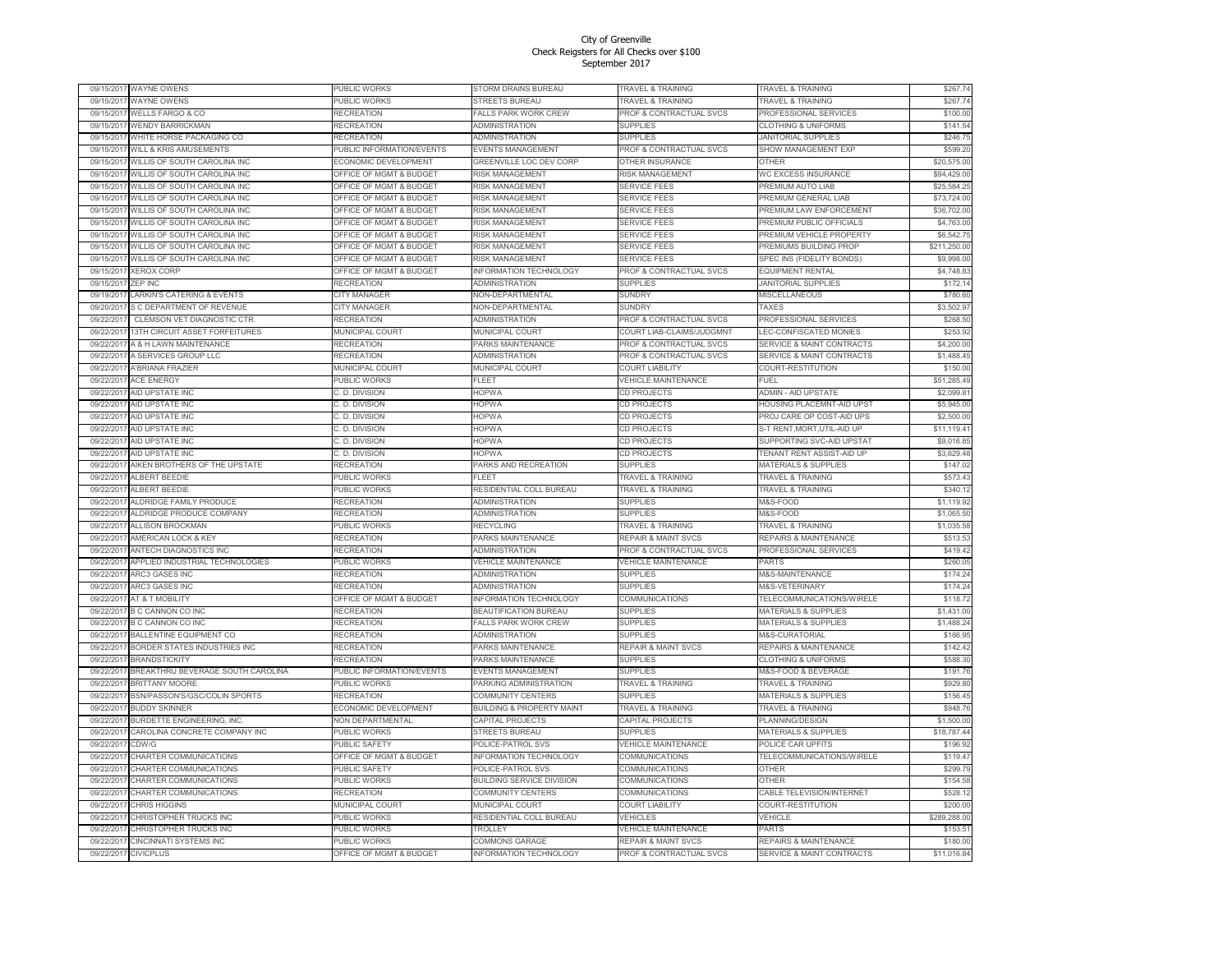|                          | CLERK OF COURT -SPARTANBURG                                      | OFFICE OF MGMT & BUDGE                | VON-DEPARTMENTAI                             | PR-Wŀ                               | GARNISHMENTS                             | \$767.63             |
|--------------------------|------------------------------------------------------------------|---------------------------------------|----------------------------------------------|-------------------------------------|------------------------------------------|----------------------|
| 09/22/2017               | CLERK OF COURT AIKEN                                             | OFFICE OF MGMT & BUDGET               | NON-DEPARTMENTAL                             | PR-WH                               | <b>GARNISHMENTS</b>                      | \$289.80             |
| 09/22/201                | CLERK OF COURT ANDERSON                                          | OFFICE OF MGMT & BUDGET               | NON-DEPARTMENTAL                             | PR-WH                               | GARNISHMENTS                             | \$353.28             |
| 09/22/2017               | CLERK OF COURT PICKENS COUNTY                                    | OFFICE OF MGMT & BUDGET               | <b>NON-DEPARTMENTAL</b>                      | PR-WH                               | <b>GARNISHMENTS</b>                      | \$304.34             |
| 09/22/2011               | CLERK OF COURT ROCK HILL                                         | OFFICE OF MGMT & BUDGET               | <b>NON-DEPARTMENTAL</b>                      | PR-WH                               | GARNISHMENTS                             | \$211.05             |
| 09/22/201                | COFFEE UNDERGROUND                                               | MUNICIPAL COURT                       | <b>MUNICIPAL COURT</b>                       | <b>COURT LIABILITY</b>              | COURT-RESTITUTION                        | \$200.00             |
| 09/22/201                | COMPLETE FITNESS & YOGA                                          | <b>HUMAN RESOURCES</b>                | <b>HEALTH CARE</b>                           | <b>SUNDRY</b>                       | <b>WELLNESS ACTIVITIES</b>               | \$250.00             |
| 09/22/2017               | CONSOLIDATED ELECTRICAL DISTRIBTORS                              | RECREATION                            | ADMINISTRATION                               | <b>REPAIR &amp; MAINT SVCS</b>      | REPAIRS & MAINTENANCE                    | \$333.03             |
| 09/22/2017               | <b>COREY NELMS</b>                                               | MUNICIPAL COURT                       | <b>MUNICIPAL COURT</b>                       | <b>COURT LIABILITY</b>              | COURT-RESTITUTION                        | \$150.00             |
| 09/22/2011               | <b>CUMMINS ATLANTIC</b>                                          | PUBLIC WORKS                          | <b>/EHICLE MAINTENANCE</b>                   | <b>SUPPLIES</b>                     | MATERIALS & SUPPLIES                     | \$361.62             |
| 09/22/201                | <b>CUMMINS ATLANTIC</b>                                          | PUBLIC WORKS                          | <b>VEHICLE MAINTENANCE</b>                   | VEHICLE MAINTENANCE                 | PARTS                                    | \$106.20             |
| 09/22/2017               | <b>DESIGNLAB INC</b>                                             | <b>PUBLIC SAFETY</b>                  | POLICE-PATROL SVS                            | <b>SUPPLIES</b>                     | <b>CLOTHING &amp; UNIFORMS</b>           | \$2,664.29           |
|                          |                                                                  |                                       |                                              |                                     |                                          |                      |
| 09/22/2017               | DIAMOND DUCKETT                                                  | MUNICIPAL COURT                       | MUNICIPAL COURT                              | <b>COURT LIABILITY</b>              | COURT-RESTITUTION                        | \$440.00             |
| 09/22/2017               | DISYS SOLUTIONS INC                                              | PUBLIC WORKS                          | <b>FLEET</b>                                 | PROF & CONTRACTUAL SVCS             | SERVICE & MAINT CONTRACTS                | \$8,319.97           |
| 09/22/2017               | DISYS SOLUTIONS INC                                              | <b>PUBLIC WORKS</b>                   | RESIDENTIAL COLL BUREAU                      | PROF & CONTRACTUAL SVCS             | MAINTENANCE CONTRACTS                    | \$8,319.97           |
| 09/22/201                | <b>DISYS SOLUTIONS INC</b>                                       | PUBLIC WORKS                          | <b>SEWERS BUREAU</b>                         | PROF & CONTRACTUAL SVCS             | <b>MAINTENANCE CONTRACTS</b>             | \$8,319.97           |
| 09/22/2011               | <b>DISYS SOLUTIONS INC</b>                                       | <b>PUBLIC WORKS</b>                   | <b>STORM DRAINS BUREAU</b>                   | PROF & CONTRACTUAL SVCS             | <b>SERVICE &amp; MAINT CONTRACTS</b>     | \$8,319.97           |
| 09/22/2017               | <b>DISYS SOLUTIONS INC</b>                                       | PUBLIC WORKS                          | <b>STREETS BUREAU</b>                        | PROF & CONTRACTUAL SVCS             | <b>SERVICE &amp; MAINT CONTRACTS</b>     | \$8,319.99           |
| 09/22/2011               | DIVERSIFIED ELECTRONICS INC                                      | <b>PUBLIC SAFETY</b>                  | <b>POLICE-PATROL SVS</b>                     | REPAIR & MAINT SVCS                 | REPAIRS & MAINTENANCE                    | \$515.00             |
| 09/22/2017               | DP3 ARCHITECTS, LTD                                              | NON DEPARTMENTAL                      | CAPITAL PROJECTS                             | CAPITAL PROJECTS                    | PLANNING/DESIGN                          | \$28,884.73          |
| 09/22/2017               | <b>DUKE ENERGY</b>                                               | C. D. DIVISION                        | <b>CDBG PROJECTS</b>                         | <b>CD PROJECTS</b>                  | PUBLIC SERVICES (GENERAL)                | \$223.67             |
| 09/22/201                | <b>DUKE ENERGY</b>                                               | <b>FIRE</b>                           | <b>IRE SERVICES</b>                          | <b>UTILITIES</b>                    | ELECTRICITY                              | \$2,001.36           |
| 09/22/2017               | <b>DUKE ENERGY</b>                                               | MUNICIPAL COURT                       | MUNICIPAL COURT                              | UTILITIES                           | ELECTRICITY                              | \$1,365.82           |
| 09/22/2013               | <b>DUKE ENERGY</b>                                               | <b>PUBLIC SAFETY</b>                  | POLICE-PATROL SVS                            | <b>UTILITIES</b>                    | ELECTRICITY                              | \$1,365.83           |
| 09/22/2017               | <b>DUKE ENERGY</b>                                               | PUBLIC WORKS                          | BUILDING SERVICE DIVISION                    | UTILITIES                           | ELECTRICITY                              | \$622.03             |
| 09/22/2017               | <b>DUKE ENERGY</b>                                               | PUBLIC WORKS                          | <b>FIXED ROUTE</b>                           | <b>UTILITIES</b>                    | ELECTRICITY                              | \$4,370.72           |
| 09/22/2017               | <b>DUKE ENERGY</b>                                               | <b>PUBLIC WORKS</b>                   | FLEET                                        | <b>UTILITIES</b>                    | <b>ELECTRICITY</b>                       | \$1,706.49           |
|                          | DUKE ENERGY                                                      | PUBLIC WORKS                          |                                              | <b>UTILITIES</b>                    |                                          | \$3,446.52           |
| 09/22/2017               |                                                                  |                                       | PUBLIC WORKS                                 |                                     | ELECTRICITY                              |                      |
| 09/22/2017               | <b>DUKE ENERGY</b>                                               | PUBLIC WORKS                          | S. SPRING STREET GARAGE                      | <b>UTILITIES</b>                    | <b>ELECTRICITY</b>                       | \$3,088.10           |
| 09/22/2013               | <b>DUKE ENERGY</b>                                               | PUBLIC WORKS                          | TRAFFIC ENGINEERING                          | <b>UTILITIES</b>                    | ELECTRICITY                              | \$4,188.76           |
| 09/22/2011               | <b>DUKE ENERGY</b>                                               | RECREATION                            | COMMUNITY CENTERS                            | UTILITIES                           | <b>ELECTRICITY</b>                       | \$2,081.45           |
| 09/22/2017               | <b>DUKE ENERGY</b>                                               | <b>RECREATION</b>                     | PARKS MAINTENANCE                            | <b>UTILITIES</b>                    | <b>ELECTRICITY</b>                       | \$13,684.88          |
|                          | ECHOLS OIL COMPANY INC                                           | PUBLIC WORKS                          | <b>FLEET</b>                                 |                                     |                                          |                      |
| 09/22/2017               |                                                                  |                                       |                                              | VEHICLE MAINTENANCE                 | FUEL                                     | \$50,032.99          |
| 09/22/2017               | EMPLOYMENT SCREENING RESOURCES                                   | <b>IUMAN RESOURCES</b>                | HUMAN RESOURCES                              | PROF & CONTRACTUAL SVCS             | <b>PROFESSIONAL SERVICES</b>             | \$439.25             |
| 09/22/2011               | ENVIRO-MASTER SERVICES OF GREENVILL                              | <b>RECREATION</b>                     | <b>ADMINISTRATION</b>                        | PROF & CONTRACTUAL SVCS             | <b>SERVICE &amp; MAINT CONTRACTS</b>     | \$198.00             |
| 09/22/2017               | <b>FAIRWAY FORD INC</b>                                          | FIRF                                  | FIRE SUPPRESSION                             | <b>VEHICLE MAINTENANCE</b>          | <b>OUTSIDE REPAIRS</b>                   | \$1,798.13           |
| 09/22/2017               | FAMILY CT OF THE 13TH CIRCUIT                                    | OFFICE OF MGMT & BUDGET               | <b>NON-DEPARTMENTAL</b>                      | PR-WH                               | <b>GARNISHMENTS</b>                      | \$3,744.39           |
| 09/22/2017               | FDSOA FIRE DEPARTMENT SAFETY OFFICE                              | FIRE                                  | FIRE SUPPRESSION                             | TRAVEL & TRAINING                   | TRAVEL & TRAINING                        | \$855.00             |
| 09/22/2017               | FERGUSON ENTERPRISES INC                                         | <b>RECREATION</b>                     | <b>ADMINISTRATION</b>                        | <b>SUPPLIES</b>                     | <b>JANITORIAL SUPPLIES</b>               | \$381.00             |
| 09/22/2017               | <b>GP INTERNATIONAL</b>                                          | ECONOMIC DEVELOPMENT                  | PLANNING AND ZONING                          | PROF & CONTRACTUAL SVCS             | <b>TEMP PERSONNEL SVCS</b>               | \$312.95             |
|                          |                                                                  |                                       |                                              |                                     |                                          |                      |
| 09/22/2017               | <b>FGP INTERNATIONAL</b>                                         | OFFICE OF MGMT & BUDGET<br>FIRE       | <b>PURCHASING</b>                            | PROF & CONTRACTUAL SVCS             | <b>TEMP PERSONNEL SVCS</b>               | \$858.61             |
| 09/22/201                | ROG <sub>911</sub>                                               |                                       | <b>FIRE SERVICES</b>                         | <b>SUPPLIES</b>                     | <b>MATERIALS &amp; SUPPLIES</b>          | \$143.10             |
| 09/22/2017               | <b>GILLIG LLC</b>                                                | PUBLIC WORKS                          | <b>VEHICLE MAINTENANCE</b>                   | <b>VEHICLE MAINTENANCE</b>          | PARTS                                    | \$204.20             |
| 09/22/2011               | GIMME-A-SIGN CO INC                                              | PUBLIC WORKS                          | POINSETT GARAGE                              | SUPPLIES                            | <b>MATERIALS &amp; SUPPLIES</b>          | \$190.80             |
| 09/22/2011               | GIMME-A-SIGN CO INC                                              | PUBLIC WORKS                          | S. SPRING STREET GARAGE                      | <b>REPAIR &amp; MAINT SVCS</b>      | <b>REPAIRS &amp; MAINTENANCE</b>         | \$112.89             |
| 09/22/2011               | GIMME-A-SIGN CO INC                                              | <b>RECREATION</b>                     | ALLS PARK WORK CREW                          | <b>PRINTING</b>                     | <b>PRINTING &amp; BINDING</b>            | \$138.86             |
| 09/22/201                | <b>GREAT LAKES PETROLEUM</b>                                     | <b>PUBLIC WORKS</b>                   | <b>ADMINISTRATION</b>                        | <b>VEHICLE MAINTENANCE</b>          | FUEL                                     | \$13,762.78          |
| 09/22/2017               | <b>GREENVILLE COUNTY</b>                                         | PUBLIC SAFETY                         | POLICE-PATROL SVS                            | PROF & CONTRACTUAL SVCS             | PROFESSIONAL SERVICES                    | \$2,183.23           |
| 09/22/2011               | GREENVILLE COUNTY SOLID WASTE                                    | PUBLIC WORKS                          | GARBAGE DISPOSAL BUREAU                      | PROF & CONTRACTUAL SVCS             | <b>DISPOSAL CHARGES</b>                  | \$20,966.50          |
| 09/22/2011               | GREENVILLE INDUSTRIAL RUBBER &                                   | PUBLIC WORKS                          | <b>VEHICLE MAINTENANCE</b>                   | VEHICLE MAINTENANCE                 | PARTS                                    | \$198.00             |
| 09/22/201                | GREENVILLE INDUSTRIAL RUBBER &                                   | <b>RECREATION</b>                     | PARKS AND RECREATION                         | <b>REPAIR &amp; MAINT SVCS</b>      | <b>REPAIRS &amp; MAINTENANCE</b>         | \$143.17             |
| 09/22/2011               | <b>GREENVILLE OFFICE SUPPLY CO INC</b>                           | <b>CITY ATTORNEY</b>                  | <b>CITY ATTORNEY</b>                         | <b>SUPPLIES</b>                     | <b>MATERIALS &amp; SUPPLIES</b>          | \$125.54             |
| 09/22/2011               | GREENVILLE OFFICE SUPPLY CO INC                                  | <b>RECREATION</b>                     | COMMUNITY CENTERS                            | <b>SUPPLIES</b>                     | OFFICE SUPPLIES&MATERIALS                | \$540.26             |
| 09/22/2011               | <b>GREENVILLE WATER</b>                                          | PUBLIC WORKS                          | <b>BUILDING SERVICE DIVISION</b>             | <b>UTILITIES</b>                    | <b>OTHER</b>                             | \$649.17             |
| 09/22/2011               | GREGORY PEST SOLUTIONS                                           | PUBLIC WORKS                          | <b>BUILDING SERVICE DIVISION</b>             | PROF & CONTRACTUAL SVCS             | <b>SERVICE &amp; MAINT CONTRACTS</b>     | \$407.00             |
| 09/22/201                | HANDEE MART                                                      | MUNICIPAL COURT                       | MUNICIPAL COUR <sup>-</sup>                  | <b>COURT LIABILITY</b>              | COURT-RESTITUTION                        | \$100.00             |
| 09/22/201                | <b>HAROLD NASH</b>                                               | MUNICIPAL COURT                       | MUNICIPAL COUR <sup>-</sup>                  |                                     |                                          |                      |
|                          | <b>HESC</b>                                                      |                                       |                                              | <b>COURT LIABILITY</b>              | COURT-RESTITUTION                        | \$463.00             |
| 09/22/2017               |                                                                  | OFFICE OF MGMT & BUDGET               | <b>NON-DEPARTMENTAL</b>                      | PR-WH                               | <b>GARNISHMENTS</b>                      | \$178.06             |
| 09/22/2011               | HM LIFE INSURANCE COMPANY                                        | HUMAN RESOURCES                       | <b>HEALTH CARE</b>                           | <b>HEALTH</b>                       | HEALTH STOP LOSS                         | \$67,028.25          |
| 09/22/2017               | HOME DEPOT CREDIT SERVICE 3104                                   | PUBLIC WORKS                          | S. SPRING STREET GARAGE                      | <b>SUPPLIES</b>                     | <b>MATERIALS &amp; SUPPLIES</b>          | \$142.80             |
| 09/22/201                | HOME DEPOT CREDIT SERVICE 4123                                   | <b>PUBLIC WORKS</b>                   | <b>STREETS BUREAU</b>                        | <b>SUPPLIES</b>                     | <b>MATERIALS &amp; SUPPLIES</b>          | \$144.40             |
| 09/22/201                | HOME DEPOT CREDIT SERVICE 5898                                   | -<br>IRF                              | <b>FIRE SERVICES</b>                         | <b>SUPPLIES</b>                     | <b>MATERIALS &amp; SUPPLIES</b>          | \$148.18             |
| 09/22/2017<br>09/22/2017 | HOME DEPOT CREDIT SERVICE 5914<br>HOME DEPOT CREDIT SERVICE 5922 | NON DEPARTMENTAL<br><b>RECREATION</b> | CAPITAL PROJECTS<br><b>PARKS MAINTENANCE</b> | CAPITAL PROJECTS<br><b>SUPPLIES</b> | <b>FOUIPMENT</b><br>MATERIALS & SUPPLIES | \$938.16<br>\$146.67 |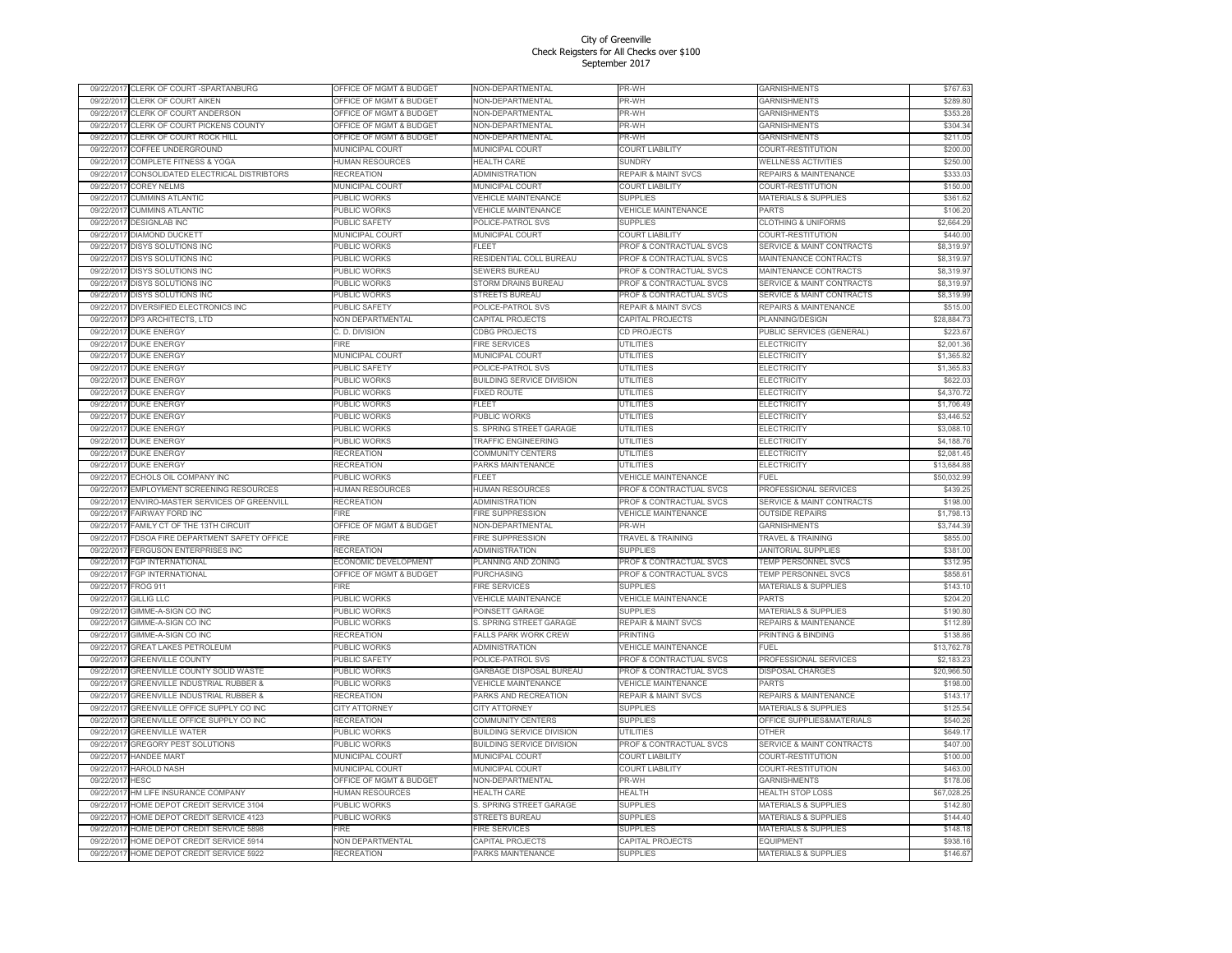| 09/22/201  | <b>HOTSTICK USA</b>                  | <b>IRF</b>                         | <b>FIRE SUPPRESSION</b>                 | <b>SUPPLIES</b>                | <b>MATERIALS &amp; SUPPLIES</b>      | \$1,120.00  |
|------------|--------------------------------------|------------------------------------|-----------------------------------------|--------------------------------|--------------------------------------|-------------|
| 09/22/201  | HUNTER HARDWICK                      | MUNICIPAL COURT                    | MUNICIPAL COURT                         | <b>COURT LIABILITY</b>         | COURT-RESTITUTION                    | \$200.00    |
| 09/22/201  | <b>INDUSTRIAL CLEANING EQUIPMENT</b> | PUBLIC WORKS                       | FI FFT                                  | <b>REPAIR &amp; MAINT SVCS</b> | <b>REPAIRS &amp; MAINTENANCE</b>     | \$225.72    |
| 09/22/201  | NTERNAL REVENUE SERVICE              | OFFICE OF MGMT & BUDGET            | <b>NON-DEPARTMENTAL</b>                 | PR-WH                          | <b>GARNISHMENTS</b>                  | \$202.50    |
| 09/22/201  | INTERNATIONAL ASSOC OF ADMINISTRATI  | <b>RECREATION</b>                  | PARKS AND RECREATION                    | <b>SUNDRY</b>                  | DUES, SUBSCRIPTN, PUBLICATN          | \$150.00    |
| 09/22/201  | INTERNATIONAL CODE COUNCIL           | ECONOMIC DEVELOPMENT               | <b>BUILDING &amp; PROPERTY MAINT</b>    | <b>TRAVEL &amp; TRAINING</b>   | <b>TRAVEL &amp; TRAINING</b>         | \$199.00    |
| 09/22/2011 | INTERNATIONAL CODE COUNCIL INC       | ECONOMIC DEVELOPMENT               | <b>BUILDING &amp; PROPERTY MAINT</b>    | <b>SUPPLIES</b>                | OFFICE SUPPLIES&MATERIALS            | \$110.24    |
| 09/22/2011 | INTERNATIONAL IGUANA FOUNDATION      | <b>RECREATION</b>                  | <b>PUBLIC SERVICES</b>                  | SUNDRY                         | RESEARCH CONSERVATION EXP            | \$6,500.00  |
| 09/22/201  | <b>IRON MOUNTAIN 27128</b>           | MUNICIPAL COURT                    | MUNICIPAL COURT                         | PROF & CONTRACTUAL SVCS        | PROFESSIONAL SERVICES                | \$102.46    |
| 09/22/201  | RON MOUNTAIN 27128                   | PUBLIC WORKS                       | <b>NON VEHICLE MAINTENANCE</b>          | PROF & CONTRACTUAL SVCS        | PROFESSIONAL SERVICES                | \$104.08    |
| 09/22/201  | <b>JACOB SPEARS</b>                  | MUNICIPAL COURT                    | MUNICIPAL COURT                         | <b>COURT LIABILITY</b>         | COURT-RESTITUTION                    | \$100.00    |
| 09/22/201  | <b>JACQUELIN SCOTT</b>               | MUNICIPAL COURT                    | <b>MUNICIPAL COURT</b>                  | <b>COURT LIABILITY</b>         | COURT-RESTITUTION                    | \$100.00    |
| 09/22/2011 | JAQUELINE S DICKERT                  | MUNICIPAL COURT                    | <b>MUNICIPAL COURT</b>                  | COURT LIABILITY                | COURT-RESTITUTION                    | \$275.00    |
| 09/22/2017 | <b>JASMINE UTSEY</b>                 | MUNICIPAL COURT                    | MUNICIPAL COURT                         | <b>COURT LIABILITY</b>         | COURT-RESTITUTION                    | \$100.00    |
| 09/22/2013 | JOHNATHAN BRAGG                      | PUBLIC SAFETY                      | POLICE-PATROL SVS                       | TRAVEL & TRAINING              | TRAVEL & TRAINING                    | \$127.28    |
| 09/22/201  | JOHNSTONE SUPPLY OF GREENVILLE       | RECREATION                         | ADMINISTRATION                          | <b>REPAIR &amp; MAINT SVCS</b> | <b>REPAIRS &amp; MAINTENANCE</b>     | \$124.02    |
| 09/22/2011 | JOSEPHINE CURETON TRUST              | PUBLIC WORKS                       | PARKING LOTS                            | PROF & CONTRACTUAL SVCS        | PARKING-LEASES                       | \$912.53    |
| 09/22/201  | K & M INTERNATIONAL WILD REPUBLIC    | <b>RECREATION</b>                  | PUBLIC SERVICES                         | <b>SUPPLIES</b>                | <b>SALE GIFTS</b>                    | \$692.36    |
|            |                                      |                                    |                                         |                                |                                      |             |
| 09/22/2011 | K-MART STORE 4016                    | RECREATION                         | COMMUNITY CENTERS                       | <b>SUPPLIES</b>                | MATERIALS & SUPPLIES                 | \$260.31    |
| 09/22/2011 | <b>KEVIN TUCKER</b>                  | MUNICIPAL COURT                    | MUNICIPAL COURT                         | COURT LIAB-CLAIMS/JUDGMNT      | LEC-CONFISCATED MONIES               | \$270.00    |
| 09/22/201  | <b>LADSON T GALLIVAN</b>             | MUNICIPAL COURT                    | <b>MUNICIPAL COURT</b>                  | <b>COURT LIABILITY</b>         | COURT-REFUNDS                        | \$2,174.00  |
| 09/22/201  | <b>LANDSCAPERS SUPPLY</b>            | PUBLIC WORKS                       | <b>STORM DRAINS BUREAU</b>              | <b>SUPPLIES</b>                | <b>MATERIALS &amp; SUPPLIES</b>      | \$159.47    |
| 09/22/201  | LANDSCAPERS SUPPLY                   | <b>RECREATION</b>                  | <b>ADMINISTRATION</b>                   | <b>SUPPLIES</b>                | M&S-MAINTENANCE                      | \$122.94    |
| 09/22/201  | LANDSCAPERS SUPPLY                   | <b>RECREATION</b>                  | BEAUTIFICATION BUREAU                   | <b>SUPPLIES</b>                | MATERIALS & SUPPLIES                 | \$196.10    |
| 09/22/201  | <b>INA</b>                           | HUMAN RESOURCES                    | <b>HEALTH CARE</b>                      | OTHER INSURANCE                | <b>SHORT-TERM DISABILITY</b>         | \$563.16    |
| 09/22/201  | LORI SONDOV                          | CITY MANAGER                       | CITY CLERK                              | TRAVEL & TRAINING              | <b>TRAVEL &amp; TRAINING</b>         | \$208.42    |
| 09/22/201  | LOWES                                | <b>PUBLIC WORKS</b>                | STORM DRAINS BUREAU                     | <b>SUPPLIES</b>                | <b>CONSTRUCTION &amp; REPAIR</b>     | \$472.12    |
| 09/22/201  | YDIA THOMAS                          | RECREATION                         | PUBLIC SERVICES                         | PROF & CONTRACTUAL SVCS        | <b>PROFESSIONAL SERVICES</b>         | \$150.00    |
| 09/22/201  | YNN WATKINS                          | RECREATION                         | <b>EDUCATION</b>                        | TRAVEL & TRAINING              | <b>TRAVEL &amp; TRAINING</b>         | \$790.84    |
| 09/22/201  | <b>MARATHON STAFFING INC</b>         | PUBLIC INFORMATION/EVENTS          | <b>EVENTS MANAGEMENT</b>                | PROF & CONTRACTUAL SVCS        | TEMP PERSONNEL SVCS                  | \$636.45    |
| 09/22/201  | <b>MARATHON STAFFING INC</b>         | PUBLIC SAFETY                      | POLICE-DISPATCH BUREAU                  | PROF & CONTRACTUAL SVCS        | <b>TEMP PERSONNEL SVCS</b>           | \$6,716.81  |
| 09/22/201  | <b>MARATHON STAFFING INC</b>         | PUBLIC WORKS                       | ADMINISTRATION                          | PROF & CONTRACTUAL SVCS        | TEMP PERSONNEL SVCS                  | \$327.90    |
| 09/22/201  | <b>MARATHON STAFFING INC</b>         | PUBLIC WORKS                       | <b>MAINTENANCE</b>                      | PROF & CONTRACTUAL SVCS        | TEMP PERSONNEL SVCS                  | \$1,155.87  |
| 09/22/201  | MARION ZOOLOGICAL INC                | RECREATION                         | <b>ADMINISTRATION</b>                   | <b>SUPPLIES</b>                | <b>M&amp;S-FOOD</b>                  | \$786.06    |
| 09/22/201  | MASC                                 | OFFICE OF MGMT & BUDGET            | REVENUE                                 | TRAVEL & TRAINING              | <b>TRAVEL &amp; TRAINING</b>         | \$300.00    |
| 09/22/201  | MICAH SNEAD                          | OFFICE OF MGMT & BUDGET            | <b>ACCOUNTING</b>                       | TRAVEL & TRAINING              | TRAVEL & TRAINING                    | \$523.31    |
| 09/22/201  | MILDRED LEE                          | PUBLIC WORKS                       | RESIDENTIAL COLL BUREAU                 | TRAVEL & TRAINING              | <b>FRAVEL &amp; TRAINING</b>         | \$945.58    |
| 09/22/201  | MOLLY ABSHIRE                        | MUNICIPAL COURT                    | MUNICIPAL COURT                         | <b>COURT LIABILITY</b>         | COURT-RESTITUTION                    | \$300.00    |
| 09/22/201  | MOORE MEDICAL CORP                   | HUMAN RESOURCES                    | OCCUPATIONAL HEALTH                     | <b>SUPPLIES</b>                | <b>MATERIALS &amp; SUPPLIES</b>      | \$7,023.98  |
| 09/22/201  | NANCY WHITWORTH                      | ECONOMIC DEVELOPMENT               | ECONOMIC DEVELOPMENT                    | TRAVEL & TRAINING              | <b>TRAVEL &amp; TRAINING</b>         | \$245.50    |
| 09/22/201  | <b>VAPA AUTO PARTS</b>               | <b>IRF</b>                         |                                         | <b>VEHICLE MAINTENANCE</b>     | <b>PARTS</b>                         | \$193.76    |
| 09/22/201  | NATIONAL LEAGUE OF CITIES            | CITY MANAGER                       | FIRE SUPPRESSION<br><b>CITY MANAGER</b> | <b>SUNDRY</b>                  | DUES, SUBSCRIPTN, PUBLICATN          | \$4,467.00  |
|            |                                      |                                    |                                         |                                |                                      |             |
| 09/22/201  | <b>VEW FLYER PARTS</b>               | PUBLIC WORKS                       | <b>VEHICLE MAINTENANCE</b>              | VEHICLE MAINTENANCE            | PARTS                                | \$1,002.87  |
| 09/22/201  | NIKOLAY KAPUSTIN                     | RECREATION                         | ADMINISTRATION                          | TRAVEL & TRAINING              | TRAVEL & TRAINING                    | \$359.35    |
| 09/22/201  | NORTHERN SAFETY CO INC               | RECREATION                         | RIGHTS-OF-WAY                           | <b>SUPPLIES</b>                | MATERIALS & SUPPLIES                 | \$553.17    |
| 09/22/201  | OMNILINK SYSTEMS INC                 | PUBLIC SAFET                       | POLICE-PATROL SVS                       | PROF & CONTRACTUAL SVCS        | <b>SERVICE &amp; MAINT CONTRACTS</b> | \$858.00    |
| 09/22/201  | PAUL DAVIS RESTORATION & REMODELING  | PUBLIC WORKS                       | <b>BUILDING SERVICE DIVISION</b>        | <b>REPAIR &amp; MAINT SVCS</b> | <b>REPAIRS &amp; MAINTENANCE</b>     | \$6,801.50  |
| 09/22/201  | PECAN PIE PRODUCTIONS                | RECREATION                         | PUBLIC SERVICES                         | <b>SUPPLIES</b>                | <b>SPECIAL EVENTS</b>                | \$233.33    |
| 09/22/201  | PEPSI-COLA BOTTLING CO               | PUBLIC INFORMATION/EVENTS          | EVENTS MANAGEMENT                       | <b>SUPPLIES</b>                | M&S-FOOD & BEVERAGE                  | \$146.40    |
| 09/22/201  | PETERBILT STORE OF GREENVILLE, THE   | PUBLIC WORKS                       | <b>VEHICLE MAINTENANCE</b>              | VEHICLE MAINTENANCE            | PARTS                                | \$1,405.36  |
| 09/22/201  | PIEDMONT ELECTRICAL DISTRIBUTORS     | <b>NON DEPARTMENTAL</b>            | CAPITAL PROJECTS                        | CAPITAL PROJECTS               | CONSTRUCTION                         | \$321.52    |
| 09/22/201  | PIEDMONT ELECTRICAL DISTRIBUTORS     | <b>RECREATION</b>                  | PARKS MAINTENANCE                       | <b>REPAIR &amp; MAINT SVCS</b> | <b>REPAIRS &amp; MAINTENANCE</b>     | \$853.43    |
| 09/22/201  | PIEDMONT NATURAL GAS CO              | <b>IRE</b>                         | <b>FIRE SERVICES</b>                    | <b>UTILITIES</b>               | GAS                                  | \$377.18    |
| 09/22/201  | PIEDMONT NATURAL GAS CO              | RECREATION                         | PARKS AND RECREATION                    | <b>UTILITIES</b>               | GAS                                  | \$188.20    |
| 09/22/201  | <b>PRESORT PLUS INC</b>              | <b>OFFICE OF MGMT &amp; BUDGET</b> | PURCHASING                              | COMMUNICATIONS                 | <b>POSTAGE</b>                       | \$4,400.34  |
| 09/22/201  | PRESORT PLUS INC                     | RECREATION                         | PUBLIC SERVICES                         | <b>PRINTING</b>                | PRINTING & BINDING                   | \$1,073.15  |
| 09/22/201  | PSYCHEMEDICS CORPORATION             | HUMAN RESOURCES                    | OCCUPATIONAL HEALTH                     | PROF & CONTRACTUAL SVCS        | PROFESSIONAL SERVICES                | \$1,574.00  |
| 09/22/2011 | PUBLIC AGENCY TRAINING COUNCIL       | PUBLIC SAFETY                      | POLICE-PATROL SVS                       | TRAVEL & TRAINING              | <b>FRAVEL &amp; TRAINING</b>         | \$650.00    |
| 09/22/201  | <b>REBUILD UPSTATE</b>               | C. D. DIVISION                     | <b>CDBG PROJECTS</b>                    | <b>CD PROJECTS</b>             | PUBLIC INFORMATION                   | \$924.00    |
| 09/22/201  | RENEE SIMON                          | MUNICIPAL COURT                    | <b>MUNICIPAL COURT</b>                  | <b>COURT LIABILITY</b>         | COURT-RESTITUTION                    | \$166.00    |
| 09/22/201  | REPUBLIC SERVICES                    | PUBLIC WORKS                       | <b>GARBAGE DISPOSAL BUREAU</b>          | PROF & CONTRACTUAL SVCS        | <b>HAULING COSTS</b>                 | \$43,269.41 |
| 09/22/201  | ROGERS STEREO INC                    | PUBLIC SAFETY                      | POLICE-PATROL SVS                       | <b>VEHICLE MAINTENANCE</b>     | POLICE CAR UPFITS                    | \$893.64    |
| 09/22/201  | S & ME, INC.                         | <b>NON DEPARTMENTAL</b>            | CAPITAL PROJECTS                        | CAPITAL PROJECTS               | PLANNING/DESIGN                      | \$1,024.00  |
| 09/22/2017 | S C DEPARTMENT OF REVENUE            | OFFICE OF MGMT & BUDGET            | NON-DEPARTMENTAL                        | PR-WH                          | <b>GARNISHMENTS</b>                  | \$504.25    |
|            |                                      |                                    |                                         |                                |                                      |             |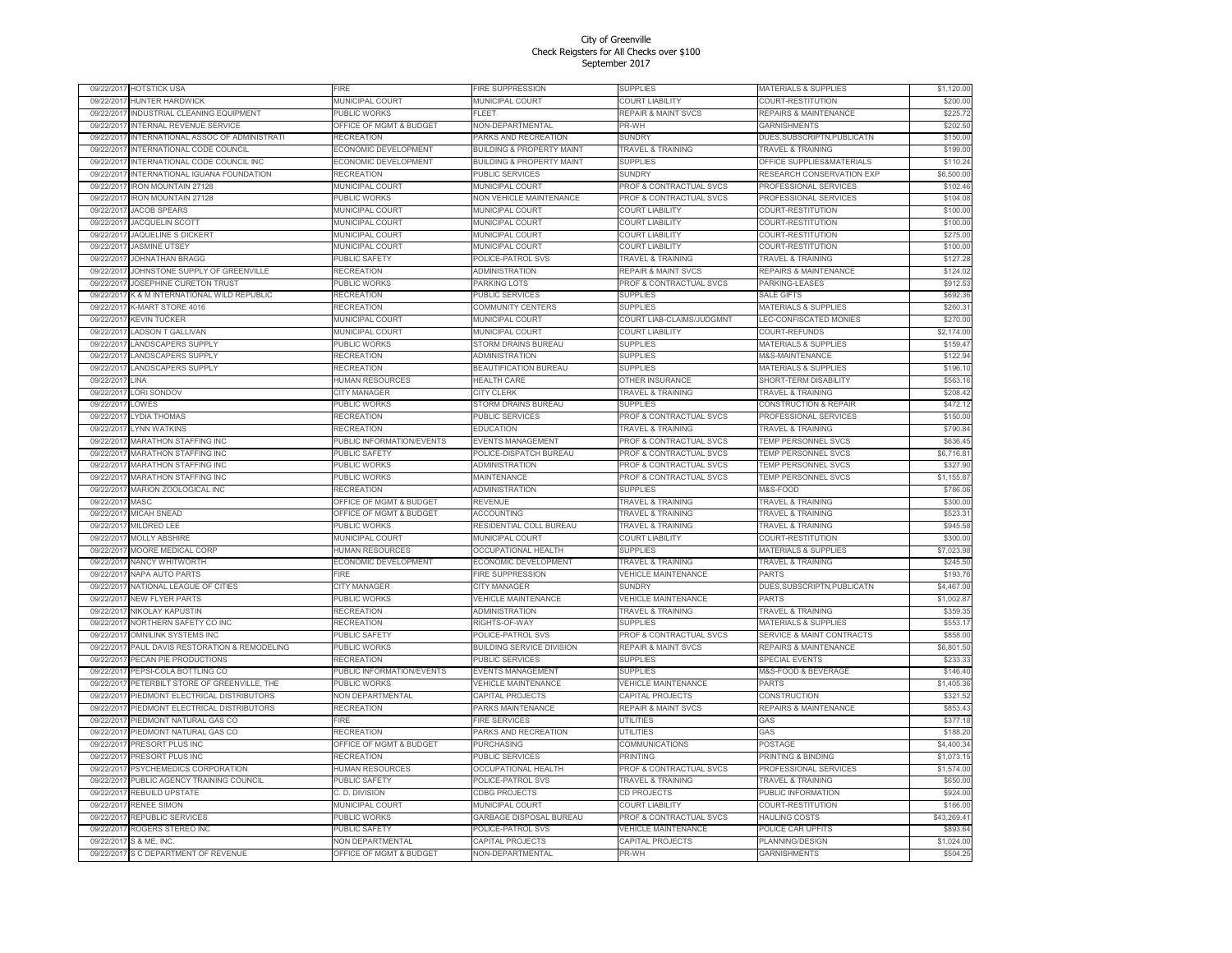| 09/22/2017 | S C RETIREMENT SYSTEM                    | <b>DFFICE OF MGMT &amp; BUDGET</b> | <b>VON-DEPARTMENTAL</b>              | <b>R-WH</b>                        | RETIREMENT SVS PURCHASE              | \$780.58    |
|------------|------------------------------------------|------------------------------------|--------------------------------------|------------------------------------|--------------------------------------|-------------|
| 09/22/2017 | S C WORKERS COMPENSATION COMMI           | OFFICE OF MGMT & BUDGET            | RISK MANAGEMENT                      | RISK MANAGEMENT                    | WC SELF INSURANCE TAX                | \$23,193.73 |
| 09/22/2017 | <b>SAM'S CLUB</b>                        | <b>RECREATION</b>                  | PUBLIC SERVICES                      | <b>SUPPLIES</b>                    | SALE CONCESSIONS                     | \$368.96    |
| 09/22/2017 | SANOFI PASTEUR INC                       | HUMAN RESOURCES                    | <b>OCCUPATIONAL HEALTH</b>           | <b>SUPPLIES</b>                    | MATERIALS & SUPPLIES                 | \$1,150.23  |
| 09/22/201  | SARAH SCHWENZER                          | RECREATION                         | ADMINISTRATION                       | TRAVEL & TRAINING                  | <b>TRAVEL &amp; TRAINING</b>         | \$178.00    |
| 09/22/201  | SASHA POPOFF                             | RECREATION                         | <b>ADMINISTRATION</b>                | <b>SUPPLIES</b>                    | <b>CLOTHING &amp; UNIFORMS</b>       | \$164.79    |
| 09/22/201  | SCCJA SC CRIMINAL JUSTICE ACADEMY        | PUBLIC SAFETY                      | <b>POLICE-PATROL SVS</b>             | TRAVEL & TRAINING                  | <b>FRAVEL &amp; TRAINING</b>         | \$160.00    |
| 09/22/201  | <b>SCRPA</b>                             | RECREATION                         | PARKS AND RECREATION                 | TRAVEL & TRAINING                  | TRAVEL & TRAINING                    | \$350.00    |
| 09/22/201  | <b>SELINA CIPOLLA</b>                    | <b>MUNICIPAL COURT</b>             | <b>MUNICIPAL COURT</b>               | <b>COURT LIABILITY</b>             | COURT-RESTITUTION                    | \$250.00    |
| 09/22/201  | SITE DESIGN INC                          | <b>NON DEPARTMENTAL</b>            | <b>CAPITAL PROJECTS</b>              |                                    | PLANNING/DESIGN                      |             |
|            |                                          |                                    |                                      | CAPITAL PROJECTS                   |                                      | \$1,050.00  |
| 09/22/201  | SITEONE LANDSCAPE SUPPLY LLC             | <b>NON DEPARTMENTAL</b>            | <b>CAPITAL PROJECTS</b>              | CAPITAL PROJECTS                   | <b>FOUIPMENT</b>                     | \$964.60    |
| 09/22/201  | SMG                                      | NON DEPARTMENTAL                   | NON DEPARTMENTAL                     | PROF & CONTRACTUAL SVCS            | <b>MANAGEMENT FEES</b>               | \$26,231.34 |
| 09/22/201  | SOUTHEASTERN JANITORIAL OF SC LLC        | PUBLIC SAFETY                      | <b>POLICE-PATROL SVS</b>             | PROF & CONTRACTUAL SVCS            | <b>SERVICE &amp; MAINT CONTRACTS</b> | \$950.00    |
| 09/22/2017 | SOUTHEASTERN JANITORIAL OF SC LLC        | PUBLIC WORKS                       | PARKING ADMINISTRATION               | PROF & CONTRACTUAL SVCS            | <b>SERVICE &amp; MAINT CONTRACTS</b> | \$755.00    |
| 09/22/201  | SOUTHEASTERN PAPER GROUP                 | <b>RECREATION</b>                  | FALLS PARK WORK CREW                 | PROF & CONTRACTUAL SVCS            | <b>SERVICE &amp; MAINT CONTRACTS</b> | \$460.44    |
| 09/22/201  | SPARTAN FIRE & EMERGENCY APPARATUS       | <b>IRE</b>                         | <b>FIRE SUPPRESSION</b>              | <b>VEHICLE MAINTENANCE</b>         | <b>PARTS</b>                         | \$130.00    |
| 09/22/201  | STEPHEN WOODARD                          | <b>RECREATION</b>                  | COMMUNITY CENTERS                    | REC CLASS INSTRUCTOR LIAB          | <b>REFUND</b>                        | \$492.00    |
| 09/22/2017 | <b>SUPERION LLC</b>                      | NON DEPARTMENTAL                   | CAPITAL PROJECTS                     | CAPITAL PROJECTS                   | <b>EQUIPMENT</b>                     | \$92,379.01 |
| 09/22/201  | <b>SUPPLYWORKS</b>                       | PUBLIC WORKS                       | <b>VON VEHICLE MAINTENANCE</b>       | <b>SUPPLIES</b>                    | <b>MATERIALS &amp; SUPPLIES</b>      | \$356.21    |
| 09/22/2017 | T2 SYSTEMS CANADA INC                    | PUBLIC WORKS                       | PARKING LOTS                         | COMMUNICATIONS                     | <b>WEST END PARK &amp; RIDE</b>      | \$106.00    |
| 09/22/2017 | TALENT MANAGEMENT SOLUTIONS              | PUBLIC WORKS                       | <b>EXED ROUTE</b>                    | PROF & CONTRACTUAL SVCS            | <b>TEMP PERSONNEL SVCS</b>           | \$4,516.96  |
| 09/22/201  | TALENT MANAGEMENT SOLUTIONS              | PUBLIC WORKS                       | RESIDENTIAL COLL BUREAU              | PROF & CONTRACTUAL SVCS            | <b>TEMP PERSONNEL SVCS</b>           | \$4,754.70  |
|            |                                          |                                    |                                      |                                    |                                      |             |
| 09/22/201  | TALENT MANAGEMENT SOLUTIONS              | PUBLIC WORKS                       | <b>STORM DRAINS BUREAU</b>           | PROF & CONTRACTUAL SVCS            | <b>TEMP PERSONNEL SVCS</b>           | \$495.00    |
| 09/22/2017 | TALENT MANAGEMENT SOLUTIONS              | PUBLIC WORKS                       | <b>STREETS BUREAU</b>                | PROF & CONTRACTUAL SVCS            | TEMP PERSONNEL SVCS                  | \$1,138.50  |
| 09/22/201  | TALENT MANAGEMENT SOLUTIONS              | RECREATION                         | COMMUNITY CENTERS                    | PROF & CONTRACTUAL SVCS            | <b>FEMP PERSONNEL SVCS</b>           | \$483.60    |
| 09/22/201  | TALENT MANAGEMENT SOLUTIONS              | RECREATION                         | PARKS MAINTENANCE                    | <b>PROF &amp; CONTRACTUAL SVCS</b> | <b>TEMP PERSONNEL SVCS</b>           | \$1,507.20  |
| 09/22/2017 | TALENT MANAGEMENT SOLUTIONS              | RECREATION                         | <b>TREE MAINTENANCE BUREAU</b>       | <b>PROF &amp; CONTRACTUAL SVCS</b> | <b>TEMP PERSONNEL SVCS</b>           | \$879.20    |
| 09/22/201  | TD CONVENTION CENTER                     | <b>FIRE</b>                        | <b>IRE SERVICES</b>                  | <b>SUPPLIES</b>                    | MATERIALS & SUPPLIES                 | \$156.32    |
| 09/22/201  | TERRACON CONSULTANTS INC                 | PUBLIC WORKS                       | BUILDING SERVICE DIVISION            | PROF & CONTRACTUAL SVCS            | <b>SERVICE &amp; MAINT CONTRACTS</b> | \$1,600.00  |
| 09/22/2017 | THG CONSTRUCTION INC                     | NON DEPARTMENTAL                   | CAPITAL PROJECTS                     | CAPITAL PROJECTS                   | CONSTRUCTION                         | \$36,539.10 |
| 09/22/201  | THOMSON REUTERS - WEST                   | <b>CITY ATTORNEY</b>               | CITY ATTORNEY                        | SUNDR'                             | DUES, SUBSCRIPTN, PUBLICATN          | \$2,767.94  |
| 09/22/2017 | THYSSENKRUPP ELEVATOR CORP               | PUBLIC WORKS                       | COMMONS GARAGE                       | REPAIR & MAINT SVCS                | REPAIRS & MAINTENANCE                | \$962.50    |
| 09/22/2017 | TMS SOUTH INC                            | <b>RECREATION</b>                  | PARKS MAINTENANCE                    | <b>REPAIR &amp; MAINT SVCS</b>     | <b>REPAIRS &amp; MAINTENANCE</b>     | \$698.71    |
| 09/22/201  | TRUCKPRO LLC                             | PUBLIC WORKS                       | <b>/EHICLE MAINTENANCE</b>           | <b>VEHICLE MAINTENANCE</b>         | <b>PARTS</b>                         | \$369.39    |
| 09/22/2017 | TYCO INTEGRATED SECURITY LLC             | FIRE                               | <b>FIRE SERVICES</b>                 | PROF & CONTRACTUAL SVCS            | <b>SERVICE &amp; MAINT CONTRACTS</b> | \$594.55    |
| 09/22/201  | TYCO INTEGRATED SECURITY LLC             | PUBLIC WORKS                       | <b>NON VEHICLE MAINTENANCE</b>       | PROF & CONTRACTUAL SVCS            | <b>SERVICE &amp; MAINT CONTRACTS</b> | \$237.41    |
|            |                                          |                                    |                                      |                                    |                                      |             |
| 09/22/201  | TYCO INTEGRATED SECURITY LLC             | RECREATION                         | COMMUNITY CENTERS                    | PROF & CONTRACTUAL SVCS            | <b>PROFESSIONAL SERVICES</b>         | \$142.42    |
| 09/22/2017 | TYCO INTEGRATED SECURITY LLC             | RECREATION                         | PARKS AND RECREATION                 | PROF & CONTRACTUAL SVCS            | <b>SERVICE &amp; MAINT CONTRACTS</b> | \$146.32    |
| 09/22/201  | <b>ULINE INC</b>                         | PUBLIC WORKS                       | <b>BROAD STREET GARAGE</b>           | <b>SUPPLIES</b>                    | MATERIALS & SUPPLIES                 | \$447.80    |
| 09/22/201  | UNITED WAY OF GREENVILLE COUNTY          | <b>OFFICE OF MGMT &amp; BUDGET</b> | <b>VON-DEPARTMENTAL</b>              | PR-WH                              | <b>JNITED WAY</b>                    | \$1,790.54  |
| 09/22/201  | UNITED WAY OF GREENVILLE COUNTY          | <b>CITY MANAGER</b>                | <b>CITY MANAGER</b>                  | SUNDRY                             | MISCELLANEOUS                        | \$250.00    |
| 09/22/201  | UNIVERSITY OF SOUTH CAROLINA             | PUBLIC SAFETY                      | POLICE-PATROL SVS                    | <b>TRAVEL &amp; TRAINING</b>       | <b>TRAVEL &amp; TRAINING</b>         | \$350.00    |
| 09/22/201  | UPPER SAVANNAH CARE SERVICES             | C. D. DIVISION                     | <b>OPWA</b>                          | CD PROJECTS                        | ADMIN - UPPER SAVANN CARE            | \$194.26    |
| 09/22/2017 | UPPER SAVANNAH CARE SERVICES             | C. D. DIVISION                     | <b>HOPWA</b>                         | CD PROJECTS                        | S-T RENT,MORT,UTIL UP SAV            | \$1,000.00  |
| 09/22/2017 | UPPER SAVANNAH CARE SERVICES             | C. D. DIVISION                     | <b>HOPWA</b>                         | CD PROJECTS                        | SUPPORTIVE SVC-UPPER SAVA            | \$2,229.76  |
| 09/22/201  | UPSTATE WARRIOR SOLUTION                 | PUBLIC INFORMATION/EVENTS          | <b>EVENTS MANAGEMENT</b>             | <b>LIABILITIES</b>                 | <b>EVENT TIPS</b>                    | \$175.00    |
| 09/22/201  | UPSTREAM IDENTITY LLC                    | ECONOMIC DEVELOPMENT               | <b>BUILDING &amp; PROPERTY MAINT</b> | <b>SUPPLIES</b>                    | <b>CLOTHING &amp; UNIFORMS</b>       | \$2,235.54  |
| 09/22/201  | VAUGHN AND MELTON                        | PUBLIC WORKS                       | <b>SEWERS BUREAU</b>                 | PROF & CONTRACTUAL SVCS            | PROFESSIONAL SERVICES                | \$3,070.00  |
| 09/22/201  | VENESKY ASPHALT PAVING & GRADING         | <b>NON DEPARTMENTAL</b>            | CAPITAL PROJECTS                     | CAPITAL PROJECTS                   | CONSTRUCTION                         | \$91,459.32 |
| 09/22/2017 | <b>VERIZON WIRELESS</b>                  | FIRE                               | FIRE                                 | COMMUNICATIONS                     | OTHER                                | \$1,265.24  |
| 09/22/201  | <b>VERIZON WIRELESS</b>                  | OFFICE OF MGMT & BUDGET            | <b>NFORMATION TECHNOLOGY</b>         | COMMUNICATIONS                     | TELECOMMUNICATIONS/WIRELE            | \$119.78    |
| 09/22/201  | <b>VERIZON WIRELESS</b>                  | PUBLIC SAFETY                      | POLICE-PATROL SVS                    | COMMUNICATIONS                     | <b>OTHER</b>                         | \$8,456.06  |
|            |                                          |                                    |                                      |                                    |                                      |             |
| 09/22/2017 | <b>VERIZON WIRELESS</b>                  | RECREATION                         | PARKS MAINTENANCE                    | COMMUNICATIONS                     | OTHER                                | \$130.92    |
| 09/22/2017 | VICKY MCCLAIN                            | MUNICIPAL COURT                    | MUNICIPAL COURT                      | <b>COURT LIABILITY</b>             | COURT-RESTITUTION                    | \$100.00    |
| 09/22/2017 | <b>VULCAN MATERIALS</b>                  | PUBLIC WORKS                       | <b>STREETS BUREAU</b>                | <b>SUPPLIES</b>                    | <b>MATERIALS &amp; SUPPLIES</b>      | \$344.20    |
| 09/22/201  | <b>VULCAN SAFETY SHOES</b>               | <b>FIRF</b>                        | <b>FIRE SUPPRESSION</b>              | <b>SUPPLIES</b>                    | <b>CLOTHING &amp; UNIFORMS</b>       | \$133.55    |
| 09/22/2017 | W E D STONE HOLDINGS LLC                 | PUBLIC WORKS                       | PARKING ADMINISTRATION               | <b>PROF &amp; CONTRACTUAL SVCS</b> | RENTAL EXPENSE                       | \$4,618.02  |
| 09/22/201  | W N WATSON-WEST TIRE & AUTOMOTIVE        | <b>FIRE</b>                        | <b>IRE SUPPRESSION</b>               | <b>VEHICLE MAINTENANCE</b>         | <b>OUTSIDE REPAIRS</b>               | \$1,784.90  |
| 09/22/2017 | WEST ENVIRONMENTAL                       | ECONOMIC DEVELOPMENT               | <b>BUILDING &amp; PROPERTY MAINT</b> | PROF & CONTRACTUAL SVCS            | <b>DEMOLITIONS</b>                   | \$1,250.00  |
| 09/22/2017 | WEST GREENVILLE COMMUNITY ASSOC          | C. D. DIVISION                     | <b>CDBG PROJECTS</b>                 | CD PROJECTS                        | PUBLIC SERVICES (GENERAL)            | \$264.59    |
| 09/22/201  | <b><i>NILL &amp; KRIS AMUSEMENTS</i></b> | PUBLIC INFORMATION/EVENTS          | <b>EVENTS MANAGEMENT</b>             | PROF & CONTRACTUAL SVCS            | SHOW MANAGEMENT EXF                  | \$443.10    |
| 09/22/201  | WILSON'S 5 TO \$1 STORES INC             | RECREATION                         | <b>COMMUNITY CENTERS</b>             | <b>SUPPLIES</b>                    | <b>MATERIALS &amp; SUPPLIES</b>      | \$128.46    |
| 09/22/2017 | WORKWELL OCCUPATIONAL HEALTH CENTER      | <b>HUMAN RESOURCES</b>             | <b>OCCUPATIONAL HEALTH</b>           | PROF & CONTRACTUAL SVCS            | PROFESSIONAL SERVICES                | \$7,643.00  |
| 09/22/2017 | WYOMING CHILD SUPPORT ENFORCEMENT        | OFFICE OF MGMT & BUDGET            | NON-DEPARTMENTAL                     | PR-WH                              | <b>GARNISHMENTS</b>                  | \$154.61    |
|            |                                          |                                    |                                      |                                    |                                      |             |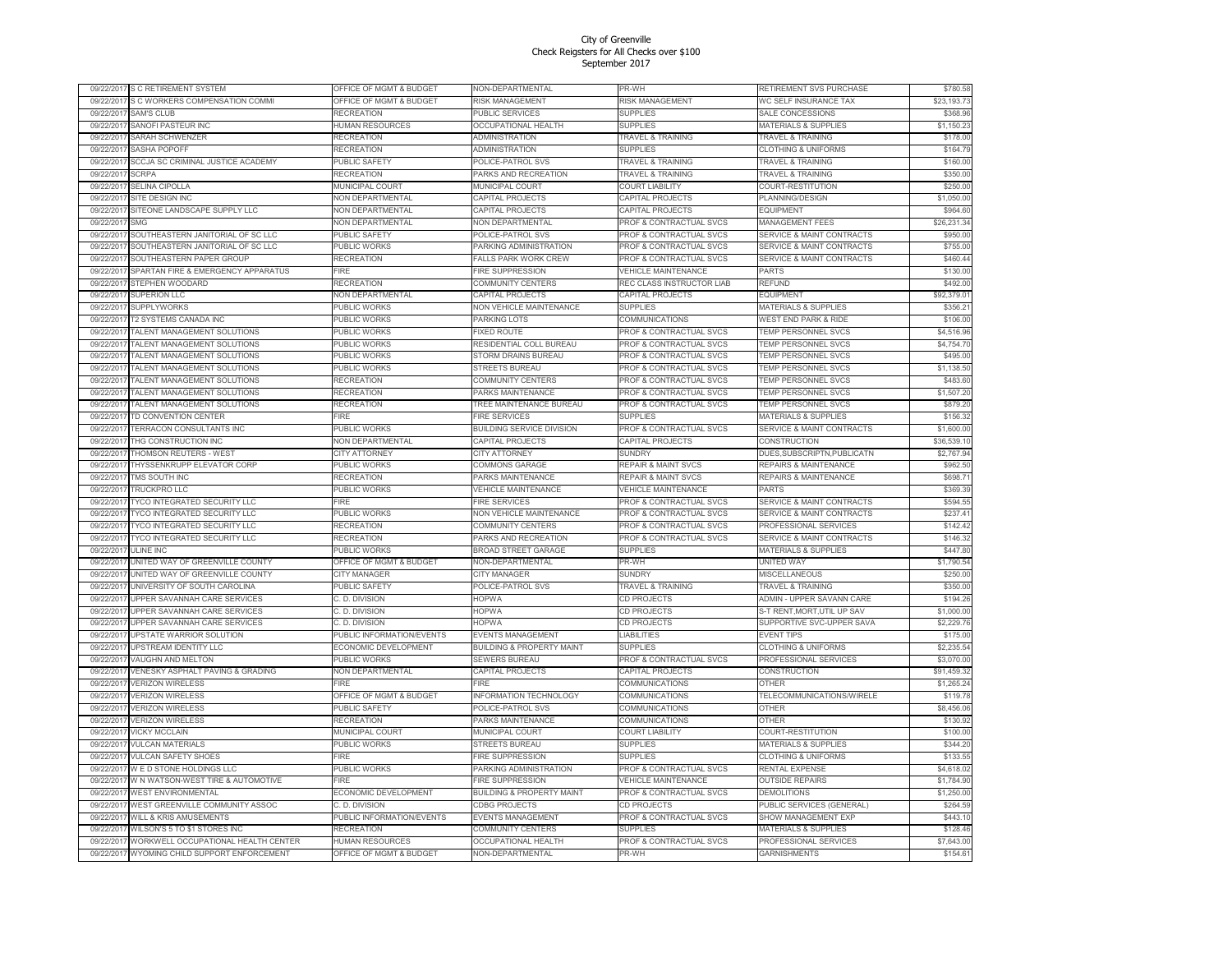| 09/22/2017 | <b>ZEP INC</b>                  | PUBLIC WORKS                | <b>VEHICLE MAINTENANCE</b>           | <b>SUPPLIES</b>                    | <b>MATERIALS &amp; SUPPLIES</b>      | \$410.98   |
|------------|---------------------------------|-----------------------------|--------------------------------------|------------------------------------|--------------------------------------|------------|
| 09/22/201  | ZOOLOGICAL SOCIETY OF SAN DIEGO | <b>RECREATION</b>           | <b>ADMINISTRATION</b>                | TRAVEL & TRAINING                  | <b>TRAVEL &amp; TRAINING</b>         | \$2,000.00 |
| 09/25/201  | <b>EGGS UP GRILL</b>            | OFFICE OF MGMT & BUDGET     | REVENUE                              | BUSINESS LICENSE(HOLDING)          | <b>REELIND</b>                       | \$580.25   |
| 09/25/201  | <b>TD CARD SERVICES</b>         | C. D. DIVISION              | <b>CDBG PROJECTS</b>                 | <b>SUPPLIES</b>                    | <b>MATERIALS &amp; SUPPLIES</b>      | \$250.00   |
| 09/25/201  | <b>TD CARD SERVICES</b>         | COUNCIL                     | CITY COUNCIL                         | <b>COMMUNICATIONS</b>              | OTHER                                | \$102.70   |
| 09/25/201  | TD CARD SERVICES                | COUNCIL                     | CITY COUNCIL                         | <b>SUNDRY</b>                      | MISCELL ANEQUS                       | \$644.71   |
| 09/25/201  | <b>TD CARD SERVICES</b>         | <b>ECONOMIC DEVELOPMENT</b> | <b>BUILDING &amp; PROPERTY MAINT</b> | PROF & CONTRACTUAL SVCS            | <b>PROFESSIONAL SERVICES</b>         | \$350.00   |
| 09/25/201  | TD CARD SERVICES                | <b>ECONOMIC DEVELOPMENT</b> | <b>BUILDING &amp; PROPERTY MAINT</b> | <b>SUPPLIES</b>                    | OFFICE SUPPLIES&MATERIALS            | \$1,177.75 |
| 09/25/201  | TD CARD SERVICES                | <b>ECONOMIC DEVELOPMENT</b> | ECONOMIC DEVELOPMENT                 | SUNDRY                             | DUES, SUBSCRIPTN, PUBLICATN          | \$728.16   |
| 09/25/201  | <b>TD CARD SERVICES</b>         | <b>ECONOMIC DEVELOPMENT</b> | ECONOMIC DEVELOPMENT                 | <b>TRAVEL &amp; TRAINING</b>       | <b><i>FRAVEL &amp; TRAINING</i></b>  | \$1,180.10 |
| 09/25/201  | TD CARD SERVICES                | -<br>IRE                    | FIRF                                 | SUNDRY                             | DUES, SUBSCRIPTN, PUBLICATN          | \$219.00   |
| 09/25/201  | TD CARD SERVICES                | <b>FIRE</b>                 | <b>FIRE PREVENTION</b>               | <b>SUPPLIES</b>                    | <b>MATERIALS &amp; SUPPLIES</b>      | \$1,184.26 |
| 09/25/201  | <b>TD CARD SERVICES</b>         | <b>IRE</b>                  | FIRE PREVENTION                      | <b>TRAVEL &amp; TRAINING</b>       | <b>FRAVEL &amp; TRAINING</b>         | \$816.60   |
| 09/25/201  | TD CARD SERVICES                | <b>IRE</b>                  | <b>FIRE SERVICES</b>                 | <b>REPAIR &amp; MAINT SVCS</b>     | RADIO MAINTENANCE                    | \$320.00   |
| 09/25/201  | TD CARD SFRVICES                | <b>FIRF</b>                 | <b>FIRE SERVICES</b>                 | <b>SUNDRY</b>                      | DUES, SUBSCRIPTN, PUBLICATN          | \$219.00   |
| 09/25/201  | <b>ID CARD SERVICES</b>         | -IRE                        | <b>FIRE SERVICES</b>                 | <b>SUNDRY</b>                      | <b>MISCELLANEOUS</b>                 | \$212.53   |
| 09/25/201  | TD CARD SERVICES                | -<br>IRF                    | FIRE SUPPRESSION                     | <b>TRAVEL &amp; TRAINING</b>       | <b>TRAVEL &amp; TRAINING</b>         | \$1,200.78 |
| 09/25/201  | <b>TD CARD SERVICES</b>         | HUMAN RESOURCES             | HUMAN RESOURCES                      | <b>TRAVEL &amp; TRAINING</b>       | <b>TRAVEL &amp; TRAINING</b>         | \$2,239.32 |
| 09/25/201  | <b>TD CARD SERVICES</b>         | <b>MAYOR</b>                | <b>MAYOR</b>                         | <b>SUNDRY</b>                      | DUES, SUBSCRIPTN, PUBLICATN          | \$172.92   |
| 09/25/201  | TD CARD SERVICES                | <b>NON DEPARTMENTAL</b>     | CAPITAL PROJECTS                     | CAPITAL PROJECTS                   | PLANNING/DESIGN                      | \$126.00   |
| 09/25/201  | TD CARD SERVICES                | PUBLIC INFORMATION/EVENTS   | EVENTS MANAGEMENT                    | <b>TRAVEL &amp; TRAINING</b>       | <b>TRAVEL &amp; TRAINING</b>         | \$375.00   |
| 09/25/201  | <b>TD CARD SERVICES</b>         | PUBLIC INFORMATION/EVENTS   | PUBLIC INFORMATION                   | <b>SUNDRY</b>                      | <b>DUES, SUBSCRIPTN, PUBLICATN</b>   | \$998.11   |
| 09/25/201  | TD CARD SERVICES                | PUBLIC INFORMATION/EVENTS   | SPECIAL EVENTS                       | TRAVEL & TRAINING                  | <b>TRAVEL &amp; TRAINING</b>         | \$150.00   |
| 09/25/201  | TD CARD SERVICES                | PUBLIC SAFETY               | POLICE-PATROL SVS                    | SUNDRY                             | MISCELLANEOUS                        | \$182.15   |
| 09/25/201  | <b>TD CARD SERVICES</b>         | PUBLIC SAFETY               | POLICE-PATROL SVS                    | <b>SUNDRY</b>                      | <b>RECRUITMENT ADS</b>               | \$295.00   |
| 09/25/201  | TD CARD SERVICES                | PUBLIC SAFETY               | POLICE-PATROL SVS                    | SUPPLIES                           | <b>MATERIALS &amp; SUPPLIES</b>      | \$1,533.21 |
| 09/25/201  | <b>TD CARD SFRVICES</b>         | PUBLIC SAFETY               | POLICE-PATROL SVS                    | <b>TRAVEL &amp; TRAINING</b>       | <b>TRAVEL &amp; TRAINING</b>         | \$712.32   |
| 09/25/201  |                                 |                             |                                      |                                    |                                      |            |
|            | <b>TD CARD SERVICES</b>         | <b>UBLIC WORKS</b>          | <b>BUILDING SERVICE DIVISION</b>     | <b>SUPPLIES</b>                    | <b>MATERIALS &amp; SUPPLIES</b>      | \$873.94   |
| 09/25/201  | TD CARD SERVICES                | PUBLIC WORKS                | <b>BUILDING SERVICE DIVISION</b>     | TRAVEL & TRAINING                  | <b>TRAVEL &amp; TRAINING</b>         | \$278.00   |
| 09/25/201  | TD CARD SFRVICES                | PUBLIC WORKS                | CONSTRUCTION & INSPECTION            | TRAVEL & TRAINING                  | TRAVEL & TRAINING                    | \$394.29   |
| 09/25/20   | <b>TD CARD SERVICES</b>         | PUBLIC WORKS                | FLEET                                | <b>SUPPLIES</b>                    | <b>CLOTHING &amp; UNIFORMS</b>       | \$1,756.10 |
| 09/25/201  | TD CARD SERVICES                | PUBLIC WORKS                | FLEET                                | <b>SUPPLIES</b>                    | <b>MATERIALS &amp; SUPPLIES</b>      | \$106.00   |
| 09/25/201  | TD CARD SERVICES                | PUBLIC WORKS                | FLEET                                | TRAVEL & TRAINING                  | <b>TRAVEL &amp; TRAINING</b>         | \$450.00   |
| 09/25/201  | <b>TD CARD SERVICES</b>         | <b>UBLIC WORKS</b>          | PARKING ADMINISTRATION               | <b>SUNDRY</b>                      | <b>MISCELLANEOUS</b>                 | \$143.78   |
| 09/25/201  | TD CARD SERVICES                | PUBLIC WORKS                | PARKING ADMINISTRATION               | TRAVEL & TRAINING                  | <b>TRAVEL &amp; TRAINING</b>         | \$895.00   |
| 09/25/201  | TD CARD SERVICES                | PUBLIC WORKS                | <b>PUBLIC WORKS</b>                  | PROF & CONTRACTUAL SVCS            | PROFESSIONAL SERVICES                | \$722.25   |
| 09/25/201  | <b>TD CARD SERVICES</b>         | PUBLIC WORKS                | PUBLIC WORKS                         | <b>SUNDRY</b>                      | <b>MISCELLANEOUS</b>                 | \$332.13   |
| 09/25/201  | TD CARD SERVICES                | PUBLIC WORKS                | PUBLIC WORKS                         | TRAVEL & TRAINING                  | <b>TRAVEL &amp; TRAINING</b>         | \$123.20   |
| 09/25/201  | <b>TD CARD SERVICES</b>         | PUBLIC WORKS                | RESIDENTIAL COLL BUREAU              | <b>TRAVEL &amp; TRAINING</b>       | <b>TRAVEL &amp; TRAINING</b>         | \$614.90   |
| 09/25/201  | <b>ID CARD SERVICES</b>         | <b>UBLIC WORKS</b>          | <b>SEWERS BUREAU</b>                 | <b>SUPPLIES</b>                    | <b>MATERIALS &amp; SUPPLIES</b>      | \$1,907.89 |
| 09/25/201  | TD CARD SERVICES                | PUBLIC WORKS                | STORM DRAINS BUREAU                  | SUPPLIES                           | <b>MATERIALS &amp; SUPPLIES</b>      | \$3,039.34 |
| 09/25/201  | TD CARD SERVICES                | PUBLIC WORKS                | STORMWATER MANAGEMENT                | <b>SUNDRY</b>                      | MISCELLANEOUS                        | \$431.39   |
| 09/25/201  | <b>TD CARD SERVICES</b>         | <b>UBLIC WORKS</b>          | STORMWATER MANAGEMENT                | TRAVEL & TRAINING                  | <b>FRAVEL &amp; TRAINING</b>         | \$2,257.13 |
| 09/25/201  | TD CARD SERVICES                | PUBLIC WORKS                | TRAFFIC ENGINEERING                  | TRAVEL & TRAINING                  | <b>TRAVEL &amp; TRAINING</b>         | \$741.36   |
| 09/25/2011 | TD CARD SERVICES                | <b>RECREATION</b>           | ADMINISTRATION                       | <b>SUPPLIES</b>                    | <b>CLOTHING &amp; UNIFORMS</b>       | \$270.96   |
| 09/25/20   | <b>ID CARD SERVICES</b>         | RECREATION                  | ADMINISTRATION                       | <b>SUPPLIES</b>                    | <b>M&amp;S-EXHIBITS</b>              | \$610.54   |
| 09/25/201  | TD CARD SERVICES                | RECREATION                  | ADMINISTRATION                       | SUPPLIES                           | M&S-FOOD                             | \$106.82   |
| 09/25/201  | TD CARD SERVICES                | <b>RECREATION</b>           | ADMINISTRATION                       | <b>SUPPLIES</b>                    | M&S-MAINTENANCE                      | \$246.15   |
| 09/25/201  | <b>TD CARD SERVICES</b>         | RECREATION                  | <b>ADMINISTRATION</b>                | <b>SUPPLIES</b>                    | <b>M&amp;S-VETERINARY</b>            | \$102.14   |
| 09/25/2011 | TD CARD SERVICES                | <b>RECREATION</b>           | <b>ADMINISTRATION</b>                | TRAVEL & TRAINING                  | <b>TRAVEL &amp; TRAINING</b>         | \$2,057.10 |
| 09/25/201  | <b>TD CARD SERVICES</b>         | RECREATION                  | <b>EDUCATION</b>                     | SUNDRY                             | RESTRD DONATION EXPENSE              | \$273.18   |
| 09/25/201  | <b>ID CARD SERVICES</b>         | RECREATION                  | <b>EDUCATION</b>                     | <b>SUPPLIES</b>                    | <b>CLOTHING &amp; UNIFORMS</b>       | \$138.11   |
| 09/25/201  | TD CARD SERVICES                | RECREATION                  | <b>EDUCATION</b>                     | SUPPLIES                           | SATURDAY PROGRAMS                    | \$141.68   |
| 09/25/201  | TD CARD SERVICES                | <b>RECREATION</b>           | PARKS AND RECREATION                 | <b>SUPPLIES</b>                    | <b>CLOTHING &amp; UNIFORMS</b>       | \$192.75   |
| 09/25/201  | <b>TD CARD SERVICES</b>         | RECREATION                  | PARKS AND RECREATION                 | <b>SUPPLIES</b>                    | <b>MATERIALS &amp; SUPPLIES</b>      | \$283.91   |
| 09/25/201  | <b>TD CARD SERVICES</b>         | RECREATION                  | PARKS AND RECREATION                 | TRAVEL & TRAINING                  | <b>TRAVEL &amp; TRAINING</b>         | \$2,209.72 |
| 09/25/201  | <b>TD CARD SERVICES</b>         | <b>RECREATION</b>           | PARKS MAINTENANCE                    | <b>REPAIR &amp; MAINT SVCS</b>     | <b>REPAIRS &amp; MAINTENANCE</b>     | \$796.75   |
| 09/25/201  | <b>ID CARD SERVICES</b>         | RECREATION                  | PUBLIC SERVICES                      | <b>SUNDRY</b>                      | RESEARCH CONSERVATION EXP            | \$2,363.87 |
| 09/25/201  | TD CARD SERVICES                | <b>RECREATION</b>           | PUBLIC SERVICES                      | <b>SUPPLIES</b>                    | GIFTS                                | \$192.00   |
| 09/25/201  | TD CARD SERVICES                | <b>RECREATION</b>           | PUBLIC SERVICES                      | <b>SUPPLIES</b>                    | OTHER BOO IN THE ZOO                 | \$2,322.93 |
| 09/27/201  | <b><i>FD CARD SERVICES</i></b>  | HUMAN RESOURCES             | <b>HEALTH CARE</b>                   | <b>SUNDRY</b>                      | <b><i>NELLNESS ACTIVITIES</i></b>    | \$139.43   |
| 09/29/201  | A SERVICES GROUP LLC            | RECREATION                  | ADMINISTRATION                       | <b>PROF &amp; CONTRACTUAL SVCS</b> | <b>SERVICE &amp; MAINT CONTRACTS</b> | \$1,389.15 |
| 09/29/201  | <b>ADVANCE AUTO PARTS</b>       | PUBLIC WORKS                | <b>VEHICLE MAINTENANCE</b>           | <b>VEHICLE MAINTENANCE</b>         | PARTS                                | \$264.05   |
| 09/29/201  | ADVERTISING AUTHORITIES         | <b>FIRE</b>                 | <b>FIRE SUPPRESSION</b>              | <b>SUPPLIES</b>                    | <b>CLOTHING &amp; UNIFORMS</b>       | \$2,607.65 |
|            |                                 |                             |                                      |                                    |                                      |            |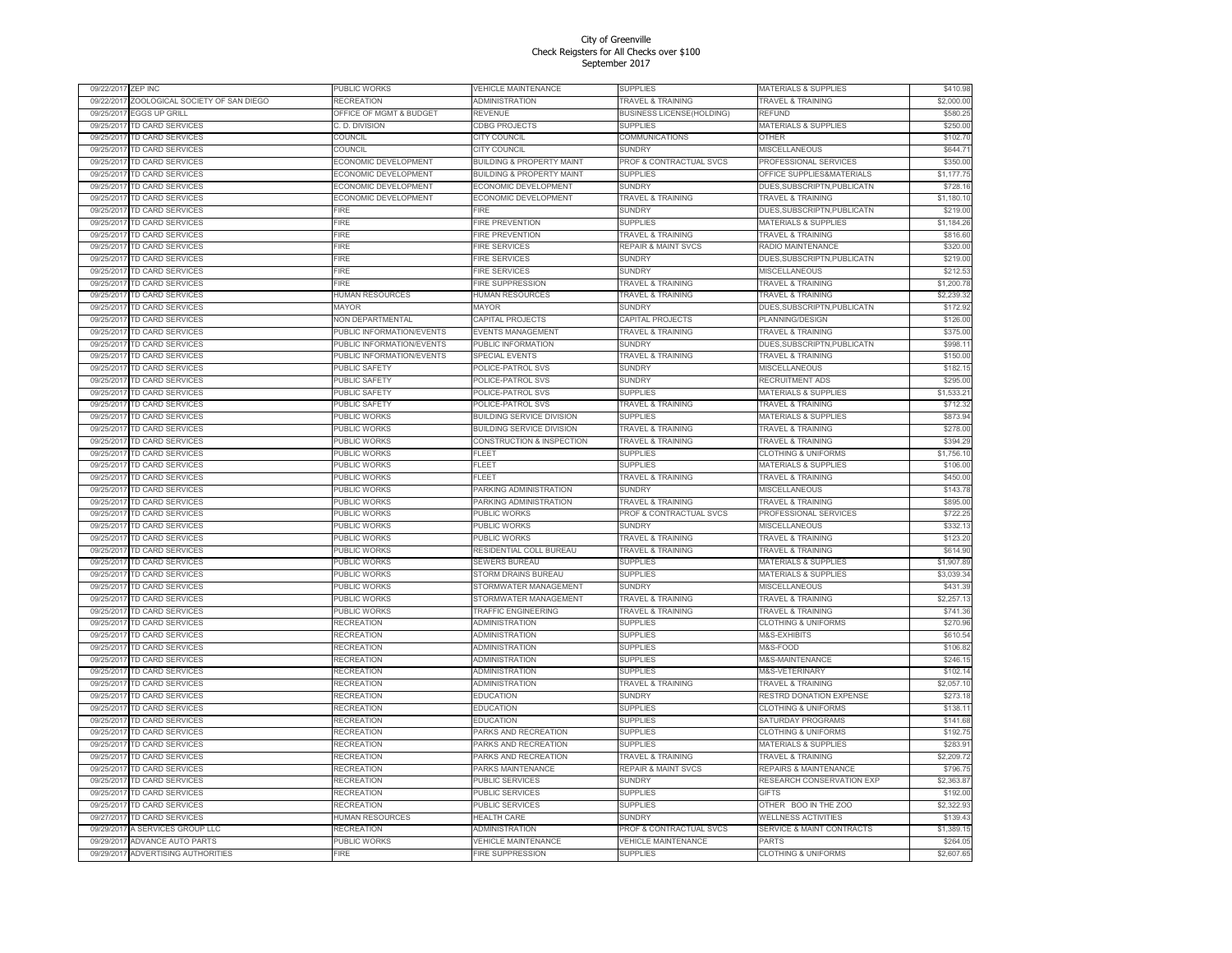| 09/29/201  | AFLAC                                        | <b>DFFICE OF MGMT &amp; BUDGET</b> | NON-DEPARTMENTAL                     | PR-WH                                   | <b>NSURANCE-CANCER</b>               | \$11,698.30               |
|------------|----------------------------------------------|------------------------------------|--------------------------------------|-----------------------------------------|--------------------------------------|---------------------------|
| 09/29/2011 | ALDRIDGE FAMILY PRODUCE                      | <b>RECREATION</b>                  | ADMINISTRATION                       | <b>SUPPLIES</b>                         | M&S-FOOD                             | \$741.74                  |
| 09/29/201  | <b>ALEX JOHN</b>                             | PUBLIC WORKS                       | <b>ADMINISTRATION</b>                | TRAVEL & TRAINING                       | <b>TRAVEL &amp; TRAINING</b>         | \$211.86                  |
| 09/29/201  | ALTEC INDUSTRIES                             | <b>UBLIC WORKS</b>                 | <b>FLEET</b>                         | VEHICLE MAINTENANCE                     | <b>OUTSIDE REPAIRS</b>               | \$5,196.67                |
| 09/29/2011 | AMTEC                                        | NON DEPARTMENTAL                   | HOSPITALITY TAX                      | <b>FISCAL AGENT</b>                     | <b>FISCAL AGENT FEES</b>             | \$500.00                  |
| 09/29/201  | AMTEC                                        | OFFICE OF MGMT & BUDGET            | <b>ACCOUNTING</b>                    | <b>FISCAL AGENT</b>                     | <b>FISCAL AGENT FEES</b>             | \$300.00                  |
| 09/29/201  | ASE AUTOMOTIVE SERV EXCELLENCE               | PUBLIC WORKS                       | <b>VEHICLE MAINTENANCE</b>           | <b>TRAVEL &amp; TRAINING</b>            | <b>FRAVEL &amp; TRAINING</b>         | \$417.00                  |
| 09/29/201  | ASSA ABLOY ENTRANCE SYSTEMS GREENVI          | PUBLIC WORKS                       | BUILDING SERVICE DIVISION            | <b>REPAIR &amp; MAINT SVCS</b>          | REPAIRS & MAINTENANCE                | \$149.00                  |
| 09/29/201  | <b>AT &amp; T MOBILITY</b>                   | PUBLIC SAFETY                      | POLICE-PATROL SVS                    | <b>COMMUNICATIONS</b>                   | OTHER                                | \$159.96                  |
| 09/29/201  | <b>AVISTA RESORT</b>                         | <b>MUNICIPAL COURT</b>             | <b>MUNICIPAL COURT</b>               | <b>TRAVEL &amp; TRAINING</b>            | <b><i>FRAVEL &amp; TRAINING</i></b>  | \$251.76                  |
| 09/29/201  | <b>B C CANNON CO INC</b>                     | PUBLIC WORKS                       | STREETS BUREAU                       | <b>SUPPLIES</b>                         | MATERIALS & SUPPLIES                 | \$173.20                  |
| 09/29/201  | <b>BAGATELLE CATERERS</b>                    | PUBLIC SAFETY                      | POLICE-PATROL SVS                    | PROF & CONTRACTUAL SVCS                 | PROFESSIONAL SERVICES                | \$1,312.45                |
| 09/29/201  | BATTERY SPECIALISTS INC                      | PUBLIC WORKS                       | <b>VEHICLE MAINTENANCE</b>           | <b>VEHICLE MAINTENANCE</b>              | PARTS                                | \$157.90                  |
| 09/29/201  | BLANCHARD MACHINERY CO                       | PUBLIC WORKS                       | FLEET                                | <b>VEHICLE MAINTENANCE</b>              | <b>PARTS</b>                         | \$261.99                  |
| 09/29/201  | BLUE EAGLE RENTALS INC                       | PUBLIC WORKS                       | SEWERS BUREAU                        | <b>SUPPLIES</b>                         | <b>MATERIALS &amp; SUPPLIES</b>      | \$206.30                  |
| 09/29/201  | <b>BLUE EAGLE RENTALS INC</b>                | PUBLIC WORKS                       | <b>STREETS BUREAU</b>                | <b>SUPPLIES</b>                         | <b>MATERIALS &amp; SUPPLIES</b>      | \$600.03                  |
| 09/29/201  | BREAKTHRU BEVERAGE SOUTH CAROLINA            | PUBLIC INFORMATION/EVENTS          | EVENTS MANAGEMENT                    | <b>SUPPLIES</b>                         | <b>M&amp;S-FOOD &amp; BEVERAGE</b>   | \$240.84                  |
| 09/29/201  | <b>BRIAN WALSH</b>                           | <b>UBLIC WORKS</b>                 | UTILITY UNDERGROUNDING FU            | <b>SUNDRY</b>                           | METER BOX CONVERSIONS                | \$300.00                  |
| 09/29/201  | BRYANTS KAR GARD LLC                         | PUBLIC WORKS                       | FLEET                                | <b>VEHICLE MAINTENANCE</b>              | <b>OUTSIDE REPAIRS</b>               | \$209.97                  |
| 09/29/201  | BRYANTS KAR GARD LLC                         | PUBLIC WORKS                       | <b>VEHICLE MAINTENANCE</b>           | VEHICLE MAINTENANCE                     | PARTS                                | \$196.00                  |
| 09/29/201  | BURNETT ATHLETICS INC                        | RECREATION                         | PARKS MAINTENANCE                    | <b>SUPPLIES</b>                         | <b>MATERIALS &amp; SUPPLIES</b>      | \$790.76                  |
| 09/29/201  | COG RETIREE INSURANCE                        | HUMAN RESOURCES                    | <b>HEALTH CARE</b>                   | OTHER INSURANCE                         | <b>HEALTH MEDICARE SUPPL</b>         | \$15,012.10               |
| 09/29/201  | CAROLINA LAWN & TRACTOR INC                  | RECREATION                         | PARKS AND RECREATION                 | <b>REPAIR &amp; MAINT SVCS</b>          | REPAIRS & MAINTENANCE                | \$1,407.63                |
| 09/29/201  | CARSON'S NUT-BOLT & TOOL CO INC              | <b>NON DEPARTMENTAL</b>            | CAPITAL PROJECTS                     | CAPITAL PROJECTS                        | CONSTRUCTION                         | \$542.56                  |
| 09/29/201  | <b>ENTERPLATE</b>                            | <b>CITY MANAGER</b>                |                                      | <b>SUNDRY</b>                           | <b>MISCELLANEOUS</b>                 |                           |
|            |                                              | PUBLIC WORKS                       | CITY MANAGER                         |                                         |                                      | \$507.42<br>\$295.74      |
| 09/29/201  | CHEM-AQUA INC                                |                                    | <b>BUILDING SERVICE DIVISION</b>     | PROF & CONTRACTUAL SVCS                 | <b>SERVICE &amp; MAINT CONTRACTS</b> |                           |
| 09/29/201  | CHRISTOPHER TRUCKS INC                       | PUBLIC WORKS                       | FLEET                                | <b>VEHICLE MAINTENANCE</b>              | <b>OUTSIDE REPAIRS</b>               | \$596.25                  |
| 09/29/201  | CINTAS                                       | <b>UBLIC WORKS</b>                 | FLEET                                | <b>SUPPLIES</b>                         | <b>CLOTHING &amp; UNIFORMS</b>       | \$762.80                  |
| 09/29/201  | CINTAS FIRE PROTECTION 636525                | PUBLIC WORKS                       | BUILDING SERVICE DIVISION            | PROF & CONTRACTUAL SVCS                 | <b>SERVICE &amp; MAINT CONTRACTS</b> | \$5,550.61                |
| 09/29/201  | CITY WELDING SERVICE                         | <b>NON DEPARTMENTAL</b>            | CAPITAL PROJECTS                     | CAPITAL PROJECTS                        | CONSTRUCTION                         | \$872.50                  |
| 09/29/201  | CITY WELDING SERVICE                         | PUBLIC WORKS                       | <b>BUILDING SERVICE DIVISION</b>     | <b>REPAIR &amp; MAINT SVCS</b>          | <b>REPAIRS &amp; MAINTENANCE</b>     | \$329.50                  |
| 09/29/201  | CITY WELDING SERVICE                         | PUBLIC WORKS                       | FI FFT                               | <b>VEHICLE MAINTENANCE</b>              | <b>OUTSIDE REPAIRS</b>               | \$193.00                  |
| 09/29/201  | CITY WELDING SERVICE                         | PUBLIC WORKS                       | <b>SEWERS BUREAU</b>                 | <b>SUPPLIES</b>                         | MATERIALS & SUPPLIES                 | \$521.50                  |
| 09/29/201  | CLEAN AIR ENGINEERING LLC                    | CONOMIC DEVELOPMENT                | <b>BUILDING &amp; PROPERTY MAINT</b> | PROF & CONTRACTUAL SVCS                 | DEMOLITIONS                          | \$21,289.00               |
| 09/29/201  | <b>CLIA LABORATORY PROGRAM</b>               | <b>IRF</b>                         | <b>FIRE SERVICES</b>                 | <b>SUNDRY</b>                           | DUES,SUBSCRIPTN,PUBLICATN            | \$150.00                  |
| 09/29/201  | COLOBUS CONSERVATION LTD                     | RECREATION                         | PUBLIC SERVICES                      | <b>SUNDRY</b>                           | RESEARCH CONSERVATION EXP            | \$5,395.00                |
| 09/29/201  | COLONIAL FUEL & LUBRICANT SERVICES           | <b>PUBLIC WORKS</b>                | <b>ADMINISTRATION</b>                | <b>VEHICLE MAINTENANCE</b>              | FUEI                                 | \$15,833.95               |
| 09/29/201  | COMMUNICATION SERVICE CENTER INC             | <b>IRE</b>                         | <b>FIRE SERVICES</b>                 | <b>REPAIR &amp; MAINT SVCS</b>          | RADIO MAINTENANCE                    | \$360.40                  |
| 09/29/201  | COMMUNICATION SERVICE CENTER INC             | <b>UBLIC WORKS</b>                 | RESIDENTIAL COLL BUREAU              | <b>SUPPLIES</b>                         | MATERIALS & SUPPLIES                 | \$378.42                  |
| 09/29/201  | COMMUNICATION SERVICE CENTER INC             | PUBLIC WORKS                       | <b>SEWERS BUREAU</b>                 | <b>SUPPLIES</b>                         | MATERIALS & SUPPLIES                 | \$200.34                  |
| 09/29/201  | COMMUNICATION SERVICE CENTER INC             | PUBLIC WORKS                       | STORM DRAINS BUREAU                  | <b>SUPPLIES</b>                         | <b>MATERIALS &amp; SUPPLIES</b>      | \$178.08                  |
| 09/29/201  | COMMUNICATION SERVICE CENTER INC             | PUBLIC WORKS                       | <b>STREETS BUREAU</b>                | <b>SUPPLIES</b>                         | <b>MATERIALS &amp; SUPPLIES</b>      | \$311.64                  |
| 09/29/2011 | CONCRETE SUPPLY COMPANY LLC                  | PUBLIC WORKS                       | STORM DRAINS BUREAU                  | <b>SUPPLIES</b>                         | MATERIALS & SUPPLIES                 | \$614.27                  |
| 09/29/201  | CONSOLIDATED ELECTRICAL DISTRIBTORS          | PUBLIC WORKS                       | BUILDING SERVICE DIVISION            | <b>SUPPLIES</b>                         | MATERIALS & SUPPLIES                 | \$117.66                  |
| 09/29/201  | CORBIN TURF & ORNAMENTAL SUPPLY INC          | RECREATION                         | <b>BEAUTIFICATION BUREAU</b>         | <b>SUPPLIES</b>                         | <b>MATERIALS &amp; SUPPLIES</b>      | \$254.40                  |
| 09/29/201  | CORBIN TURF & ORNAMENTAL SUPPLY INC          | RECREATION                         | FALLS PARK WORK CREW                 | <b>SUPPLIES</b>                         | <b>MATERIALS &amp; SUPPLIES</b>      | \$824.15                  |
| 09/29/201  | CORBIN TURF & ORNAMENTAL SUPPLY INC          | RECREATION                         | PARKS MAINTENANCE                    | <b>SUPPLIES</b>                         | <b>MATERIALS &amp; SUPPLIES</b>      | \$9,991.09                |
| 09/29/201  | CORE & MAIN LP                               | <b>UBLIC WORKS</b>                 | <b>SEWERS BUREAU</b>                 | <b>SUPPLIES</b>                         | <b>MATERIALS &amp; SUPPLIES</b>      | \$575.60                  |
| 09/29/201  | CRITERION PICTURES USA                       | PUBLIC INFORMATION/EVENTS          | <b>SPECIAL EVENTS</b>                | PROF & CONTRACTUAL SVCS                 | PROFESSIONAL SERVICES                | \$295.00                  |
| 09/29/201  | DAVID KERN                                   | <b>PUBLIC SAFETY</b>               | POLICE-PATROL SVS                    | <b>SUPPLIES</b>                         | MATERIALS & SUPPLIES                 | \$344.42                  |
| 09/29/201  | <b>DELL MARKETING LF</b>                     | <b>OFFICE OF MGMT &amp; BUDGET</b> | <b>NFORMATION TECHNOLOGY</b>         | <b>MIS PROJECTS</b>                     | <b>PCS/UPGRADES</b>                  | \$1,278.24                |
| 09/29/201  | <b>DESIGNLAB INC</b>                         | <b>IRF</b>                         | <b>FIRE PREVENTION</b>               | <b>SUPPLIES</b>                         | <b>CLOTHING &amp; UNIFORMS</b>       | \$517.32                  |
| 09/29/201  | <b>DESIGNLAB INC</b>                         | <b>IRE</b>                         | <b>FIRE SERVICES</b>                 | <b>SUPPLIES</b>                         | MATERIALS & SUPPLIES                 | \$1,351.24                |
| 09/29/201  | <b>DESIGNLAB INC</b>                         | <b>UBLIC SAFETY</b>                | POLICE-PATROL SVS                    | <b>SUPPLIES</b>                         | <b>CLOTHING &amp; UNIFORMS</b>       | \$4,860.90                |
| 09/29/201  | DISYS SOLUTIONS INC                          | <b>NON DEPARTMENTAL</b>            | CAPITAL PROJECTS                     | CAPITAL PROJECTS                        | EQUIPMENT                            | \$19,845.32               |
| 09/29/201  | DISYS SOLUTIONS INC                          | OFFICE OF MGMT & BUDGET            | <b>INFORMATION TECHNOLOGY</b>        | <b>PROF &amp; CONTRACTUAL SVCS</b>      | <b>SERVICE &amp; MAINT CONTRACTS</b> | \$1,291.08                |
| 09/29/201  | DISYS SOLUTIONS INC                          | <b>OFFICE OF MGMT &amp; BUDGET</b> | <b>INFORMATION TECHNOLOGY</b>        | <b>SUPPLIES</b>                         | <b>MATERIALS &amp; SUPPLIES</b>      | \$956.54                  |
| 09/29/2011 | DIVERSIFIED ELECTRONICS INC                  | PUBLIC SAFETY                      | POLICE-PATROL SVS                    | REPAIR & MAINT SVCS                     | REPAIRS & MAINTENANCE                | \$593.00                  |
| 09/29/201  | DUKE ENERGY                                  | C. D. DIVISION                     | <b>CDBG PROJECTS</b>                 | <b>CD PROJECTS</b>                      | PUBLIC SERVICES (GENERAL)            | \$264.62                  |
| 09/29/201  | <b>DUKE ENERGY</b>                           | PUBLIC WORKS                       | BUILDING SERVICE DIVISION            | <b>UTILITIES</b>                        | <b>ELECTRICITY</b>                   | \$5,835.33                |
| 09/29/201  | DUKE ENERGY                                  | PUBLIC WORKS                       | TRAFFIC ENGINEERING                  | UTILITIES                               | ELECTRICITY                          | \$2,645.59                |
| 09/29/201  | DUKE ENERGY                                  | RECREATION                         | COMMUNITY CENTERS                    | UTILITIES                               | ELECTRICITY                          | \$649.06                  |
| 09/29/201  |                                              |                                    |                                      |                                         |                                      |                           |
|            |                                              |                                    |                                      |                                         |                                      |                           |
| 09/29/2017 | <b>DUKE ENERGY</b><br>ECHOLS OIL COMPANY INC | RECREATION<br>PUBLIC WORKS         | PARKS MAINTENANCE<br>FLEET           | <b>UTILITIES</b><br>VEHICLE MAINTENANCE | <b>ELECTRICITY</b><br><b>FUEL</b>    | \$4,225.41<br>\$12,213.16 |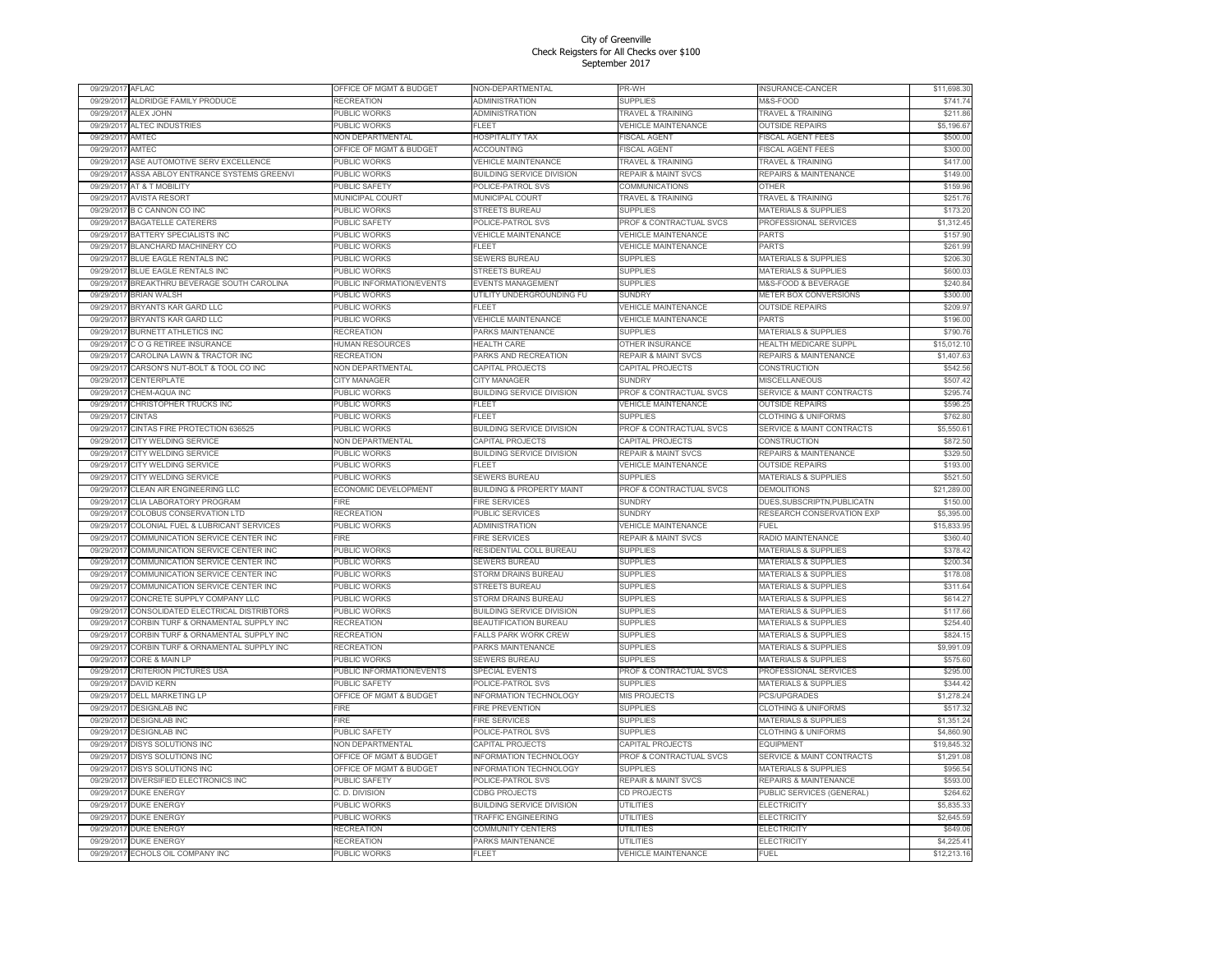| 09/29/2017              | ECHOLS OIL COMPANY INC                                           | PUBLIC WORKS                           | <b>TLEET</b>                         | <b>VEHICLE MAINTENANCE</b>         | <b>PARTS</b>                             | \$197.65             |
|-------------------------|------------------------------------------------------------------|----------------------------------------|--------------------------------------|------------------------------------|------------------------------------------|----------------------|
| 09/29/201               | ELEVATOR INSPECTION LLC                                          | <b>PUBLIC WORKS</b>                    | CHURCH STREET GARAGE                 | PROF & CONTRACTUAL SVCS            | <b>SERVICE &amp; MAINT CONTRACTS</b>     | \$190.00             |
| 09/29/2011              | ELEVATOR INSPECTION LLC                                          | PUBLIC WORKS                           | <b>LIBERTY SQUARE GARAGE</b>         | PROF & CONTRACTUAL SVCS            | <b>SERVICE &amp; MAINT CONTRACTS</b>     | \$190.00             |
| 09/29/2017              | ELEVATOR INSPECTION LLC                                          | PUBLIC WORKS                           | POINSETT GARAGE                      | PROF & CONTRACTUAL SVCS            | <b>SERVICE &amp; MAINT CONTRACTS</b>     | \$285.00             |
| 09/29/201               | ELEVATOR INSPECTION LLC                                          | <b>PUBLIC WORKS</b>                    | RICHARDSON STREET GARAGE             | PROF & CONTRACTUAL SVCS            | <b>SERVICE &amp; MAINT CONTRACTS</b>     | \$190.00             |
| 09/29/201               | ELEVATOR INSPECTION LLC                                          | PUBLIC WORKS                           | RIVER STREET GARAGE                  | PROF & CONTRACTUAL SVCS            | <b>SERVICE &amp; MAINT CONTRACTS</b>     | \$190.00             |
| 09/29/2017              | ELEVATOR INSPECTION LLC                                          | <b>PUBLIC WORKS</b>                    | RIVERPLACE GARAGE                    | PROF & CONTRACTUAL SVCS            | <b>SERVICE &amp; MAINT CONTRACTS</b>     | \$380.00             |
| 09/29/2011              | ELEVATOR INSPECTION LLC                                          | PUBLIC WORKS                           | S. SPRING STREET GARAGE              | PROF & CONTRACTUAL SVCS            | <b>SERVICE &amp; MAINT CONTRACTS</b>     | \$380.00             |
| 09/29/2017              | ENTERPRISE RENT-A-CAR                                            | PUBLIC WORKS                           | FI FFT                               | VEHICLE MAINTENANCE                | <b>OUTSIDE REPAIRS</b>                   | \$207.86             |
| 09/29/2011              | ENVIRONMENTAL TESTING & MGMNT                                    | NON DEPARTMENTAL                       | CAPITAL PROJECTS                     | CAPITAL PROJECTS                   | PLANNING/DESIGN                          | \$3,010.00           |
| 09/29/2017              | FAIRWAY FORD INC                                                 | PUBLIC WORKS                           | FLEET                                | <b>VEHICLE MAINTENANCE</b>         | <b>OUTSIDE REPAIRS</b>                   | \$1,470.89           |
| 09/29/201               | <b>EDERAL EXPRESS CORP</b>                                       | <b>RECREATION</b>                      | <b>ADMINISTRATION</b>                | COMMUNICATIONS                     | POSTAGE                                  | \$381.01             |
| 09/29/2017              | <b>FERGUSON ENTERPRISES INC</b>                                  | PUBLIC WORKS                           | S. SPRING STREET GARAGE              | <b>SUPPLIES</b>                    | MATERIALS & SUPPLIES                     | \$3,816.82           |
| 09/29/2011              | <b>FGP INTERNATIONAL</b>                                         | OFFICE OF MGMT & BUDGET                | <b>PURCHASING</b>                    | PROF & CONTRACTUAL SVCS            | TEMP PERSONNEL SVCS                      | \$686.89             |
| 09/29/2017              | <b>FIRST SUN EAP</b>                                             | <b>HUMAN RESOURCES</b>                 | OCCUPATIONAL HEALTH                  | PROF & CONTRACTUAL SVCS            | PROFESSIONAL SERVICES                    | \$1,554.00           |
| 09/29/201               | <b>FIRST TEAM SPORTS CENTER</b>                                  | RECREATION                             | COMMUNITY CENTERS                    | <b>SUPPLIES</b>                    | <b>CLOTHING &amp; UNIFORMS</b>           | \$201.40             |
| 09/29/2017              | <b>FORTILINE</b>                                                 | <b>PUBLIC WORKS</b>                    | <b>STORM DRAINS BUREAU</b>           | <b>SUPPLIES</b>                    | <b>MATERIALS &amp; SUPPLIES</b>          | \$305.20             |
| 09/29/2011              | <b>G B SHOES OF GREENVILLE</b>                                   | <b>RECREATION</b>                      | PARKS AND RECREATION                 | <b>SUPPLIES</b>                    | <b>CLOTHING &amp; UNIFORMS</b>           | \$115.30             |
| 09/29/2017              | GEORGE COLEMAN FORD INC                                          | PUBLIC WORKS                           | ELEET                                | <b>VEHICLE MAINTENANCE</b>         | <b>OUTSIDE REPAIRS</b>                   | \$1,200.06           |
| 09/29/201               | <b>GILLIG LLC</b>                                                | PUBLIC WORKS                           | <b>VEHICLE MAINTENANCE</b>           | <b>VEHICLE MAINTENANCE</b>         | <b>PARTS</b>                             | \$4,121.78           |
| 09/29/2017              | <b>GLASSCRAFTERS INC</b>                                         | <b>PUBLIC WORKS</b>                    | <b>FI FFT</b>                        | <b>VEHICLE MAINTENANCE</b>         | <b>OUTSIDE REPAIRS</b>                   | \$265.62             |
| 09/29/201               | GRAINGER 803858935                                               | PUBLIC WORKS                           | <b>BUILDING SERVICE DIVISION</b>     | <b>SUPPLIES</b>                    | <b>MATERIALS &amp; SUPPLIES</b>          | \$965.68             |
| 09/29/2017              | <b>GREENVILLE COUNTY</b>                                         | MUNICIPAL COURT                        | MUNICIPAL COURT                      | PROF & CONTRACTUAL SVCS            | PROFESSIONAL SERVICES                    | \$27,443.50          |
| 09/29/2011              | GREENVILLE COUNTY ANIMAL CARE SERV                               | PUBLIC SAFETY                          | POLICE-PATROL SVS                    | PROF & CONTRACTUAL SVCS            | <b>SERVICE &amp; MAINT CONTRACTS</b>     | \$2,200.00           |
| 09/29/2017              | GREENVILLE COUNTY ROD OFFICE                                     | ECONOMIC DEVELOPMENT                   | <b>BUILDING &amp; PROPERTY MAINT</b> | PROF & CONTRACTUAL SVCS            | PROFESSIONAL SERVICES                    | \$185.00             |
| 09/29/2017              | GREENVILLE COUNTY SHERIFF'S OFFICE                               | CITY MANAGER                           | DONATIONS                            | CONTRIBUTIONS/DONATIONS            | K9 PROGRAM                               | \$200.00             |
| 09/29/2017              | GREENVILLE ZOO WORKING CASH                                      | <b>RECREATION</b>                      | PUBLIC SERVICES                      | <b>MEMBERSHIP</b>                  | FOZ MEMBERSHIP TRSF PMT                  | \$8,800.00           |
| 09/29/2017              | <b>GREGORY PEST SOLUTIONS</b>                                    | PUBLIC WORKS                           | BUILDING SERVICE DIVISION            | PROF & CONTRACTUAL SVCS            | <b>SERVICE &amp; MAINT CONTRACTS</b>     | \$337.00             |
| 09/29/2017              | HAT TRICK FARM                                                   | <b>RECREATION</b>                      | <b>ADMINISTRATION</b>                | <b>SUPPLIES</b>                    | M&S-FOOD                                 | \$285.00             |
| 09/29/2011              | HENRY SCHEIN INC MEDICAL DIVISION                                | PUBLIC SAFETY                          | POLICE-PATROL SVS                    | <b>SUPPLIES</b>                    | <b>MATERIALS &amp; SUPPLIES</b>          | \$141.66             |
| 09/29/201               | HOME DEPOT CREDIT SERVICE 3104                                   | PUBLIC WORKS                           | RIVER STREET GARAGE                  | <b>SUPPLIES</b>                    | <b>MATERIALS &amp; SUPPLIES</b>          | \$112.35             |
| 09/29/2017              | HOME DEPOT CREDIT SERVICE 3104                                   | <b>PUBLIC WORKS</b>                    | S. SPRING STREET GARAGE              | <b>SUPPLIES</b>                    | <b>MATERIALS &amp; SUPPLIES</b>          | \$518.57             |
| 09/29/201               | HOME DEPOT CREDIT SERVICE 4123                                   | PUBLIC WORKS                           | <b>STREETS BUREAU</b>                | <b>SUPPLIES</b>                    | <b>MATERIALS &amp; SUPPLIES</b>          | \$526.39             |
| 09/29/2011              | HOME DEPOT CREDIT SERVICE 5906                                   | PUBLIC WORKS                           | BUILDING SERVICE DIVISION            | <b>SUPPLIES</b>                    | <b>MATERIALS &amp; SUPPLIES</b>          | \$524.34             |
| 09/29/2011<br>09/29/201 | HOME DEPOT CREDIT SERVICE 5914                                   | NON DEPARTMENTAL                       | CAPITAL PROJECTS                     | CAPITAL PROJECTS                   | <b>EQUIPMENT</b><br>OTHER BOO IN THE ZOO | \$328.50             |
| 09/29/201               | HOME DEPOT CREDIT SERVICE 5914<br>HOME DEPOT CREDIT SERVICE 5922 | <b>RECREATION</b><br><b>RECREATION</b> | PUBLIC SERVICES<br>PARKS MAINTENANCE | <b>SUPPLIES</b><br><b>SUPPLIES</b> | <b>MATERIALS &amp; SUPPLIES</b>          | \$109.39<br>\$734.53 |
| 09/29/2017              | HYDRAULIC ONSITE EQUIPMENT REPAIR                                | PUBLIC WORKS                           | <b>FLEET</b>                         | VEHICLE MAINTENANCE                | <b>OUTSIDE REPAIRS</b>                   | \$1,910.84           |
| 09/29/201               | INK4                                                             | ECONOMIC DEVELOPMENT                   | <b>BUILDING &amp; PROPERTY MAINT</b> | PRINTING                           | PRINTING & BINDING                       | \$2,008.70           |
| 09/29/2011              | INTERNATIONAL CODE COUNCIL INC                                   | ECONOMIC DEVELOPMENT                   | <b>BUILDING &amp; PROPERTY MAINT</b> | <b>FRAVEL &amp; TRAINING</b>       | <b>FRAVEL &amp; TRAINING</b>             | \$398.00             |
| 09/29/2017              | <b>IVEY COMMUNICATIONS INC</b>                                   | NON DEPARTMENTAL                       | CAPITAL PROJECTS                     | CAPITAL PROJECTS                   | EQUIPMENT                                | \$521.30             |
| 09/29/2017              | <b>IVEY COMMUNICATIONS INC</b>                                   | <b>RECREATION</b>                      | <b>EDUCATION</b>                     | PROF & CONTRACTUAL SVCS            | <b>SERVICE &amp; MAINT CONTRACTS</b>     | \$484.97             |
| 09/29/2017              | <b>JAMES KEEL</b>                                                | PUBLIC WORKS                           | <b>FIXED ROUTE</b>                   | <b>TRAVEL &amp; TRAINING</b>       | <b>TRAVEL &amp; TRAINING</b>             | \$1,715.33           |
| 09/29/2017              | JARED LOPEZ                                                      | OFFICE OF MGMT & BUDGET                | <b>INFORMATION TECHNOLOGY</b>        | <b>TRAVEL &amp; TRAINING</b>       | LOCAL TRANSPORTATION                     | \$145.73             |
| 09/29/2011              | JEFF BULLOCK                                                     | RECREATION                             | <b>ADMINISTRATION</b>                | TRAVEL & TRAINING                  | TRAVEL & TRAINING                        | \$233.00             |
| 09/29/201               | <b>IFFFREY A BOWMAN</b>                                          | OFFICE OF MGMT & BUDGET                | REVENUE                              | <b>FRAVEL &amp; TRAINING</b>       | OCAL TRANSPORTATION                      | \$104.33             |
| 09/29/2017              | JET-VAC SEWER EQUIPMENT CO                                       | PUBLIC WORKS                           | SEWERS BUREAU                        | <b>SUPPLIES</b>                    | <b>MATERIALS &amp; SUPPLIES</b>          | \$2,844.71           |
| 09/29/2011              | JF ACQUISITION LLC                                               | PUBLIC WORKS                           | <b>FLEET</b>                         | VEHICLE MAINTENANCE                | <b>OUTSIDE REPAIRS</b>                   | \$3,768.20           |
| 09/29/2017              | <b>JOE BROWNING</b>                                              | PUBLIC SAFETY                          | POLICE-PATROL SVS                    | PROF & CONTRACTUAL SVCS            | PROFESSIONAL SERVICES                    | \$4,282.30           |
| 09/29/2017              | JOHNSTONE SUPPLY OF GREENVILLE                                   | PUBLIC WORKS                           | BUILDING SERVICE DIVISION            | <b>SUPPLIES</b>                    | <b>MATERIALS &amp; SUPPLIES</b>          | \$496.08             |
| 09/29/2017              | <b>KADE HAWKINS</b>                                              | <b>PUBLIC SAFETY</b>                   | POLICE-PATROL SVS                    | <b>TRAVEL &amp; TRAINING</b>       | <b>TRAVEL &amp; TRAINING</b>             | \$784.00             |
| 09/29/201               | <b>CELLIE YATES</b>                                              | <b>UBLIC SAFETY</b>                    | POLICE-PATROL SVS                    | PROF & CONTRACTUAL SVCS            | <b>PROFESSIONAL SERVICES</b>             | \$113.42             |
| 09/29/2017              | KING ASPHALT INC                                                 | PUBLIC WORKS                           | STREETS BUREAU                       | <b>SUPPLIES</b>                    | <b>MATERIALS &amp; SUPPLIES</b>          | \$119.68             |
| 09/29/2011              | <b>KRIS BOYETT</b>                                               | PUBLIC SAFETY                          | POLICE-PATROL SVS                    | PROF & CONTRACTUAL SVCS            | PROFESSIONAL SERVICES                    | \$139.10             |
| 09/29/2017              | <b>KW BEVERAGE</b>                                               | PUBLIC INFORMATION/EVENTS              | <b>EVENTS MANAGEMENT</b>             | <b>SUPPLIES</b>                    | <b>M&amp;S-FOOD &amp; BEVERAGE</b>       | \$3,556.87           |
| 09/29/2017              | L & B LANDSCAPING SERVICE INC                                    | C. D. DIVISION                         | CDBG PROJECTS                        | CD PROJECTS                        | <b>LAND ACQUISITION</b>                  | \$2,769.00           |
| 09/29/2017              | <b>LANDSCAPERS SUPPLY</b>                                        | <b>RECREATION</b>                      | <b>BEAUTIFICATION BUREAU</b>         | <b>SUPPLIES</b>                    | <b>MATERIALS &amp; SUPPLIES</b>          | \$201.40             |
| 09/29/201               | ANDSCAPERS SUPPLY                                                | RECREATION                             | ALLS PARK WORK CREW                  | <b>SUPPLIES</b>                    | MATERIALS & SUPPLIES                     | \$1,637.70           |
| 09/29/2017              | LARKIN'S CATERING & EVENTS                                       | PUBLIC INFORMATION/EVENTS              | EVENTS MANAGEMENT                    | PROF & CONTRACTUAL SVCS            | SHOW MANAGEMENT EXF                      | \$741.14             |
| 09/29/2011              | LAWMEN'S SAFETY SUPPLY                                           | <b>PUBLIC SAFETY</b>                   | POLICE-PATROL SVS                    | <b>SUPPLIES</b>                    | <b>CLOTHING &amp; UNIFORMS</b>           | \$1,790.13           |
| 09/29/201               | EVEL 3 COMMUNICATIONS LLC                                        | OFFICE OF MGMT & BUDGET                | <b>NFORMATION TECHNOLOGY</b>         | COMMUNICATIONS                     | TELECOMMUNICATIONS/WIRELE                | \$1,144.48           |
| 09/29/2017              | LIFT-U DIVISIION OF HOGAN MFG INC                                | PUBLIC WORKS                           | <b>VEHICLE MAINTENANCE</b>           | VEHICLE MAINTENANCE                | <b>PARTS</b>                             | \$307.93             |
| 09/29/2017              | MADAGASCAR FAUNA AND FLORA GROUP                                 | <b>RECREATION</b>                      | PUBLIC SERVICES                      | <b>SUPPLIES</b>                    | <b>SPECIAL EVENTS</b>                    | \$5,000.00           |
| 09/29/2017              | <b>MAKERS COLLECTIVE</b>                                         | NON DEPARTMENTAL                       | <b>ACCOMODATION TAX</b>              | PROF & CONTRACTUAL SVCS            | <b>SPECIAL EVENTS</b>                    | \$1,686.46           |
|                         |                                                                  |                                        |                                      |                                    |                                          |                      |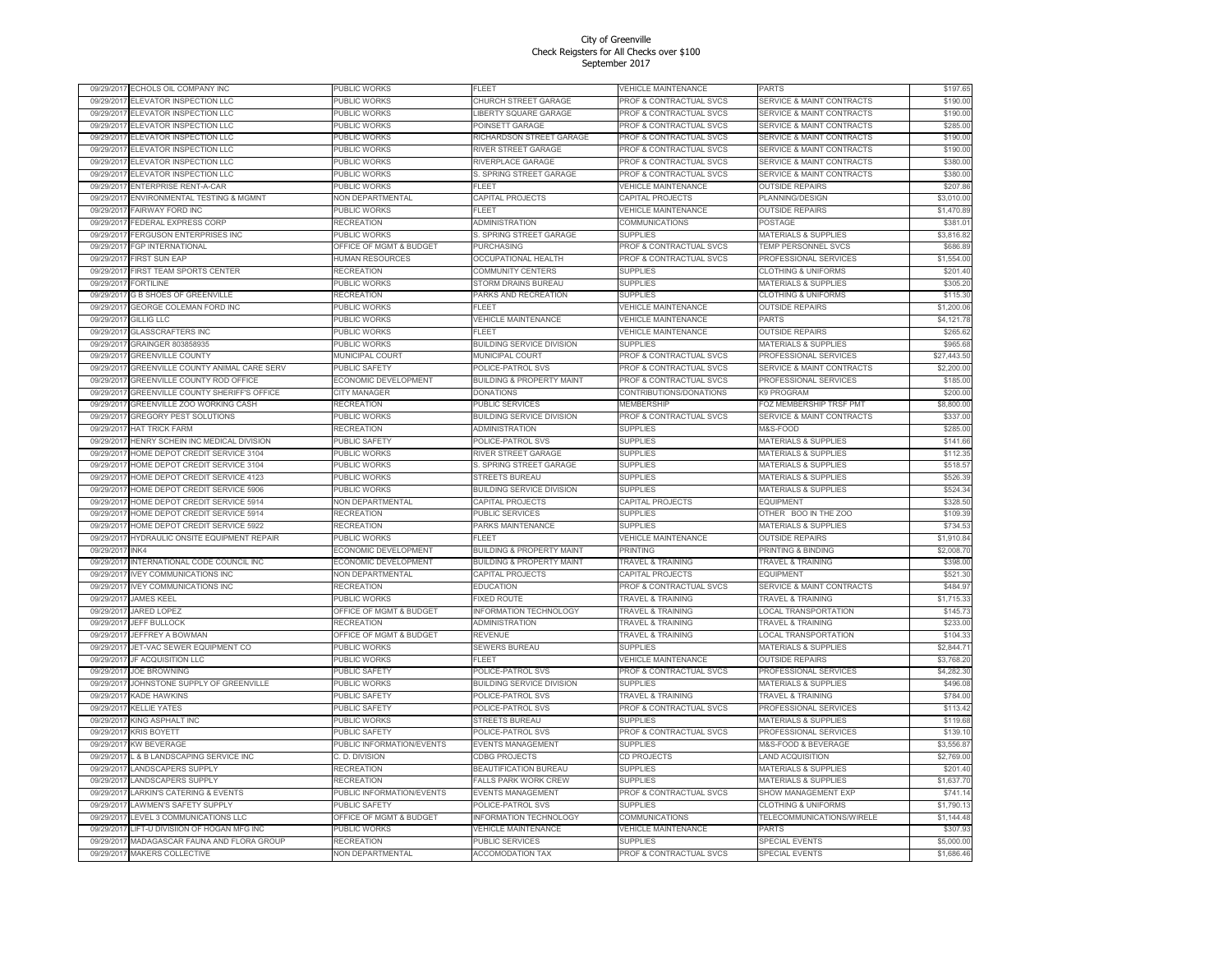| 09/29/2017               | MANDY WATSON WORKING CASH SAT MRKT                           | <b>RECREATION</b>                        | <b>ADMINISTRATION</b>                         | RECREATION FEES                               | EBT TOKEN REIMBURSEMENT                                    | \$104.00             |
|--------------------------|--------------------------------------------------------------|------------------------------------------|-----------------------------------------------|-----------------------------------------------|------------------------------------------------------------|----------------------|
| 09/29/2011               | <b>MARATHON STAFFING INC</b>                                 | PUBLIC INFORMATION/EVENTS                | EVENTS MANAGEMENT                             | PROF & CONTRACTUAL SVCS                       | TEMP PERSONNEL SVCS                                        | \$653.36             |
| 09/29/2017               | <b>MARATHON STAFFING INC</b>                                 | PUBLIC INFORMATION/EVENTS                | SPECIAL EVENTS                                | PROF & CONTRACTUAL SVCS                       | TEMP PERSONNEL SVCS                                        | \$134.28             |
| 09/29/2017               | <b>MARATHON STAFFING INC</b>                                 | <b>PUBLIC SAFETY</b>                     | <b>POLICE-DISPATCH BUREAU</b>                 | PROF & CONTRACTUAL SVCS                       | <b>TEMP PERSONNEL SVCS</b>                                 | \$7,305.25           |
| 09/29/201                | MARATHON STAFFING INC                                        | PUBLIC WORKS                             | <b>MAINTENANCE</b>                            | PROF & CONTRACTUAL SVCS                       | TEMP PERSONNEL SVCS                                        | \$677.42             |
| 09/29/2011               | MARCO'S AUTO DETAIL SHOF                                     | <b>PUBLIC WORKS</b>                      | FLEET                                         | <b>VEHICLE MAINTENANCE</b>                    | <b>OUTSIDE REPAIRS</b>                                     | \$370.00             |
| 09/29/2017               | MARY DOUGLAS NEAL HIRSCH                                     | ECONOMIC DEVELOPMENT                     | ECONOMIC DEVELOPMENT                          | <b>TRAVEL &amp; TRAINING</b>                  | <b>TRAVEL &amp; TRAINING</b>                               | \$250.38             |
| 09/29/2017               | MICHAEL MOORE                                                | PUBLIC WORKS                             | UTILITY UNDERGROUNDING FU                     | SUNDRY                                        | METER BOX CONVERSIONS                                      | \$300.00             |
| 09/29/2017               | MID-ATLANTIC ASSOCIATES INC                                  | NON DEPARTMENTAL                         | <b>MISC GRANTS</b>                            | CAPITAL PROJECTS                              | PROJECT EXPENSE                                            | \$1,888.32           |
| 09/29/2017               | MIKE WILLIMON TOWING & RECOVERY INC                          | PUBLIC WORKS                             | FLEET                                         | <b>VEHICLE MAINTENANCE</b>                    | <b>OUTSIDE REPAIRS</b>                                     | \$375.00             |
| 09/29/2017               | <b>MIKE'S BODY SHOF</b>                                      | PUBLIC WORKS                             | FLEET                                         | SUPPLIES                                      | <b>MATERIALS &amp; SUPPLIES</b>                            | \$2,570.58           |
| 09/29/201                | MIKE'S BODY SHOF                                             | <b>PUBLIC WORKS</b>                      | FLEET                                         | <b>VEHICLE MAINTENANCE</b>                    | <b>OUTSIDE REPAIRS</b>                                     | \$10,897.80          |
| 09/29/2017               | MOBILITY WORKS LLC                                           | PUBLIC WORKS                             | <b>VEHICLE MAINTENANCE</b>                    | VEHICLE MAINTENANCE                           | <b>OUTSIDE REPAIRS</b>                                     | \$696.08             |
| 09/29/2017               | MOBILITY WORKS LLC                                           | PUBLIC WORKS                             | <b>VEHICLE MAINTENANCE</b>                    | <b>VEHICLE MAINTENANCE</b>                    | <b>PARTS</b>                                               | \$597.95             |
| 09/29/2017               | MOTOROLA-PALMETTO 800                                        | PUBLIC WORKS                             | <b>FIXED ROUTE</b>                            | COMMUNICATIONS                                | <b>OTHER</b>                                               | \$602.29             |
| 09/29/2011               | <b>VADIYA MYERS</b>                                          | <b>HUMAN RESOURCES</b>                   | <b>IUMAN RESOURCES</b>                        | <b>SUNDRY</b>                                 | AWARDS                                                     | \$114.26             |
| 09/29/2017               | NAPA AUTO PARTS                                              | -IRE                                     | <b>FIRE SUPPRESSION</b>                       | <b>VEHICLE MAINTENANCE</b>                    | PARTS                                                      | \$237.32             |
| 09/29/2017               | <b>VORRIS SUPPLY CO</b>                                      | PUBLIC WORKS                             | STORM DRAINS BUREAU                           | <b>SUPPLIES</b>                               | <b>MATERIALS &amp; SUPPLIES</b>                            | \$116.44             |
| 09/29/2017               | NORTHERN SAFETY CO INC                                       | <b>RECREATION</b>                        | BEAUTIFICATION BUREAU                         | <b>SUPPLIES</b>                               | MATERIALS & SUPPLIES                                       | \$194.00             |
| 09/29/2017               | NORTHERN SAFETY CO INC                                       | <b>RECREATION</b>                        | FALLS PARK WORK CREW                          | <b>SUPPLIES</b>                               | <b>MATERIALS &amp; SUPPLIES</b>                            | \$135.15             |
| 09/29/2017               | NORTHERN SAFETY CO INC                                       | <b>RECREATION</b>                        | PARKS MAINTENANCE                             | <b>SUPPLIES</b>                               | <b>MATERIALS &amp; SUPPLIES</b>                            | \$207.40             |
| 09/29/2011               | <b>NORTHERN TOOL &amp; EQUIPMENT</b>                         | RECREATION                               | ARKS AND RECREATION                           | <b>SUPPLIES</b>                               | <b>MATERIALS &amp; SUPPLIES</b>                            | \$182.28             |
| 09/29/2017               | OFFICE DEPOT BSD                                             | FIRE                                     | FIRE SERVICES                                 | <b>SUPPLIES</b>                               | OFFICE SUPPLIES&MATERIALS                                  | \$390.98             |
| 09/29/2017               | OFFICE DEPOT BSD                                             | <b>FIRE</b>                              | FIRE SUPPRESSION                              | <b>SUPPLIES</b>                               | OFFICE SUPPLIES&MATERIALS                                  | \$119.24             |
| 09/29/2017               | OGLETREE DEAKINS NASH SMOAK & STEWA                          | <b>FIRE</b>                              | <b>IRE</b>                                    | PROF & CONTRACTUAL SVCS                       | PROFESSIONAL SERVICES                                      | \$160.00             |
| 09/29/2017               | OLD DOMINION BRUSH                                           | PUBLIC WORKS                             | FLEET                                         | <b>VEHICLE MAINTENANCE</b>                    | <b>OUTSIDE REPAIRS</b>                                     | \$1,785.05           |
| 09/29/2017               | ON TARGET PERFORMANCE SYSTEMS INC                            | PUBLIC SAFFTY                            | POLICE-PATROL SVS                             | PROF & CONTRACTUAL SVCS                       | PROFESSIONAL SERVICES                                      | \$12,500.00          |
| 09/29/201                | ONE LAURENS MASTER OWNERS ASSOC LLC                          | PUBLIC WORKS                             | <b>ONE GARAGE</b>                             | PROF & CONTRACTUAL SVCS                       | <b>SERVICE &amp; MAINT CONTRACTS</b>                       | \$1,759.14           |
| 09/29/2017               | OZONE COLLISION CENTER LLC                                   | PUBLIC WORKS                             | <b>FLEET</b>                                  | VEHICLE MAINTENANCE                           | <b>OUTSIDE REPAIRS</b>                                     | \$748.54             |
| 09/29/2011               | PALMETTO BUS SALES LLC                                       | PUBLIC WORKS                             | VEHICLE MAINTENANCE                           | <b>VEHICLE MAINTENANCE</b>                    | PARTS                                                      | \$551.82             |
| 09/29/201                | ANAGAKOS ASPHALT INC                                         | <b>UBLIC WORKS</b>                       | <b>SEWERS BUREAU</b>                          | <b>SUPPLIES</b>                               | <b>MATERIALS &amp; SUPPLIES</b>                            | \$114.29             |
| 09/29/2017               | PANAGAKOS ASPHALT INC                                        | PUBLIC WORKS                             | STORM DRAINS BUREAU                           | <b>SUPPLIES</b>                               | <b>MATERIALS &amp; SUPPLIES</b>                            | \$114.29             |
| 09/29/2011               | PANAGAKOS ASPHALT INC                                        | PUBLIC WORKS                             | <b>STREETS BUREAU</b>                         | <b>SUPPLIES</b>                               | <b>MATERIALS &amp; SUPPLIES</b><br><b>A&amp;S-MEDICINE</b> | \$228.55             |
| 09/29/2011               | PATTERSON VETERINARY SUPPLY INC                              | <b>RECREATION</b>                        | <b>IDMINISTRATION</b>                         | <b>SUPPLIES</b>                               |                                                            | \$211.15             |
| 09/29/2017<br>09/29/201  | PEPSI-COLA BOTTLING CO<br>PETERBILT STORE OF GREENVILLE, THE | <b>RECREATION</b><br><b>PUBLIC WORKS</b> | PUBLIC SERVICES<br><b>VEHICLE MAINTENANCE</b> | <b>SUPPLIES</b><br><b>VEHICLE MAINTENANCE</b> | SALE CONCESSIONS<br>PARTS                                  | \$753.57<br>\$984.14 |
| 09/29/201                | PIEDMONT GROUP INC                                           | <b>PUBLIC WORKS</b>                      | FLEE <sup>-</sup>                             | <b>SUPPLIES</b>                               | <b>MATERIALS &amp; SUPPLIES</b>                            | \$128.97             |
|                          |                                                              |                                          |                                               |                                               | POSTAGE                                                    | \$1,143.22           |
| 09/29/2017<br>09/29/2011 | PRESORT PLUS INC<br>PRINTTEK INC                             | OFFICE OF MGMT & BUDGET<br>PUBLIC WORKS  | PURCHASING<br><b>RECYCLING</b>                | COMMUNICATIONS<br>PROF & CONTRACTUAL SVCS     | ADVERTISING EXPENSE                                        | \$1,001.70           |
| 09/29/2017               | PRO CHEM INC                                                 | PUBLIC WORKS                             | <b>TRAFFIC ENGINEERING</b>                    | SUPPLIES                                      | <b>M&amp;S-SIGNS</b>                                       | \$292.76             |
| 09/29/2011               | <b>PROFORMA</b>                                              | PUBLIC WORKS                             | <b>IXED ROUTE</b>                             | <b>SUPPLIES</b>                               | <b>MATERIALS &amp; SUPPLIES</b>                            | \$109.00             |
| 09/29/201                | PUBLIC WORKS EQUIPMENT & SUPPLY INC                          | <b>PUBLIC WORKS</b>                      | FLEET                                         | <b>VEHICLE MAINTENANCE</b>                    | <b>OUTSIDE REPAIRS</b>                                     | \$1,417.86           |
| 09/29/201                | RIVERPLACE DEVELOPMENT II LLC                                | NON DEPARTMENTAL                         | CAPITAL PROJECTS                              | CAPITAL PROJECTS                              | <b>CONSTRUCTION</b>                                        | \$2,238.87           |
| 09/29/2017               | RIVERPLACE DEVELOPMENT II LLC                                | PUBLIC WORKS                             | RIVERPLACE GARAGE                             | UTILITIES                                     | ELECTRICITY                                                | \$2,176.78           |
| 09/29/2011               | ROGERS & CALLCOTT ENVIRONMENTAL                              | PUBLIC WORKS                             | GARBAGE DISPOSAL BUREAU                       | PROF & CONTRACTUAL SVCS                       | PROFESSIONAL SERVICES                                      | \$4,713.80           |
| 09/29/201                | ROGERS STEREO INC                                            | <b>PUBLIC WORKS</b>                      | FLEET                                         | <b>VEHICLE MAINTENANCE</b>                    | <b>OUTSIDE REPAIRS</b>                                     | \$284.10             |
| 09/29/201                | RONNIF'S TRIM SHOF                                           | <b>PUBLIC WORKS</b>                      | ELEET                                         | <b>VEHICLE MAINTENANCE</b>                    | <b>OUTSIDE REPAIRS</b>                                     | \$595.00             |
| 09/29/2017               | ROPER MOUNTAIN SCIENCE CENTER ASSOC                          | NON DEPARTMENTAL                         | <b>ACCOMODATION TAX</b>                       | PROF & CONTRACTUAL SVCS                       | <b>SPECIAL EVENTS</b>                                      | \$11,890.64          |
| 09/29/2011               | S C MANUFACTURERS ALLIANCE                                   | NON DEPARTMENTAL                         | <b>ACCOMODATION TAX</b>                       | PROF & CONTRACTUAL SVCS                       | SPECIAL PROJECTS                                           | \$5,000.00           |
| 09/29/2017               | <b>SAFE INDUSTRIES</b>                                       | <b>FIRF</b>                              | <b>FIRE SUPPRESSION</b>                       | <b>SUPPLIES</b>                               | <b>MATERIALS &amp; SUPPLIES</b>                            | \$233.93             |
| 09/29/2017               | SAFETY PRODUCTS INC                                          | PUBLIC WORKS                             | RESIDENTIAL COLL BUREAU                       | <b>SUPPLIES</b>                               | <b>MATERIALS &amp; SUPPLIES</b>                            | \$1,029.98           |
| 09/29/201                | SALUDA RIVER PET FOOD CENTER INC                             | PUBLIC SAFETY                            | <b>POLICE-PATROL SVS</b>                      | <b>SUPPLIES</b>                               | <b>MATERIALS &amp; SUPPLIES</b>                            | \$171.18             |
| 09/29/2011               | SNAP ON INDUSTRIAL                                           | <b>FIRE</b>                              | <b>IRE SERVICES</b>                           | <b>SUPPLIES</b>                               | MATERIALS & SUPPLIES                                       | \$114.44             |
| 09/29/2017               | SNIDER FLEET SOLUTIONS                                       | PUBLIC WORKS                             | EL EET                                        | <b>VEHICLE MAINTENANCE</b>                    | <b>OUTSIDE REPAIRS</b>                                     | \$9,157.23           |
| 09/29/2011               | SOUTHEASTERN PAPER GROUP                                     | PUBLIC WORKS                             | <b>BUILDING SERVICE DIVISION</b>              | <b>SUPPLIES</b>                               | <b>IANITORIAL SUPPLIES</b>                                 | \$1,618.75           |
| 09/29/2017               | SOUTHEASTERN PAPER GROUP                                     | RECREATION                               | FALLS PARK WORK CREW                          | <b>SUPPLIES</b>                               | <b>JANITORIAL SUPPLIES</b>                                 | \$342.70             |
| 09/29/201                | SOUTHERN FLOORING INC                                        | <b>RECREATION</b>                        | COMMUNITY CENTERS                             | <b>REPAIR &amp; MAINT SVCS</b>                | REPAIRS & MAINTENANCE                                      | \$12,750.00          |
| 09/29/2017               | SOUTHERN LUBRICANTS                                          | PUBLIC WORKS                             | <b>FIXED ROUTE</b>                            | <b>VEHICLE MAINTENANCE</b>                    | <b>LUBRICANTS</b>                                          | \$1,491.20           |
| 09/29/2011               | SPHERA SOLUTIONS INC                                         | OFFICE OF MGMT & BUDGET                  | <b>INFORMATION TECHNOLOGY</b>                 | PROF & CONTRACTUAL SVCS                       | <b>SERVICE &amp; MAINT CONTRACTS</b>                       | \$2,178.75           |
| 09/29/2017               | SQUIRE PATTON BOGGS LLF                                      | <b>CITY MANAGER</b>                      | <b>CITY MANAGER</b>                           | PROF & CONTRACTUAL SVCS                       | PROFESSIONAL SERVICES                                      | \$5,000.00           |
| 09/29/201                | STATEHOUSE REPORT LLC                                        | <b>CITY MANAGER</b>                      | CITY MANAGER                                  | SUNDRY                                        | DUES, SUBSCRIPTN, PUBLICATN                                | \$800.00             |
| 09/29/201                | STEGALLS TRANSMISSION                                        | PUBLIC WORKS                             | FI FFT                                        | <b>VEHICLE MAINTENANCE</b>                    | <b>OUTSIDE REPAIRS</b>                                     | \$1,989.99           |
| 09/29/2011               | <b>STEVEN EPPS</b>                                           | PUBLIC WORKS                             | UTILITY UNDERGROUNDING FU                     | <b>SUNDRY</b>                                 | METER BOX CONVERSIONS                                      | \$300.00             |
| 09/29/2017               | STONE AVE NURSERY LLC                                        | <b>RECREATION</b>                        | BEAUTIFICATION BUREAU                         | <b>SUPPLIES</b>                               | <b>MATERIALS &amp; SUPPLIES</b>                            | \$133.00             |
|                          |                                                              |                                          |                                               |                                               |                                                            |                      |